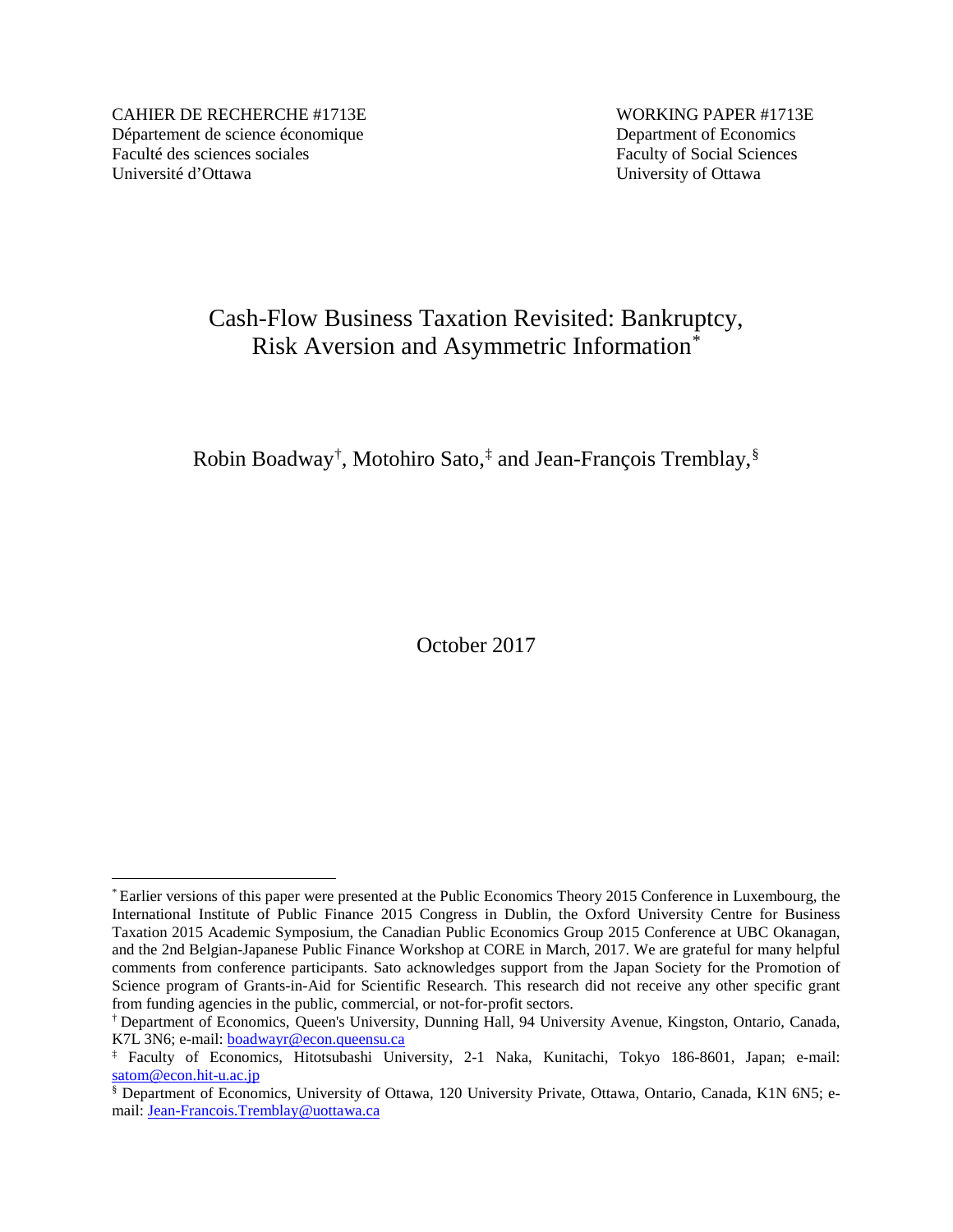### *Abstract*

*It is well-known that cash-flow business taxes with full loss-offset, and their present-value equivalents, are neutral with respect to firms' investment decisions when firms are risk-neutral and there are no distortions. We study the effects of cash-flow business taxation when there is bankruptcy risk, when firms are risk-averse, and when financial intermediaries face asymmetric information problems in financing heterogeneous firms. In these circumstances, investment decisions are distorted, with investment being less than in the full-information case. Cash-flow taxation corrects the distortion by inducing more investment in rent-generating projects and increasing social welfare. An ACE tax is equivalent to a cashflow tax but is easier to implement under asymmetric information.*

**Key words:** *cash-flow tax, risk-averse firms, asymmetric information.*

**JEL Classification**: H21, H25.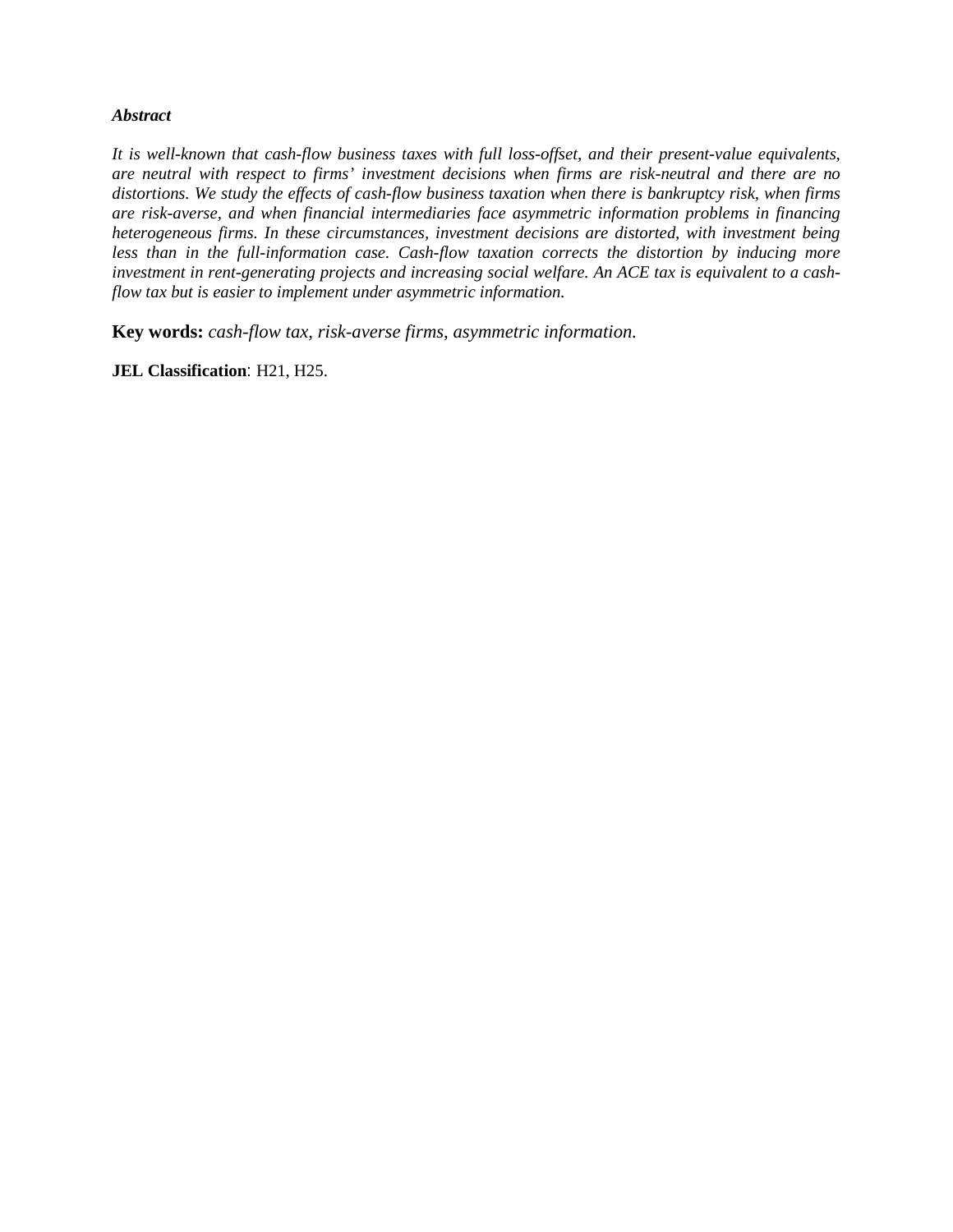### 1 Introduction

A classic result in the design of business taxes due to Brown (1948) concerns the neutrality of cash-flow taxation. Investment decisions undertaken in a world of full certainty will be unaffected by a tax imposed on firms' cash flows, assuming there is full loss-offsetting (and the tax rate is constant, as shown by Sandmo, 1979). In effect, a cash-flow tax will divert a share of the pure profits or rents from the firm's owners to the government. This is of obvious policy interest since it represents a non-distorting source of tax revenue.

Not surprisingly, the Brown tax inspired a sizable literature on neutral business tax design, much of which generalized Brown's neutrality result to taxes that are equivalent to cash-flow taxes in present value terms. Boadway and Bruce (1984) show that the cash-flow tax is a special case of a more general class of neutral business taxes that have the property that the present value of deductions for future capital costs (interest plus depreciation) arising from any investment just equals initial investment expenditures. (Current costs are assumed to be fully deductible on a cash basis when incurred, though they can be capitalized as well with no difficulty.) They characterized a general neutral business tax satisfying this property as follows. Investment expenditures are added to a capital account each year, and each year the capital account is depreciated at a rate specified for tax purposes. Capital costs deducted from the tax base in each tax year consist of the cost of capital plus the depreciation rate times the book value of the capital account. We refer to this as a Capital Account Allowance (CAA) tax. The CAA tax is neutral regardless of the depreciation rate used, as long as full loss-offsetting applies. Moreover, the depreciation rate used for tax purposes can be arbitrary and can vary from year to year. Its pattern can be chosen so that negative tax liabilities are mitigated. The firm itself can choose the depreciation rate, possibly contingent on minimizing tax losses in any given year. In effect, the CAA tax allows the firm to carry forward unused deductions for investment at the interest rate.

More generally, neutrality can be achieved by a business tax in which the present value of future tax bases just equals the present value of cash flows. An example of a cash-flow equivalent tax system of this sort is the Resource Rent Tax (RRT) proposed by Garnaut and Clunies-Ross (1975) for the taxation of non-renewable natural resources. In their version, firms starting out are allowed to accumulate negative cash flows in an account that rises each year with the cost of capital. Once the account becomes positive, cash flows are taxed as they occur. Like the Brown tax or the CAA tax, the RRT is neutral with respect to decisions by the firm, including extraction in the case of resource firms. Negative cash flows are carried forward at the interest rate to achieve the equivalent of cash-flow taxation.

These basic results continue to apply if returns to investment are uncertain, provided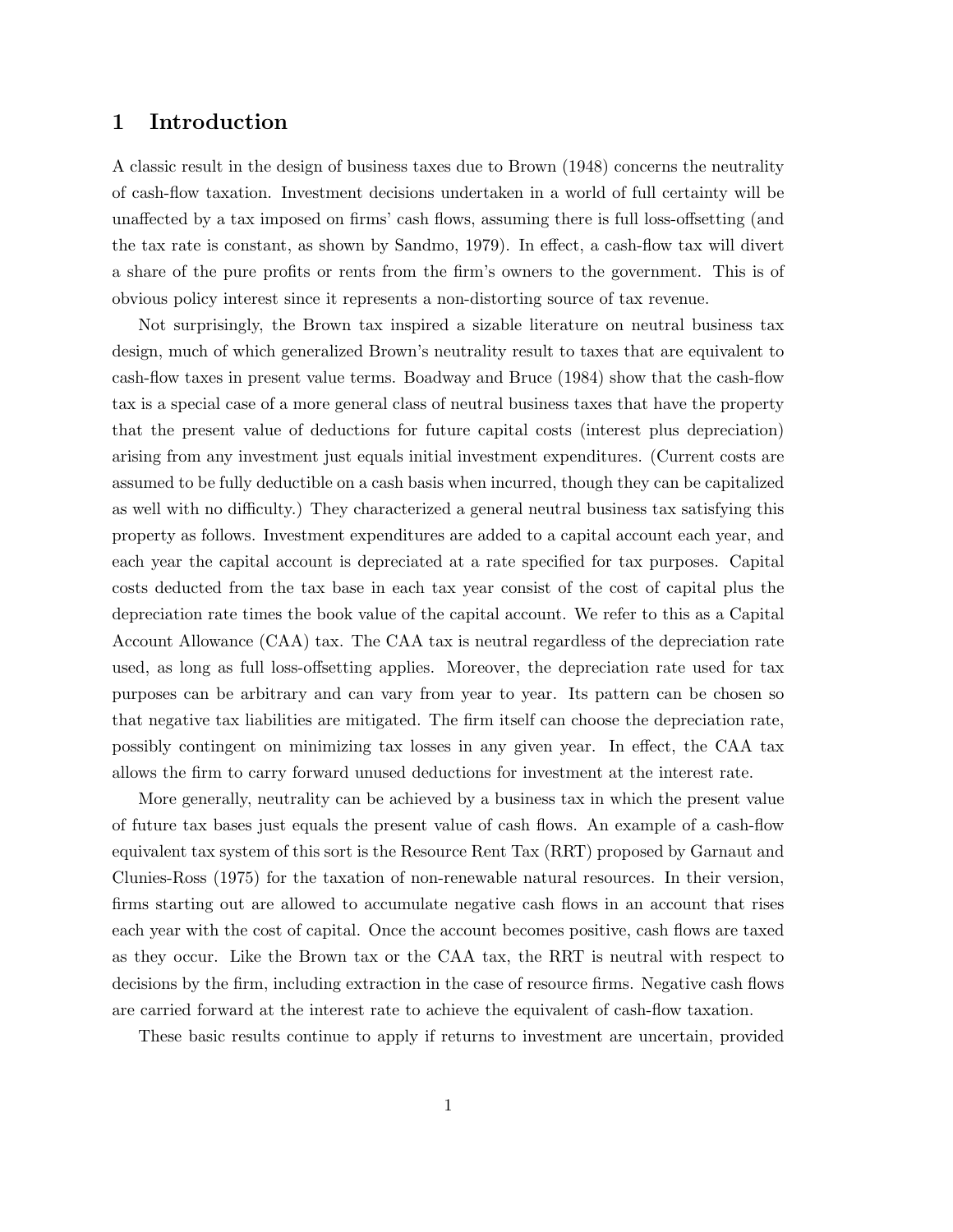firms are risk-neutral. Fane (1987) shows that neutrality holds under uncertainty as long as tax credits and liabilities are carried forward at the risk-free nominal interest rate, provided that tax credits and liabilities are eventually redeemed. Bond and Devereux (1995) show that the CAA tax remains neutral in the presence of uncertainty and the possibility of bankruptcy provided that a risk-free interest rate applied to the value of the capital account is used for the cost of capital deduction, that any unused negative tax credits are refunded in the event of bankruptcy, and that the valuation of risky assets satisfy the value additivity principle.<sup>1</sup> The use of a risk-free discount rate reflects the assumption that there is no risk to the firm associated with postponing capital deductions into the future (i.e., no political risk). Boadway and Keen (2015) show that the same neutrality result applies to the RRT in the presence of uncertainty.

The above results focussed on taxes applied to real cash flows or their equivalent, what Meade (1978) called R-base cash-flow taxation. Bond and Devereux (2003) show that neutrality can be achieved using the more general case of cash-flow taxation proposed by Meade, referred to as  $(R+F)$ -base cash-flow taxation, in which both real and financial cash flows are included in the base. They also study the neutrality of the Allowance for Corporate Equity (ACE) tax, which is a version of the CAA tax that allows actual interest deductions alongside a cost of capital deduction for equity-financed investment. (They assume that there are no rents earned by bond-holders.) Notably, Bond and Devereux assume full information in the sense that banks can observe incomes of firms that claim to be bankrupt. As well, they do not allow firms to choose the quantity of investment. Panteghini (2006) examines the neutrality of the corporate tax under default risk. He shows that neutrality will generally be violated when shareholders can choose the timing of debt default, that is, when debt is unprotected. Recently, these results have been extended to consider the effect of cash-flow taxation on the entry decision of firms/entrepreneurs. Kanniainen and Panteghini (2012) show, using an option-value model for determining entry (and exit) of entrepreneurs, that cash-flow taxation distorts the entry decision unless the cash-flow tax rate is same as the wage tax rate potential entrepreneurs face in alternative employment.

These neutrality results have inspired various well-known policy proposals, some of which have been implemented. A cash-flow business tax was recommended by the US Treasury (1977), Meade (1978) in the UK, and the President's Panel (2005) in the USA. The latter two both recommended additional cash-flow taxation to apply to financial institutions. At the same time, refundability of outstanding tax losses on firms that wind up was not

<sup>&</sup>lt;sup>1</sup>The value additivity principle implies that the present value of the sum of stochastic future payoffs is equal to the sum of the present values of these payoffs, and is consistent with a no-arbitrage principle in the valuation of assets.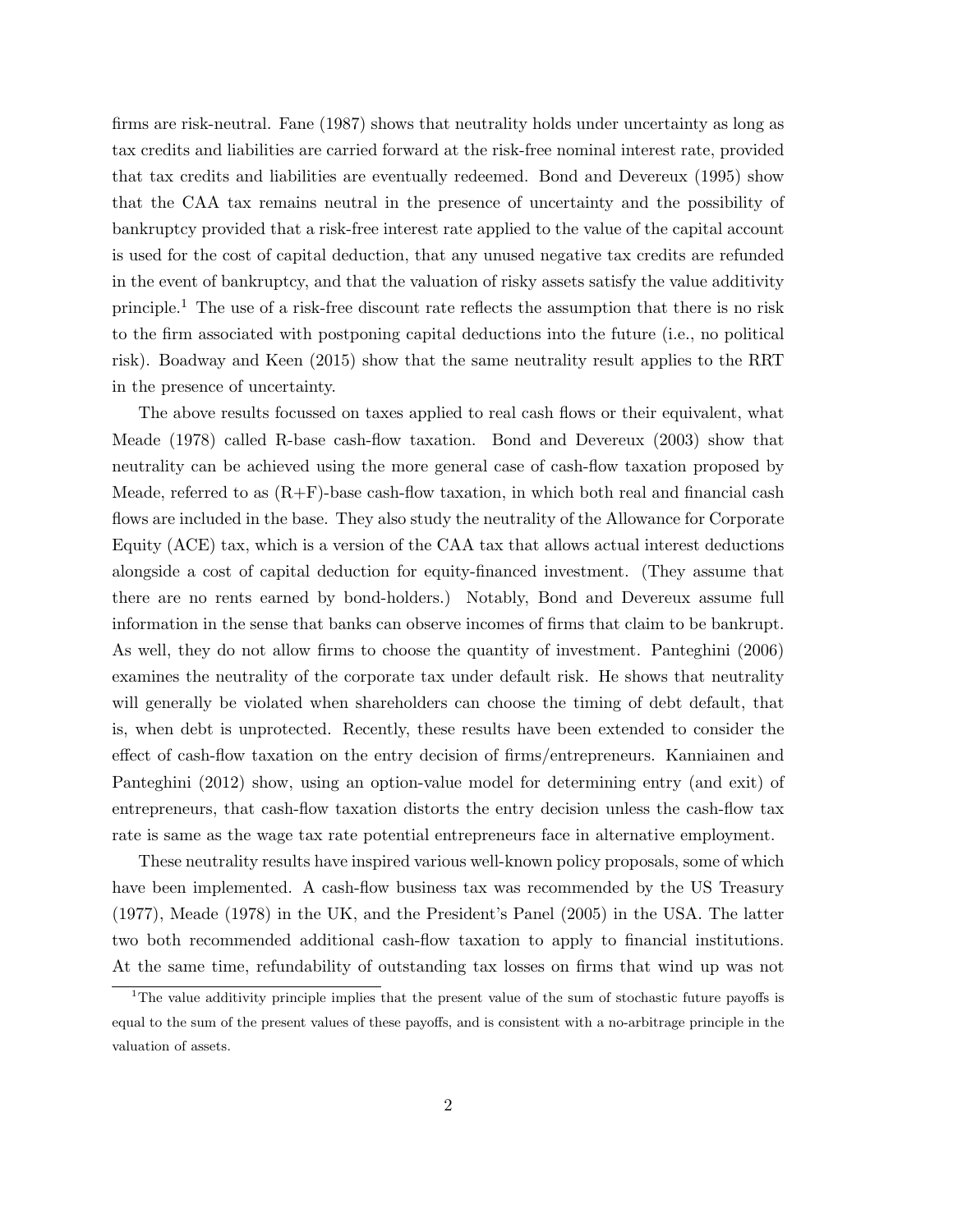proposed. The Australian Treasury (2010) (the Henry Report) recommended an RRT for the mining industries in Australia. Several bodies have recommended an ACE corporate tax system, including the Institute for Fiscal Studies (1991), the Mirrlees Review (2011) and Institut d'Economia de Barcelona (2013). ACE taxes have been deployed in a few countries, including Brazil, Italy, Croatia and Belgium. Reviews of their use may be found in Klemm (2007), de Mooij (2011), Panteghini, Parisi, and Pighetti (2012), and Princen (2012). Cashflow-type taxes with full loss-offset are used in the Norwegian offshore petroleum industry (reviewed in Lund, 2014), and the RRT was applied temporarily in the Australian mining industry.

The neutrality of cash-flow taxation no longer applies when the simple assumptions are relaxed. Suppose firms' owners are risk-averse so that part of the return to investment is compensation for risk. A cash-flow tax applies to both rents and returns to risk-taking, and these two streams cannot be distinguished. As Domar and Musgrave (1944) famously show, risk-averse savers faced with a proportional tax on capital income with full loss-offset would be expected to increase the proportion of their portfolio held as risky assets, although the results become murkier when the proceeds from the tax are returned to savers by the government, as thoroughly discussed in Atkinson and Stiglitz (1980) and Buchholz and Konrad (2014). These results readily extend to an entrepreneurial firm, as shown in Mintz (1981). This non-neutrality is not necessarily a bad thing if the government is better able to diversify risk that private savers.

Additional problems arise if there are credit-market imperfections due to asymmetric information. This has been approached as a problem of adverse selection, first studied by Stiglitz and Weiss (1981) and subsequently by de Meza and Webb (1987). The latter authors show that if banks cannot observe the probability of a firm going bankrupt, there will be excessive credit extended to entrepreneurs. These results have been generalized by Boadway and Keen (2006) and Boadway and Sato (2011) to allow for ex post monitoring by banks to verify that firms claiming bankruptcy are truly insolvent. Moral hazard in credit markets can also give rise to market failure, as in Townsend (1979), Diamond (1984), Williamson (1986, 1987) and Bernanke, Gertler and Gilchrist (1996), where the costs of observing returns realized ex post by the lender generate an agency cost that tends to distort the market equilibrium. Parts of the literature on credit market failures resulting from asymmetric information are surveyed in Boadway and Tremblay (2005).

Finally, our analysis is also related to the literature that examines how conflicts between shareholders and bondholders affect the financial and investment decisions of firms. Relevant contributions in this literature include Leland (1998) and Childs, Mauer and Ott (2005) who examine the optimal capital structure of firms in the presence of shareholder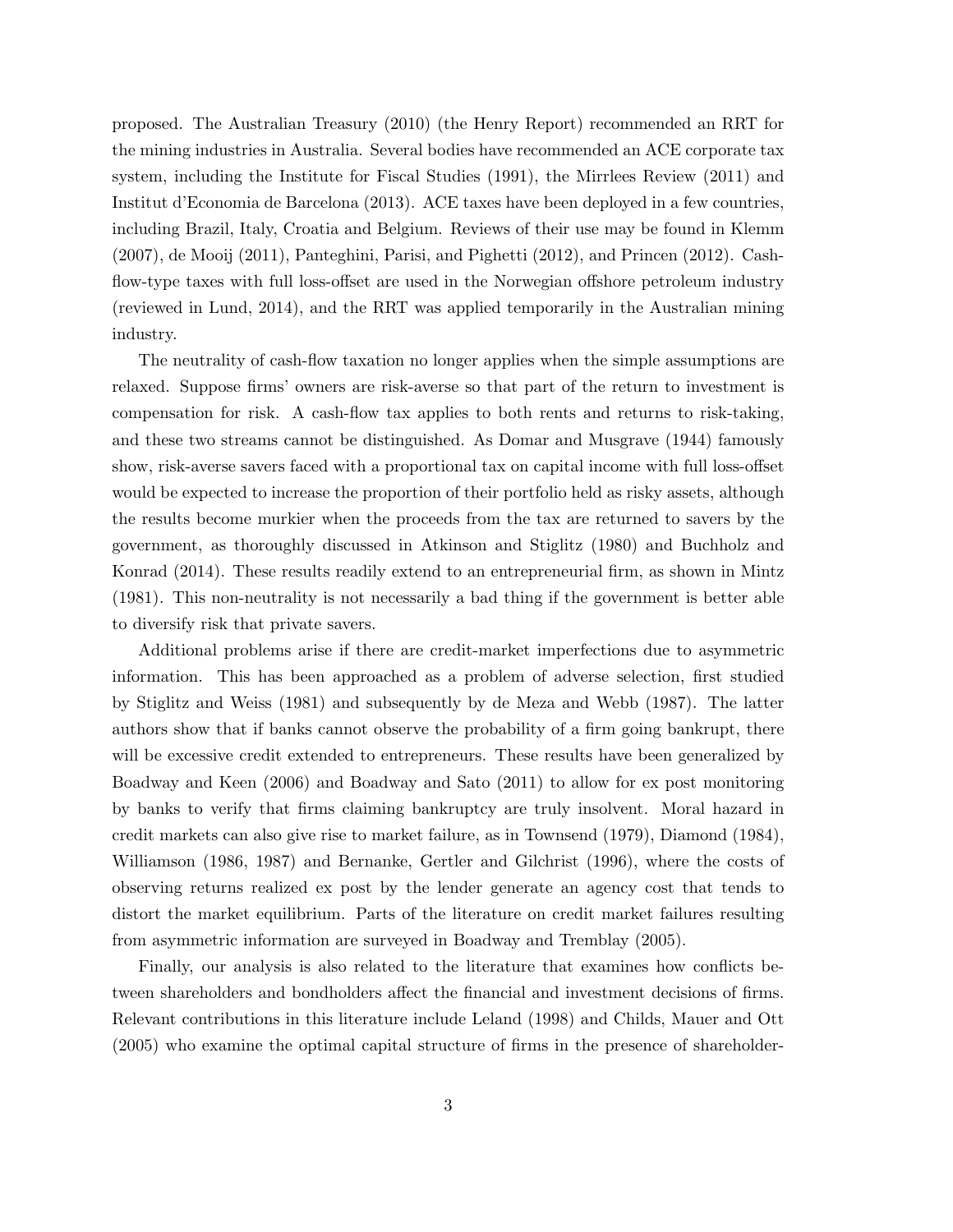bondholder conflicts, and characterizes how financial flexibility affects leverage, risk and debt maturity. The optimal capital structure is partly determined by the tax benefits of debt, and Childs, Mauer and Ott (2005) show that an increase in the corporate tax rate will tend to increase the firms leverage and reduce debt maturity.

In this paper, we revisit the use of cash-flow taxation as a rent-collecting device when firms might be risk-averse and asymmetries of information exist in capital markets. We do so in a simple partial equilibrium model of risk-averse entrepreneurs who vary in their productivity, so that returns to inframarginal entrepreneurs generate rents. We assume that banks can observe entrepreneurs' types so there is no adverse selection. Investment outcomes are uncertain and entrepreneurs face the possibility of bankruptcy, which banks can verify only by engaging in costly monitoring. In these circumstances, investment is inefficiently low compared with the full-information case.

We study the effects of cash-flow taxation on both the entry decision of potential entrepreneurs (the extensive margin) and on the decision as to how much to borrow and invest (the intensive margin). The effect of the tax on intensive-margin decisions turns out to be especially important. Unlike in the literature discussed above, cash-flow taxation is not neutral. On the contrary, it tends to encourage rent-generating investment thereby acting as a corrective device in a distorted environment. To facilitate interpretation, we begin with a base case where entrepreneurs are risk-neutral. We then extend the analysis to allow for risk-averse entrepreneurs. Conducting the analysis using entrepreneurial firms is for simplicity. The analysis could be readily extended to public corporations. In our base case, we consider an R-base cash-flow tax that applies both to entrepreneurs and banks so banks can deduct monitoring costs. We then consider two alternative cases, one where the R-base tax does not apply to banks and the other where an  $(R+F)$ -base tax applies, which is equivalent to an ACE tax.

Some of our main results are as follows. With risk-neutral entrepreneurs and the possibility of bankruptcy, the R-base cash-flow tax is neutral in the absence of asymmetric information as in Bond and Devereux (1995, 2003), but distorts investment decisions if banks must incur monitoring costs when firms declare bankruptcy. Surprisingly, if banks can deduct monitoring costs from taxable income on bankrupt projects, the cash-flow tax increases investment while leaving bankruptcy risk and firms' expected profits unchanged. If banks cannot deduct monitoring costs against the taxable income of the bankrupt projects they take over, which may be the more realistic case, the cash-flow tax no longer necessarily increases investment. Expected rents, government expected revenues and social surplus all increase with the tax rate when monitoring costs are deductible. In effect, the cash flow tax serves as a corrective device for the market failure arising from asymmetric information.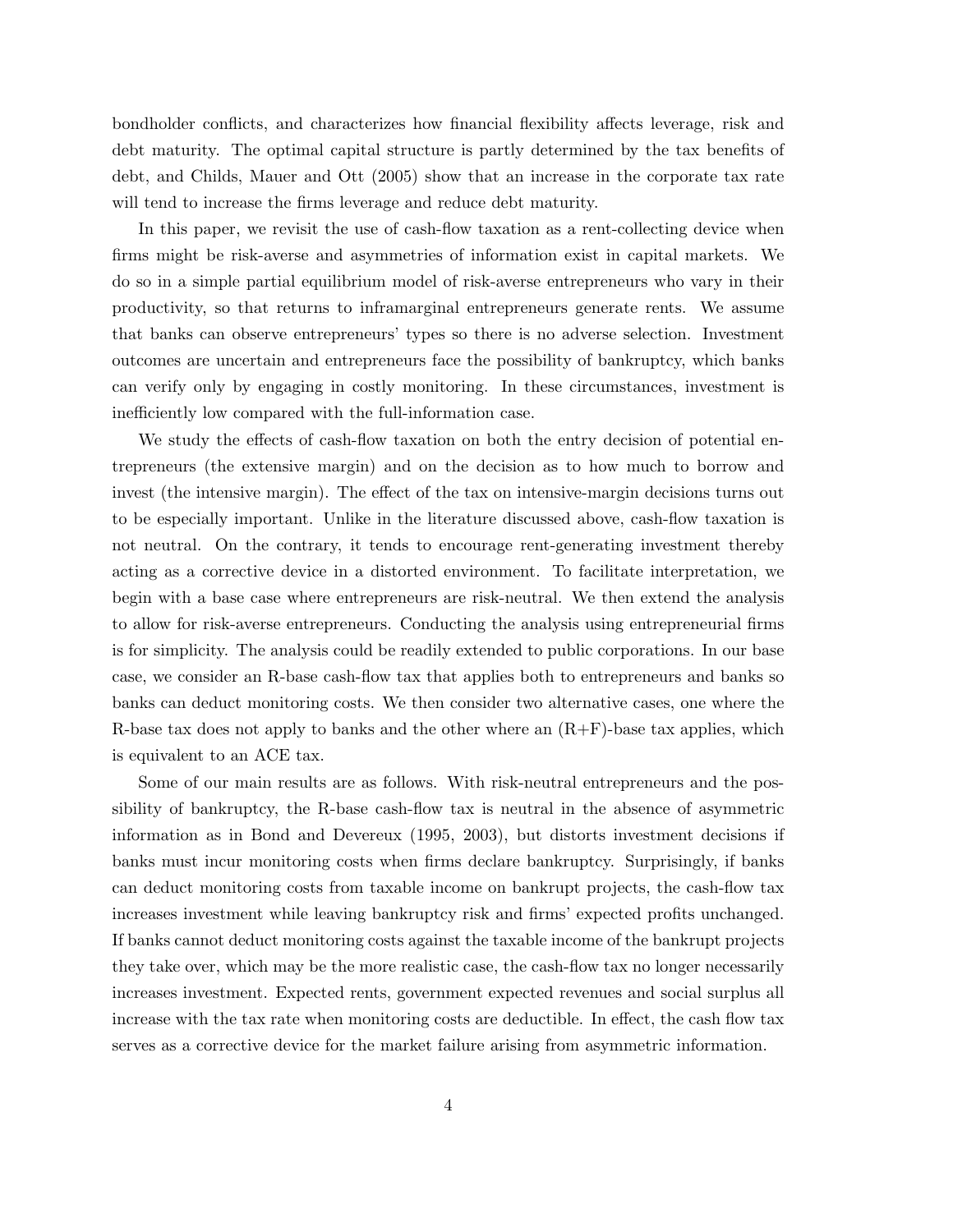With risk-averse entrepreneurs, the cash-flow tax results in some risk-sharing between firms and the government. If there are no monitoring costs, or if such costs are tax deductible for banks, the cash-flow tax induces higher investment but is neutral with respect to bankruptcy risk and expected utility as in Domar and Musgrave (1944). An ACE tax achieves the same outcome as a cash-flow tax with monitoring costs deductible.

We begin by outlining the main elements of the model under risk-neutrality. We then study the effects of cash-flow taxation in the basic model, and consider some extensions including the ACE tax. Finally, we assume firms are risk-averse and analyze the effects of cash-flow taxation.

### 2 The Base Case with Risk-Neutral Entrepreneurs

#### 2.1 Outline of the model

Our model is designed to reflect the following key features. Firms' investments are heterogeneous so that infra-marginal investments generate pure profits or rents. The purpose of profit taxation is to tax these rents, and in a first-best world cash-flow profits taxation would do so in a non-distorting way. Our model departs from the first best by assuming that firms, who rely on the banks to finance their investments, face the possibility of bankruptcy, but that banks cannot observe without cost the profits of firms that declare bankruptcy. Banks can learn these profits at a cost by ex post monitoring or verification. The consequence is that relative to the full-information setting, there are too few loans. In this context, cashflow taxation can actually encourage lending and improve social efficiency. The manner in which cash-flow taxation affects efficiency depends on whether the owners of firms, which we refer to as entrepreneurs, are risk-neutral or risk-averse.

In our model, there is a population of potential entrepreneurs with an identical endowment of wealth who can undertake an investment project. They differ in the productivity of their projects. We simplify our analysis by assuming that there is a single period so we can suppress the entrepreneurs' consumption-savings decision and focus on production decisions. At the beginning of the period, potential entrepreneurs decide whether to enter a risky industry and invest their wealth in a risky project. Those who do not enter invest their wealth in a risk-free asset and consume the proceeds at the end of the period. Entrepreneurs who enter the risky industry choose how much to borrow to leverage their own equity investment, which determines their capital stock. After investment has been undertaken, risk is resolved. Those with good outcomes earn profits for the entrepreneur. Those with bad outcomes go bankrupt. Their production goes to their creditors, which are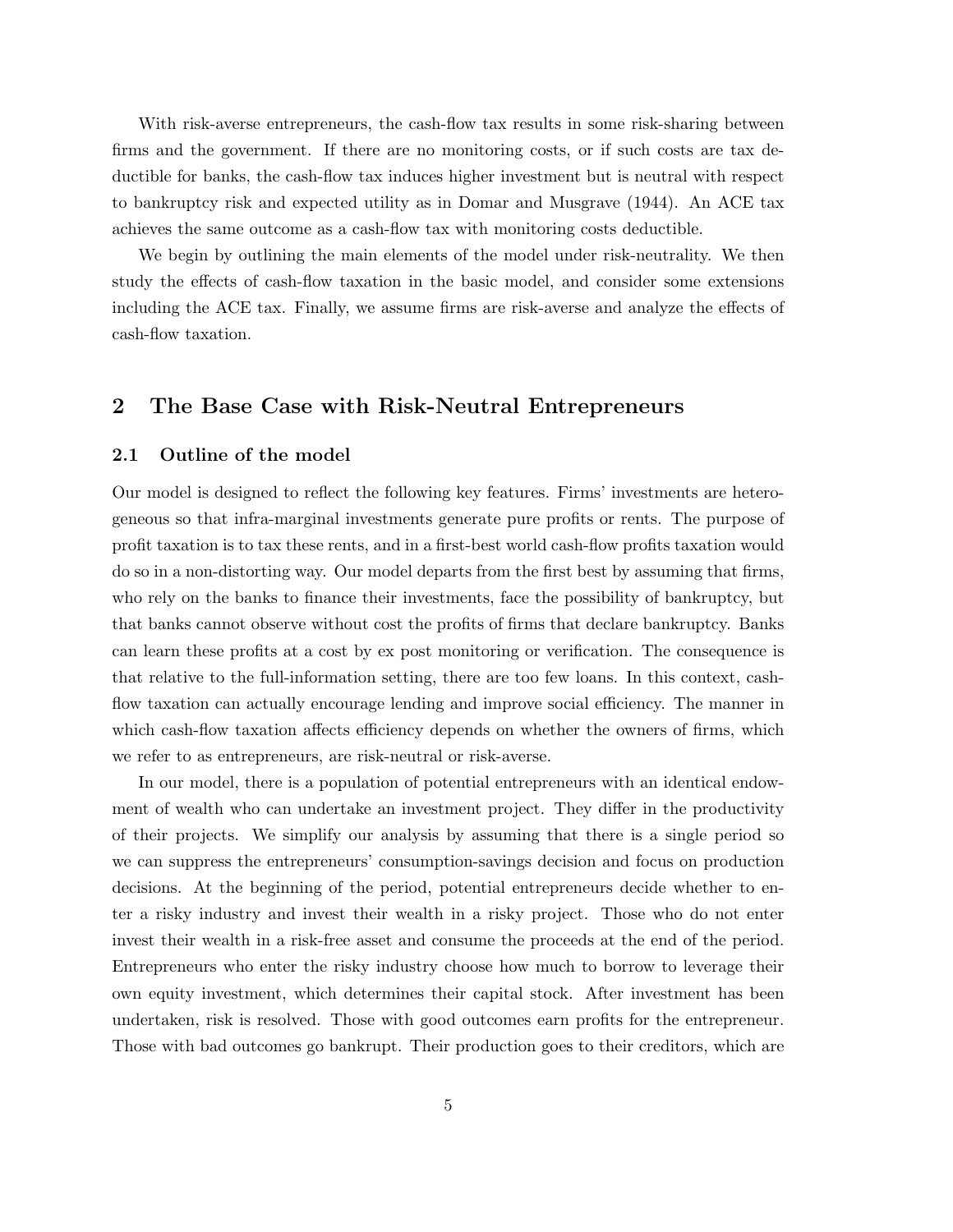risk-neutral competitive banks.

There are thus two decisions made by potential entrepreneurs. First, they decide whether to enter, which we can think of as an extensive-margin decision, and second, they decide how much to borrow to expand their capital, which is an intensive-margin decision. For simplicity, we suppress their labor income: all income comes from profits they earn if they enter the risky sector, or from their initial wealth if they do not. Adding labor income (as in Kanniainen and Panteghini (2012)) would make no substantial difference for our result on business taxation.

We assume that banks know the productivity of entrepreneurs, so can offer type-specific interest rates. The interest rate offered to a given type of entrepreneur depends on the borrowing the entrepreneur chooses. More borrowing increases the risk of bankruptcy, which in turn affects the expected profit of the lending bank. Since banks are competitive, their expected profits from loans to each type of entrepreneur will be zero in equilibrium, and this zero-profit condition determines the interest rate. Entrepreneurs know how their borrowing affects their interest rate, and that influences how much they borrow.

The details of the model with risk-neutral entrepreneurs are as follows. Later we consider the consequences of entrepreneurs being risk-averse and unable to insure against the risk of their uncertain incomes.

#### 2.2 Details of the model with risk-neutral entrepreneurs

A continuum of potential entrepreneurs are all endowed with initial wealth E. For simplicity, we assume that the production function is linear in capital  $K$ . The average product of capital, denoted  $R$ , is constant, but differs across entrepreneurs, and is distributed over  $[0, R]$  by the distribution function  $H(R)$ . The value of output is subject to idiosyncratic risk, and the stochastic value of a type–R entrepreneur's output is  $\tilde{\varepsilon}RK$ , where  $\tilde{\varepsilon}$  is distributed uniformly over  $[0, \varepsilon_{\text{max}}]$ , with density  $g = 1/\varepsilon_{\text{max}}$ . The expected value of  $\varepsilon$  is:

$$
\overline{\varepsilon} \equiv \mathbb{E}[\tilde{\varepsilon}] = \frac{\varepsilon_{\text{max}}}{2} = \frac{1}{2g} \tag{1}
$$

We assume that the distribution of  $\tilde{\varepsilon}$  is the same for all entrepreneurs, so they differ only by their productivity R. Capital is financed by the entrepreneur's own equity and debt, and depreciates at the proportional rate  $\delta$  per period. Entrepreneurs who do not enter invest all their wealth in a risk-free asset with rate of return  $\rho$ , so consume  $(1+\rho)E$ . Since all potential entrepreneurs have the same alternative income, those with the highest productivity as entrepreneurs will enter the entrepreneurial sector. Let  $\hat{R}$  denote the productivity of the marginal entrepreneur.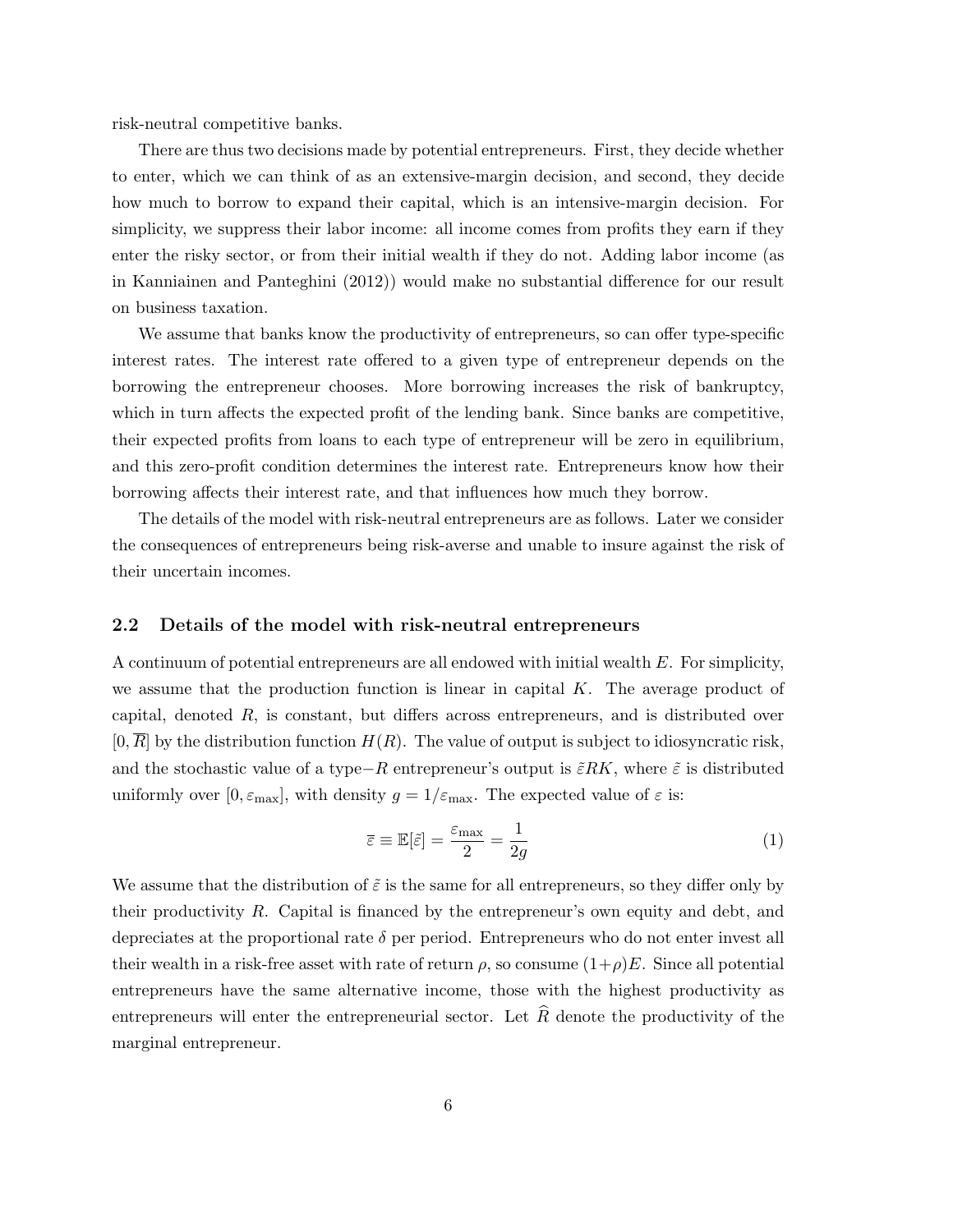Entrepreneurs who enter invest all their wealth in the risky firm. Then, E will be the common value of own-equity of all entrepreneurs. The type−R entrepreneur who has entered borrows an amount  $B(R)$  so his aggregate capital stock is  $K(R) = E + B(R)$ . Let  $B(R) \equiv \phi(R)K(R)$ , where  $\phi(R)$  is the leverage rate. Then  $K(R)$  can be written:

$$
K(R) = \frac{E}{1 - \phi(R)}\tag{2}
$$

We assume that there is a maximum value of the capital stock, such that  $K(R) \leq \overline{K}$ , and moreover that  $E < \overline{K}$  so the entrepreneur's wealth is less than the maximum size of the capital stock. By (2), this implies that  $0 \le \phi(R) \le 1 - E/\overline{K} < 1$ . Since we assume that all the entrepreneur's wealth is invested, the minimum level of capital for entrepreneurs who enter is  $E$ . Allowing entrepreneurs to invest only part of their wealth would complicate the analysis slightly without adding any insight.<sup>2</sup> The entrepreneur's capital stock is therefore in the range  $K(R) \in [E, \overline{K}]$ . The assumption of a maximal capital stock reflects the notion that after some point additional capital is non-productive. It is like a strong concavity assumption on the production function, which precludes extreme outcomes that would otherwise occur with linear production. In most of our analysis, we assume that entrepreneurs choose an interior solution so  $K(R) \leq \overline{K}$  is not binding.

Since we assume that banks can identify entrepreneurs by type and set a type-specific interest rate, equilibrium analysis applies separately to entrepreneurs of each type.<sup>3</sup> Accordingly, consider a representative type $-R$  entrepreneur and drop the identifier R from all functions for simplicity. After the shock  $\tilde{\varepsilon}$  is revealed, an entrepreneur's ex post after-tax profits (or return to own-equity) evaluated at the end of the period is given by:

$$
\widetilde{\Pi} = \widetilde{\varepsilon}RK + (1 - \delta)K - (1 + r)B - \widetilde{T}
$$
\n(3)

where  $\tilde{T}$  is the tax paid and r is the interest rate, so  $(1 + r)B$  is the repayment of interest and principal on the borrowing B. The term  $(1-\delta)K$  is the value of capital remaining after production, given the depreciation rate  $\delta$ . The type-specific interest rate r will depend upon the leverage  $\phi$  chosen by the entrepreneur since this affects bankruptcy risk. The manner in which  $\phi$  affects r depends upon the behavior of the lending banks as discussed below.

<sup>&</sup>lt;sup>2</sup>If entrepreneurs were to invest part of their wealth in the safe asset, leverage would increase for any given level of investment. That would increase bankruptcy risk and the interest rate faced by the entrepreneur. If entrepreneurs face unlimited liability in the case of bankruptcy, there would be no incentive to invest less than total wealth in the risky project since the interest rate on borrowing will be higher than the rate of return on the safe asset. If there is limited liability in the case of bankruptcy, entrepreneurs may choose to hold wealth in the safe asset although that would result in higher interest costs on borrowing.

<sup>&</sup>lt;sup>3</sup>If wealth differed among entrepreneurs, leverage  $\phi$  and therefore the interest rate could vary with both R and E. This would not affect the qualitative results of our analysis.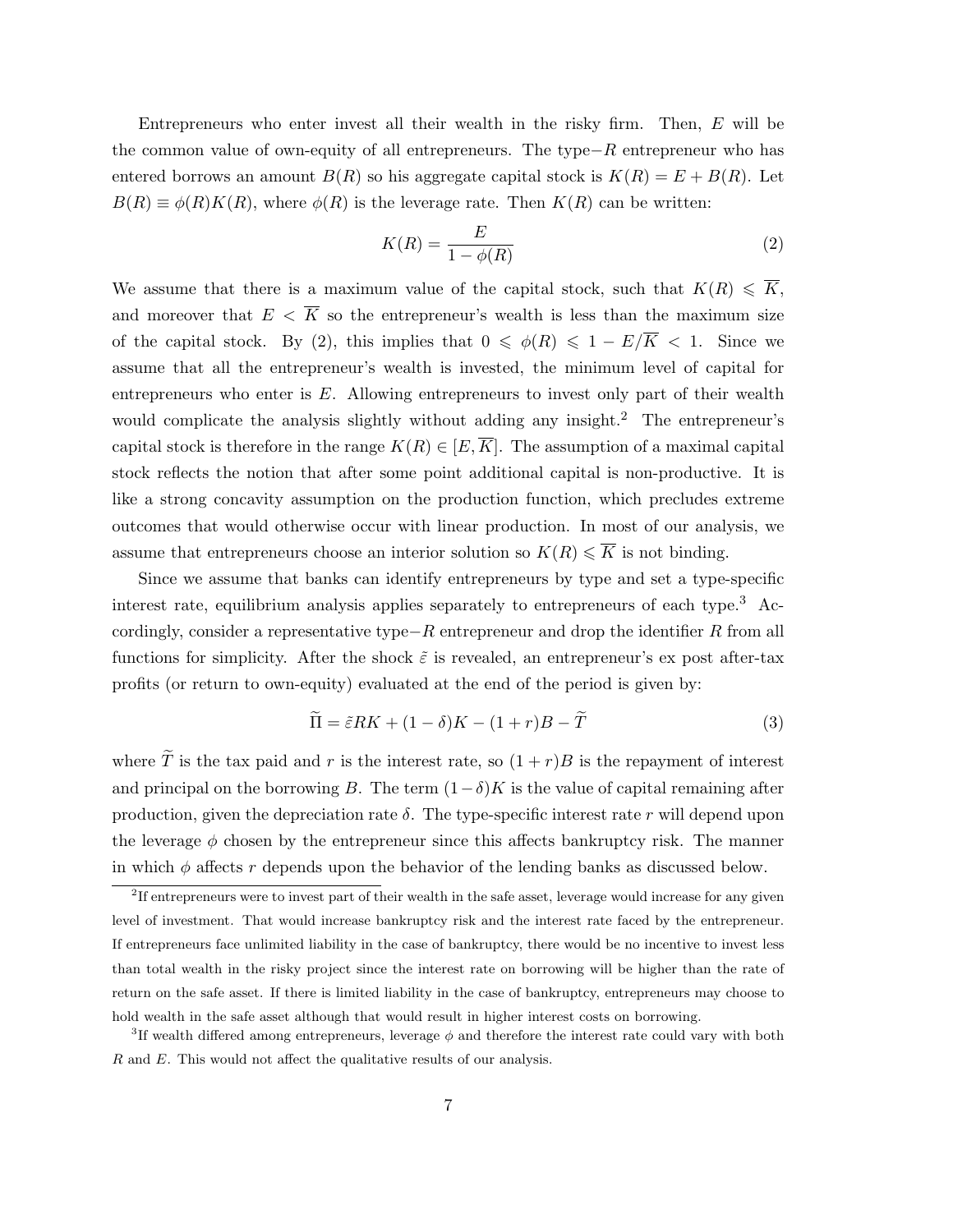We consider two forms of taxation: cash-flow and ACE taxation. In the absence of market failures, these taxes are both non-distorting. However, as we shall see, in our asymmetric information context both affect investment choices but in different ways. Moreover, both serve partly to correct the market distortions. We focus on cash-flow taxation here, and return to the ACE system later. Tax liability under cash-flow taxation, again evaluated at the end of the period after  $\tilde{\varepsilon}$  is revealed, is given by:

$$
\widetilde{T}^{CF} = \tau \Big(\widetilde{\varepsilon}RK - (1+\rho)K + (1-\delta)K\Big) = \tau \big(\widetilde{\varepsilon}RK - \rho K - \delta K\big) \tag{4}
$$

where  $\tau$  is the tax rate and, as noted above,  $\rho$  is the risk-free interest rate. The tax liability  $\widetilde{T}^{CF}$  is incurred by the firm as long as it is not bankrupt. If the firm goes bankrupt, the bank pays taxes on the bankrupt cash flows. In addition, we allow for the possibility that the bank gets to deduct costs of monitoring the firm for bankruptcy. The cash-flow tax base in the middle expression consists of three terms. The first is the revenue of the firm,  $\tilde{\varepsilon}RK$ . The second,  $(1 + \rho)K$ , is the end-of-period value of the deduction for investment. Since investment K occurs at the beginning of the period, we assume that the tax savings from deducting investment are either refunded immediately or are carried over to the end of the period with interest at rate  $\rho$ . Finally, the cash-flow tax is levied on selling or winding-up the depreciated value of business assets,  $(1 - \delta)K$ , at the end of the period. Eq. (4) applies whether  $\tilde{T}$  is positive or negative, so implicitly assumes that the tax system allows full loss-offsetting.

Using (3) and (4), ex post after-tax profits under cash-flow taxation may be written:

$$
\widetilde{\Pi} = (1 - \tau) \left( \widetilde{\varepsilon} RK + (1 - \delta)K \right) - (1 + r)B + \tau (1 + \rho)K \tag{5}
$$

Entrepreneurs are confronted with bankruptcy when  $\tilde{\varepsilon}$  is too low to meet debt repayment obligations, that is, when  $\Pi < 0$ . This occurs for entrepreneurs with  $\tilde{\varepsilon} < \hat{\varepsilon}$ , where  $\hat{\varepsilon}$  (which is specific to type  $R$ ) satisfies:

$$
0 = (1 - \tau) \left(\hat{\varepsilon} RK + (1 - \delta)K\right) - (1 + r)B + \tau (1 + \rho)K\tag{6}
$$

In what follows, we refer to  $\hat{\varepsilon}$  as *bankruptcy risk*. The higher the value of  $\hat{\varepsilon}$ , the greater the chances of the entrepreneur going bankrupt. In the event of bankruptcy, the loan is not repaid, and the remaining after-tax profits  $(1 - \tau)(\tilde{\varepsilon}RK + (1 - \delta)K) + \tau(1 + \rho)K$  go to the lending bank. Combining (5) and (6), we obtain:

$$
\widetilde{\Pi} = (1 - \tau)(\widetilde{\varepsilon} - \widehat{\varepsilon})RK \quad \text{for} \quad \widetilde{\varepsilon} \geqslant \widehat{\varepsilon} \tag{7}
$$

Eq. (6) can be written, using  $\phi = B/K$ , as:

$$
(1 - \tau)(\hat{\varepsilon}R + (1 - \delta)) - (1 + r)\phi + \tau(1 + \rho) = 0
$$
\n(8)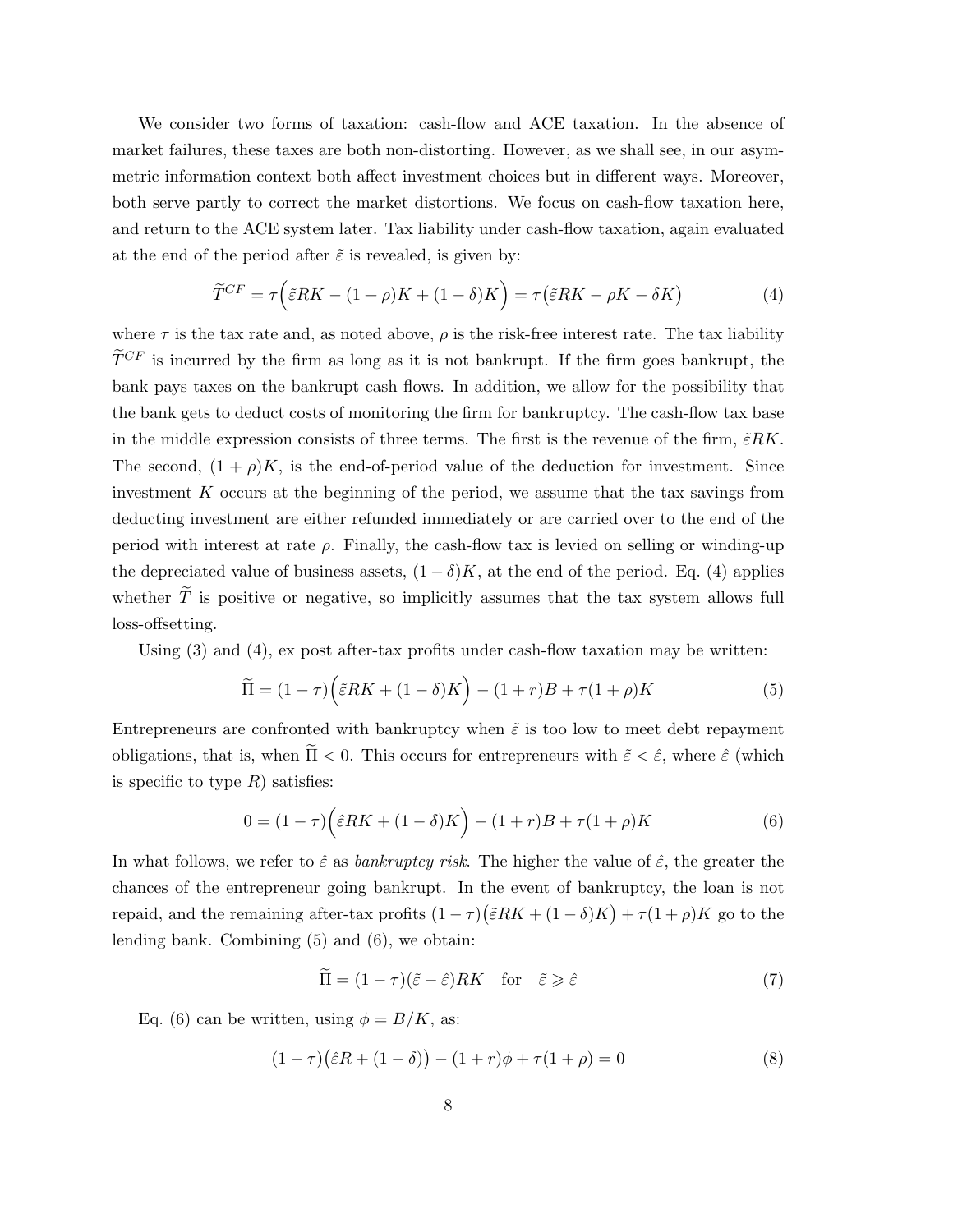As this expression indicates, bankruptcy risk  $\hat{\varepsilon}$  depends on both the leverage chosen by the entrepreneur,  $\phi$ , and the interest rate, r. The latter is determined by a competitive banking sector as follows. Assume that banks are risk-neutral and can observe R and  $\phi$  for each entrepreneur, but cannot observe  $\tilde{\varepsilon}$  or ex post profits. Thus, there is no adverse selection since banks know entrepreneurs' types, but there is moral hazard since entrepreneurs may have an incentive to declare bankruptcy to avoid repaying the loan. Imperfection of the financial market due to asymmetric information is addressed by an ex post verification or monitoring cost in the event a firm declares bankruptcy. Following the financial accelerator model of Bernanke *et al* (1999), we assume that the verification cost is proportional to ex post output so takes the form  $c\tilde{\epsilon}RK$ , for  $\tilde{\epsilon} \leq \tilde{\epsilon}$ . This might reflect the fact that the verification cost includes the costs of seizing the firm's output in a default.<sup>4</sup> We assume for simplicity that there are no errors of monitoring. Then, only entrepreneurs with  $\tilde{\varepsilon} < \hat{\varepsilon}$  will declare bankruptcy in equilibrium. The expected total monitoring cost for a given type of entrepreneur will be:

$$
\int_0^{\hat{\varepsilon}} c \tilde{\varepsilon} R K g d\tilde{\varepsilon} = c R K g \frac{\hat{\varepsilon}^2}{2}
$$
\n(9)

so the expected monitoring cost increases with bankruptcy risk,  $\hat{\varepsilon}$ . This specific form of the monitoring cost is not critical to our results. It is chosen for analytical convenience.

In the event of bankruptcy, the firm no longer pays  $(1 + r)B$ , and its profits go to the bank. Using (5) these profits become:

$$
\widetilde{\Pi} = (1 - \tau) \left( \widetilde{\varepsilon} RK + (1 - \delta)K \right) + \tau (1 + \rho)K \quad \text{for} \quad \widetilde{\varepsilon} < \widehat{\varepsilon} \tag{10}
$$

As this expression indicates, we assume that negative tax liabilities owing to bankrupt firms are refundable to the banks. Competition among banks ensures that expected profits earned from lending to the representative entrepreneur of each type are zero. We assume that banks will not go bankrupt, so they pay the risk-free interest rate  $\rho$  on their deposits, and also that they incur no costs of operation for simplicity.

We assume in our base-case analysis that banks can deduct monitoring costs from the taxable income of bankrupt projects and that these tax deductions are refundable. Later we consider the consequences of not letting them be deductible. With monitoring costs deductible, zero-expected bank profits imply the following, using the fact that debt is only

<sup>&</sup>lt;sup>4</sup>Bernanke and Gertler (1989) introduced a fixed verification cost in a business cycle model where there is asymmetric information between lenders and borrowers about the realized return on risky projects, while Townsend (1979) explored the design of debt contracts with verification costs that could either be fixed or functions of realized project output. See also Bernanke et al (1996) for an analysis of the implications of agency costs in lending contracts arising from asymmetric information about project outcome.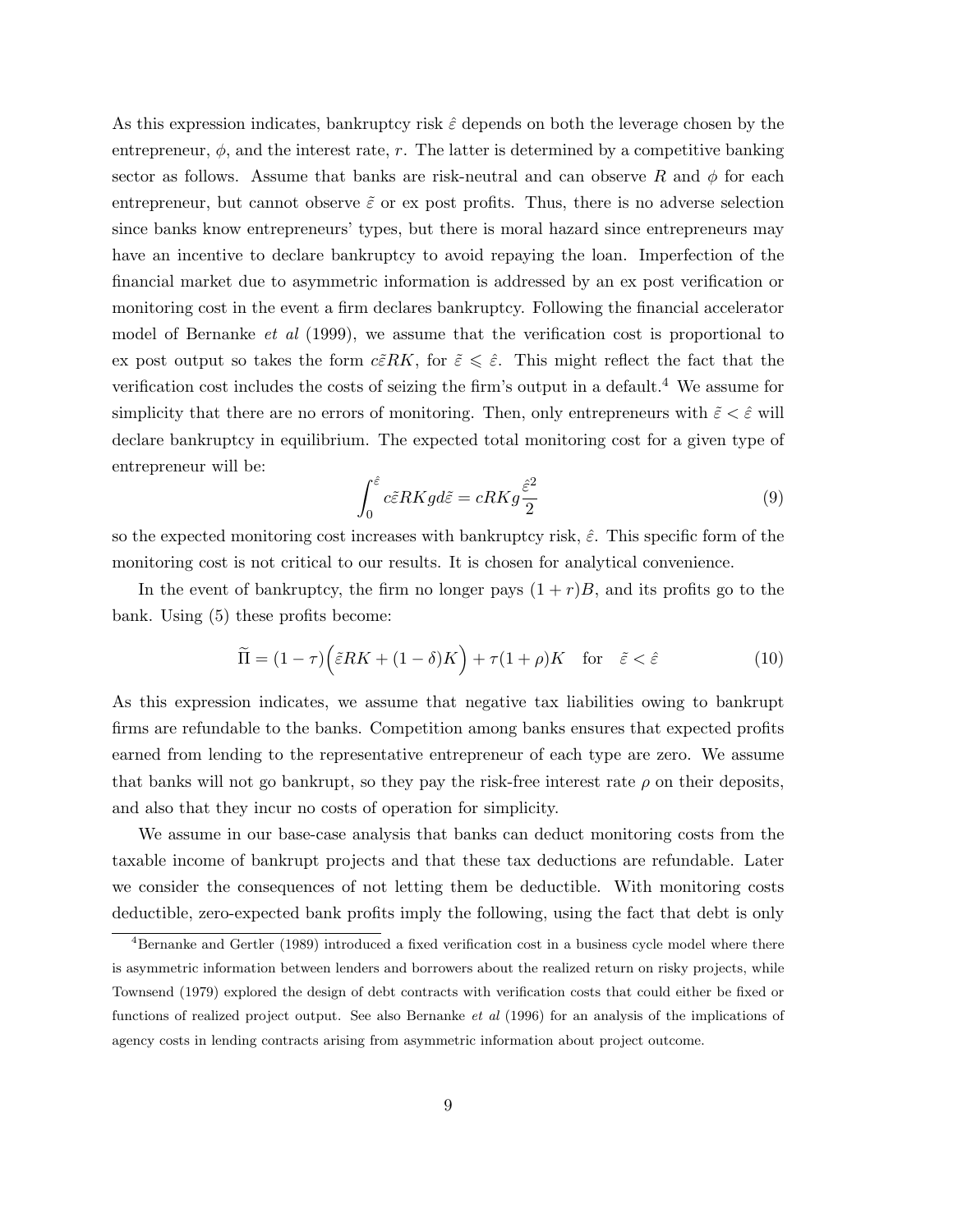repaid if  $\tilde{\varepsilon} > \hat{\varepsilon}$ ,

$$
(1+\rho)B = (1+r)B \int_{\hat{\varepsilon}}^{\varepsilon_{\text{max}}} g d\tilde{\varepsilon} + \int_0^{\hat{\varepsilon}} \tilde{\Pi} g d\tilde{\varepsilon} - (1-\tau)cRK g \hat{\varepsilon}^2 / 2
$$

Substituting (10) for  $\tilde{\Pi}$  and integrating, we obtain:

$$
(1+\rho)B = (1+r)B \int_{\hat{\varepsilon}}^{\varepsilon_{\max}} g d\tilde{\varepsilon} + \int_0^{\hat{\varepsilon}} \left( (1-\tau) \left( \tilde{\varepsilon} RK + (1-\delta)K \right) + \tau (1+\rho)K \right) g d\tilde{\varepsilon} - (1-\tau)cRKg \frac{\hat{\varepsilon}^2}{2}
$$

$$
= (1+r)B(1-g\hat{\varepsilon}) + (1-\tau)RKg \frac{\hat{\varepsilon}^2}{2} + \left( (1-\tau)(1-\delta) + \tau (1+\rho) \right) Kg\hat{\varepsilon} - (1-\tau)cRKg \frac{\hat{\varepsilon}^2}{2} \tag{11}
$$

Eq. (11) reflects the fact that for  $\varepsilon \leq \hat{\varepsilon}$ , the banks retain the bankrupt firm's after-tax profits, but face tax-deductible verification costs  $c\tilde{\epsilon}RK$ . This zero-profit condition, which applies for each type of entrepreneur, determines the interest rate the entrepreneur of a given type pays, given their bankruptcy risk, or equivalently, their leverage.

Our assumed tax treatment of banks deserves explanation. The Meade Report (1978) proposed two alternative forms of cash-flow taxation. R-based cash-flow tax would include only real cash-flows, whereas R+F-based cash-flow taxation would include both real and financial cash-flows. Our model assumes the former since banks pay no cash-flow tax on their financial profits. The absence of cash-flow taxation on banks' financial cash-flows is innocuous given our assumption that banks earn no pure profits or rents and are riskneutral. Expected cash flows, and therefore expected tax liabilities, would be zero. On the other hand, financial institutions may or may not be liable for R-based cash-flow taxation. The argument for excluding them is that it is difficult to distinguish between their real and financial transactions. Our base case in which monitoring costs are deductible corresponds with the case where the R-based cash-flow tax applies to banks. It serves as a useful benchmark. Later, we consider the case where monitoring costs are not deductible, which would be the case when financial institutions are exempt from the R-based cash-flow tax.

The bankruptcy condition (6) and the bank's zero-profit condition (11) jointly determine the relations among r,  $\phi$  and  $\hat{\varepsilon}$ . By combining (6) and (11), we can eliminate  $(1+r)B$  and obtain a relationship between  $\phi$  and  $\hat{\varepsilon}$  as shown in the following lemma.

**Lemma 1** The leverage rate  $\phi \equiv B/K$ , for  $0 < \phi < 1 - E/\overline{K}$ , is given by:

$$
\phi(\hat{\varepsilon}, R, \tau, c) = \frac{1 - \tau}{1 + \rho} \left( \left( 1 - \frac{g\hat{\varepsilon}}{2} - \frac{cg\hat{\varepsilon}}{2} \right) \hat{\varepsilon} R + (1 - \delta) \right) + \tau \tag{12}
$$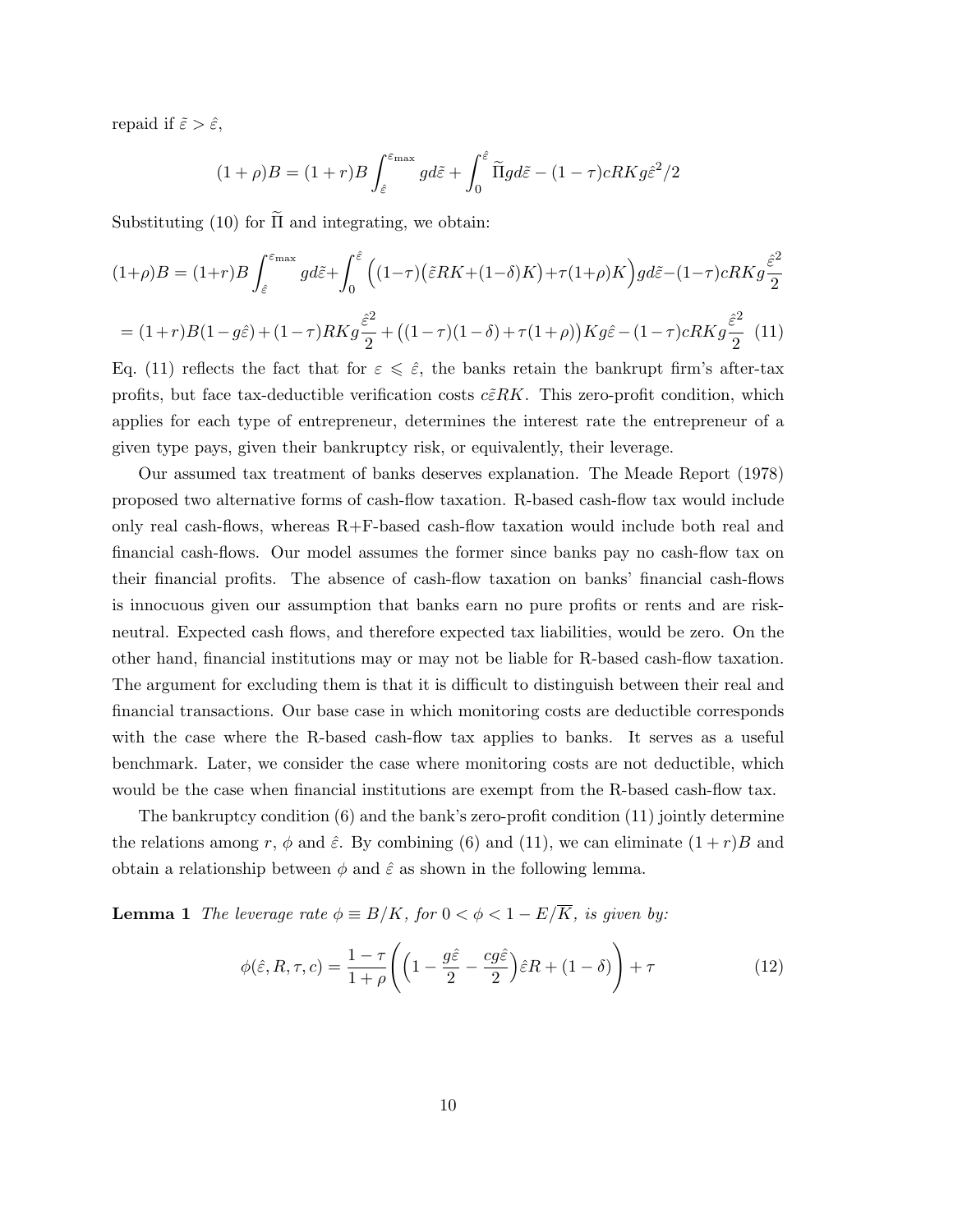The proofs of all lemmas are given in the Appendix. Routine differentiation of (12) gives properties of  $\phi(\hat{\varepsilon}, R, \tau, c)$  that are useful in what follows:

$$
\phi_{\hat{\varepsilon}} = \frac{1 - \tau}{1 + \rho} (1 - g\hat{\varepsilon} - cg\hat{\varepsilon}) R; \quad \phi_c = -\frac{1 - \tau}{1 + \rho} \frac{Rg\hat{\varepsilon}^2}{2}; \quad \phi_R = \frac{1 - \tau}{1 + \rho} \left(1 - \frac{g\hat{\varepsilon}}{2} - \frac{cg\hat{\varepsilon}}{2}\right) \hat{\varepsilon};
$$

$$
\phi_{\tau} = \frac{1 - \phi}{1 - \tau}; \quad \phi_{\hat{\varepsilon}\hat{\varepsilon}} = -\frac{1 - \tau}{1 + \rho} (1 - c) Rg\hat{\varepsilon}; \quad \phi_{\hat{\varepsilon}\tau} = -\frac{1 - g\hat{\varepsilon} - cg\hat{\varepsilon}}{1 + \rho} R \tag{13}
$$

Entrepreneurs understand how the leverage they choose affects the probability of bankruptcy and the interest rate they face through the bankruptcy condition (6) and the zeroprofit condition (11). Therefore, they know the relationship between  $\phi$  and  $\hat{\varepsilon}$  in (12), and how it takes account of the interest rate they face. In what follows, we take advantage of Lemma 1 to suppress the interest rate  $r$  from our analysis. While in practice, entrepreneurs choose leverage  $\phi$ , it is convenient for us to assume in our analysis that they choose bankruptcy risk  $\hat{\varepsilon}$ , which is related to leverage via (12). We proceed by deriving an expression for the entrepreneur's expected profits as a function of  $\hat{\varepsilon}$ <sup>5</sup>.

Prior to  $\tilde{\varepsilon}$  being revealed, the expected profits of a representative entrepreneur of a given type are  $\overline{\Pi} \equiv \int_{\hat{\varepsilon}}^{\varepsilon_{\text{max}}} \widetilde{\Pi} g d\tilde{\varepsilon}$ . (Recall that for  $\tilde{\varepsilon} < \hat{\varepsilon}$ , profits are claimed by the bank.) Given the expression for  $\tilde{\Pi}$  in (5), this becomes:

$$
\overline{\Pi} = \int_{\hat{\varepsilon}}^{\varepsilon_{\text{max}}} \left( (1 - \tau) \left( \tilde{\varepsilon} RK + (1 - \delta)K \right) - (1 + r)B + \tau (1 + \rho)K \right) gd\tilde{\varepsilon} \tag{14}
$$

Using (11) to eliminate  $(1 + r)B(1 - g\hat{\varepsilon})$  from (14), and using (1) and (2) along with  $B = K - E$ , (14) may be written:

$$
\overline{\Pi} = \left(\frac{1-\tau}{1-\phi(\hat{\varepsilon},R,\tau,c)}\Big(\overline{\varepsilon}R - \delta - \rho - cgR\frac{\hat{\varepsilon}^2}{2}\Big) + 1 + \rho\right)E \equiv \overline{\pi}(\hat{\varepsilon},R,\tau,c)E\tag{15}
$$

where  $\overline{\pi}(\hat{\varepsilon}, R, \tau, c)$  is expected profit per unit of own equity. For future use, differentiate  $\overline{\pi}(\cdot)$  in (15) with respect to  $\hat{\varepsilon}$  to obtain:

$$
\overline{\pi}_{\hat{\varepsilon}} = \frac{1 - \tau}{1 - \phi} \Bigg( \Delta(\hat{\varepsilon}, R, \tau, c) \Big( \overline{\varepsilon} R - \delta - \rho - \frac{c R g \hat{\varepsilon}^2}{2} \Big) - c \hat{\varepsilon} g R \Bigg) \tag{16}
$$

where

$$
\Delta(\hat{\varepsilon}, R, \tau, c) \equiv \frac{\phi_{\hat{\varepsilon}}(\hat{\varepsilon}, R, \tau, c)}{1 - \phi(\hat{\varepsilon}, R, \tau, c)}
$$
(17)

Using (12),  $\overline{\pi}(\hat{\varepsilon}, R, \tau, c)$  satisfies the following lemma.

<sup>&</sup>lt;sup>5</sup>We could instead have used (12) to determine  $\hat{\varepsilon}$  as a function of  $\phi$ , and obtained derivatives of  $\hat{\varepsilon}$  with respect to  $\phi$  and the other variables. We could then use  $\phi$  as the choice variable of entrepreneurs. While this would more accurately reflect entrepreneurial choices, it would make the analysis more complicated and would not change the results.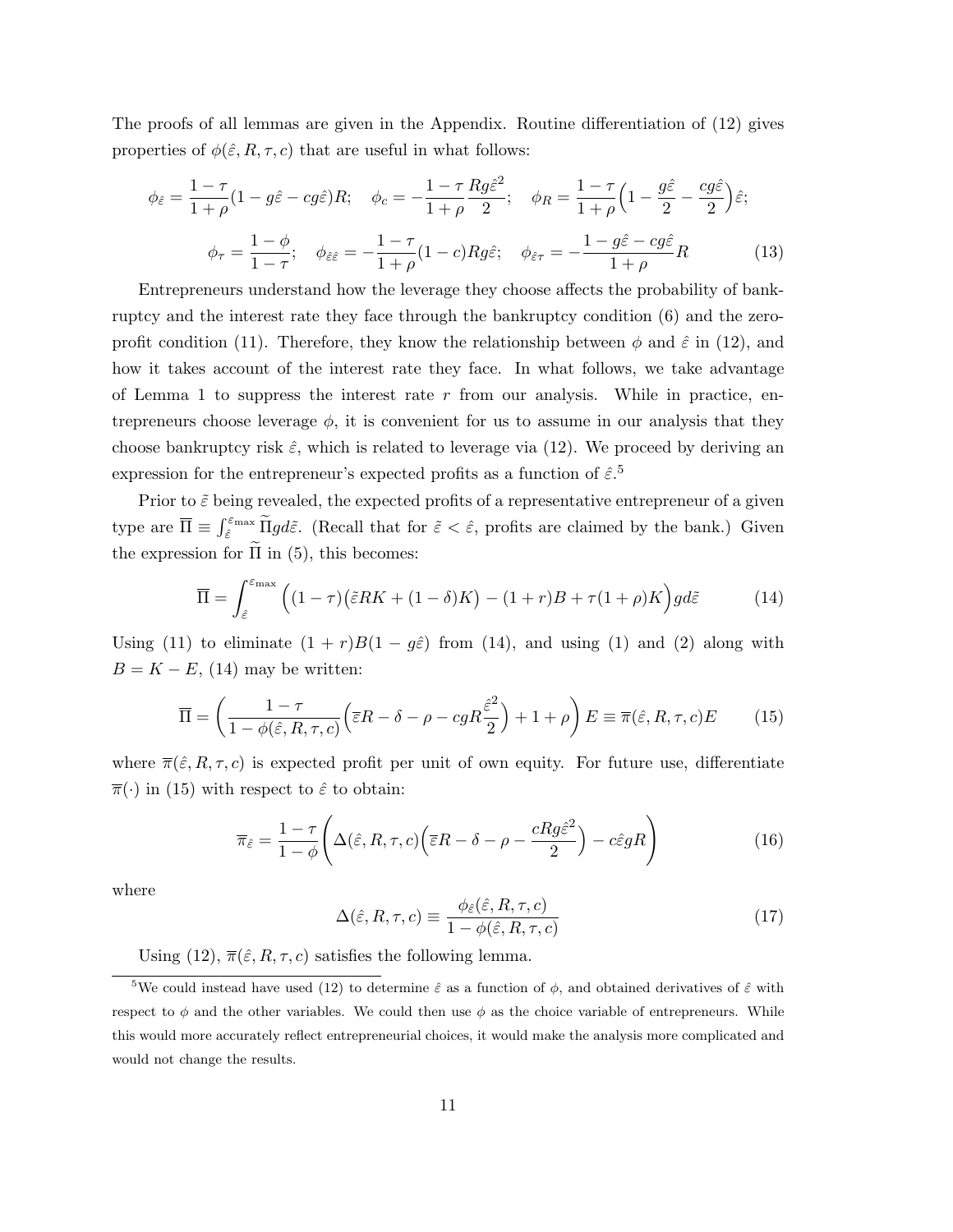Lemma 2

$$
\overline{\pi}(\hat{\varepsilon}, R, \tau, c) = \frac{1 - \tau}{1 - \phi(\cdot)} \frac{Rg}{2} (\varepsilon_{\text{max}} - \hat{\varepsilon})^2
$$

Therefore, expected profits can be written:

$$
\overline{\Pi} = \overline{\pi}(\hat{\varepsilon}, R, \tau, c) E = \frac{1 - \tau}{1 - \phi(\cdot)} \frac{Rg}{2} (\varepsilon_{\text{max}} - \hat{\varepsilon})^2 E
$$
\n(18)

### 3 Behavior of Risk-Neutral Entrepreneurs

Recall that entrepreneurs make two choices in sequence. First, they decide whether to undertake risky investments, given their productivity  $R$ . This is the extensive-margin decision. Then, if they enter, they decide how much to borrow to acquire more capital over and above their own equity, E. This is their intensive-margin decision. Once their shock  $\tilde{\varepsilon}$ is revealed, their after-tax profits and therefore ex post utility are determined. We consider the intensive and extensive decisions in reverse order for a representative entrepreneur of a given type, and continue to suppress the type identifier  $R$  for simplicity. Since we assume risk-neutrality in this basic model, the expected utility of entrepreneurs, and therefore their objective function, is given by  $\overline{\Pi} = \overline{\pi}(\hat{\varepsilon}, R, \tau, c)E$  in (15) or (18).

#### 3.1 Choice of leverage: intensive margin

As mentioned, given (12) the choice of leverage  $\phi$ , which determines  $K = E/(1 - \phi(\cdot))$ , is essentially the same as the choice of  $\hat{\varepsilon}$ . This follows because, even though  $\phi$  is not necessarily monotonic in  $\hat{\varepsilon}$ ,  $\phi_{\hat{\varepsilon}\hat{\varepsilon}}$  < 0 by (13). Differentiating (18) with respect to  $\hat{\varepsilon}$ , we obtain:

$$
\frac{d\overline{\Pi}}{d\hat{\varepsilon}} = \overline{\pi}_{\hat{\varepsilon}} E = \left(\Delta(\hat{\varepsilon}, R, \tau, c) - \frac{2}{\varepsilon_{\text{max}} - \hat{\varepsilon}}\right) \frac{(1 - \tau)Rg}{1 - \phi} (\varepsilon_{\text{max}} - \hat{\varepsilon})^2 E \tag{19}
$$

where  $\Delta(\hat{\varepsilon}, R, \tau, c)$  is defined in (17).

Let  $\hat{\varepsilon}^*$  be the optimal choice of  $\hat{\varepsilon}$ . It could be in the interior or it could take on corner solutions at the top or bottom. From (12),  $\hat{\varepsilon}^*$  takes on a minimum value of  $\hat{\varepsilon}^* = 0$ when  $\phi \leq \phi(0, R, \tau, c) = (1 - \tau)(1 - \delta)/(1 + \rho) + \tau$ . The maximum value of  $\hat{\varepsilon}^*$  satisfies  $\phi(\hat{\varepsilon}, R, \tau, c) = 1 - E/\overline{K}$ , which is assumed to be smaller than  $\varepsilon_{\text{max}}$  for any entrepreneur type. If it is in the interior,  $d\overline{\Pi}/d\hat{\varepsilon}=0$ , so

$$
\Delta(\hat{\varepsilon}^*, R, \tau, c) = \frac{2}{\varepsilon_{\text{max}} - \hat{\varepsilon}^*} > 0
$$
\n(20)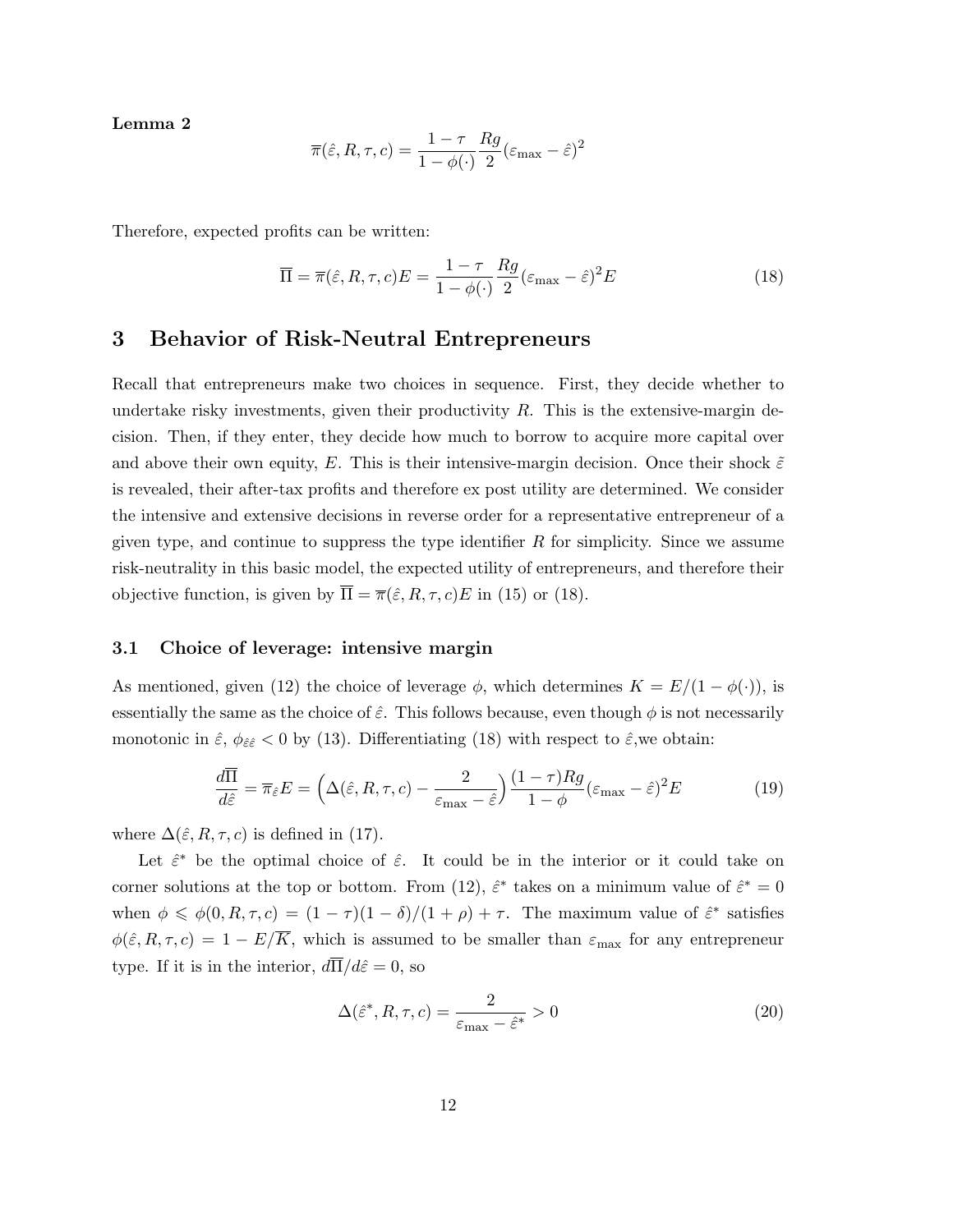To see how the level of R affects leverage and bankruptcy risk, assume again that  $\hat{\varepsilon}^*$  is in the interior so  $d\overline{\Pi}/d\hat{\varepsilon}=0$  in (19). If the second-order conditions are satisfied, we have:

$$
\frac{d^2\overline{\Pi}}{d\hat{\varepsilon}^2} \;\propto\; \Delta_{\hat{\varepsilon}}(\hat{\varepsilon},R,\tau,c) - \frac{2}{(\varepsilon_{\max}-\hat{\varepsilon})^2} \;<\; 0
$$

Rewrite elements of (13) as

$$
\phi_{\hat{\varepsilon}}=\frac{1-\tau}{1+\rho}\Big(1-g\hat{\varepsilon}-cg\hat{\varepsilon}\Big)R,\quad \phi_R=\frac{1-\tau}{1+\rho}\Big(1-\frac{g\hat{\varepsilon}}{2}-\frac{cg\hat{\varepsilon}}{2}\Big)\hat{\varepsilon}
$$

Since  $\Delta(\hat{\varepsilon}^*, R, \tau, c) > 0$  for  $\hat{\varepsilon}^*$  in the interior by (20), the following lemma is apparent.

**Lemma 3** For  $\hat{\epsilon}^*$  in the interior,  $\phi_{\hat{\epsilon}} > 0$ ,  $\phi_R > 0$  and  $\phi_{\hat{\epsilon}R} > 0$ .

The following lemma then also applies.

**Lemma 4** Assuming that  $\phi_{\hat{\varepsilon}} > 0$  at  $\hat{\varepsilon}^*$  and the second-order conditions are satisfied,

$$
\frac{d\hat{\varepsilon}^*}{dR}~>~0
$$

Thus, the probability of bankruptcy increases with the productivity R of the entrepreneur. This occurs because entrepreneurs with higher productivity choose higher leverage, by Lemma 3. Although a higher value of  $R$  tends to reduce bankruptcy risk, the impact on bankruptcy risk is more than offset by the increase in leverage.

#### 3.2 Decision to undertake risky investment: extensive margin

Ex ante, entrepreneurs decide whether to undertake the risky investment or to opt for the risk-free option. In the risk-free option, they invest their wealth E at a risk-free return  $\rho$ , leading to consumption of  $(1+\rho)E$ . They enter if their expected income as an entrepreneur, given by  $\overline{\Pi}$  in (15) or (18), is at least as great as their certain income if they invest their wealth in a safe asset and obtain consumption of  $(1 + \rho)E$ , that is,

$$
\overline{\Pi} = \overline{\pi}(\hat{\varepsilon}, R, \tau, c) E \geq (1 + \rho) E \quad \text{or} \quad \overline{\pi}(\hat{\varepsilon}, R, \tau, c) \geq 1 + \rho \tag{21}
$$

Differentiating  $\overline{\pi}(\cdot)$  in Lemma 2 by R and using  $\phi_R > 0$  by Lemma 3, we obtain that  $\overline{\pi}(\cdot)$ is increasing in R. Given that  $\hat{\varepsilon}$  is being optimized, the cutoff value of R, denoted  $\widehat{R}$ , will be uniquely determined by  $\overline{\pi}(\hat{\varepsilon}, \hat{R}, \tau, c) = 1 + \rho$ . Using the expression for  $\overline{\pi}$  in (15), the following lemma is apparent.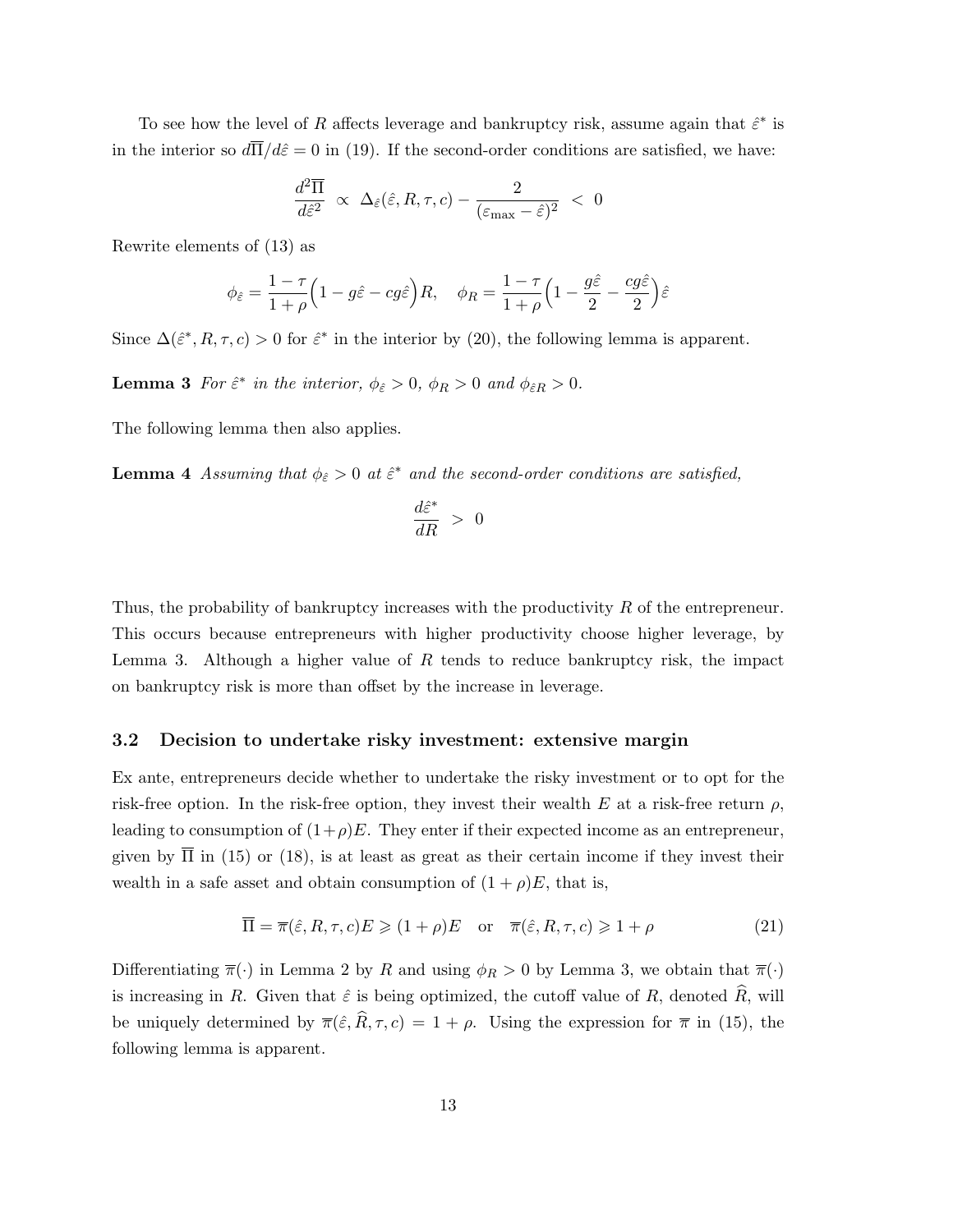**Lemma 5** The cutoff value of  $R$  is determined by:

$$
\overline{\varepsilon}\widehat{R} - \delta - \rho - \frac{c\widehat{R}g\widehat{\varepsilon}^2}{2} = 0
$$
\n(22)

Entrepreneurs with  $R > \hat{R}$  enter the risky sector and earn a rent. Those with  $R < \hat{R}$ invest their wealth in a risk-free asset, so earn no rent. Note that for the marginal entrepreneur, Lemma 5 implies by (16) that  $\partial \overline{\Pi}/\partial \hat{\varepsilon} < 0$ . Therefore, the marginal entrepreneur chooses  $\hat{\varepsilon} = 0$  and incurs no bankruptcy risk. Given that  $\hat{\varepsilon}^*$  is increasing in R by Lemma 4, higher productivity entrepreneurs will face bankruptcy risk. This has implications for the effect of the cash-flow tax in what follows. To study this, consider first the social optimum as a benchmark.

### 4 The Social Optimum

To study the efficiency properties of cash-flow business taxation, it is useful to characterize the full-information social optimum, that is, the outcome where  $c = 0$  so banks can observe without cost the output of the bankrupt firms. Social surplus includes only the surplus of projects of entrepreneurs who invest in the risky sector since no surplus is generated either by the banks, which earn zero expected profits, or by potential entrepreneurs who invest in the safe outcome and earn  $(1 + \rho)E$ . Expected social surplus can be defined as the expected value of production by entrepreneurs less the opportunity cost of financing the entrepreneurs' capital. Financing costs include the cost of both debt and equity finance, so are given by  $(1 + \rho)B + (1 + \rho)E = (1 + \rho)K$ .

For the representative entrepreneur of type $-R$ , end-of-period expected social surplus  $S(R)$  can be written as follows, using  $K = E/(1 - \phi)$ :

$$
S(R) = \int_0^{\varepsilon_{\text{max}}} \left( \tilde{\varepsilon} RK + (1 - \delta)K \right) g d\tilde{\varepsilon} - (1 + \rho)K = \left( \overline{\varepsilon}R - \delta - \rho \right) \frac{E}{1 - \phi(\cdot)} \tag{23}
$$

where  $\hat{\varepsilon}$  satisfies (12) with  $c = 0$  and  $\tau = 0$ , or:

$$
\phi(\hat{\varepsilon}, R, 0, 0) = \frac{1}{1+\rho} \left( \left( 1 - \frac{g\hat{\varepsilon}}{2} \right) \hat{\varepsilon} R + (1 - \delta) \right) \tag{24}
$$

Note that  $S(R)$  includes the surplus earned by the investments that go bankrupt since this accrues to the banks. This expression for  $S(R)$  applies whether taxes are in place or not.

In a social optimum, both the extensive and intensive margins are optimized. Entry is optimized if  $S(R) = 0$  for the marginal entrepreneur, or by (23),

$$
\overline{\varepsilon}\widehat{R}^o - \delta - \rho = 0\tag{25}
$$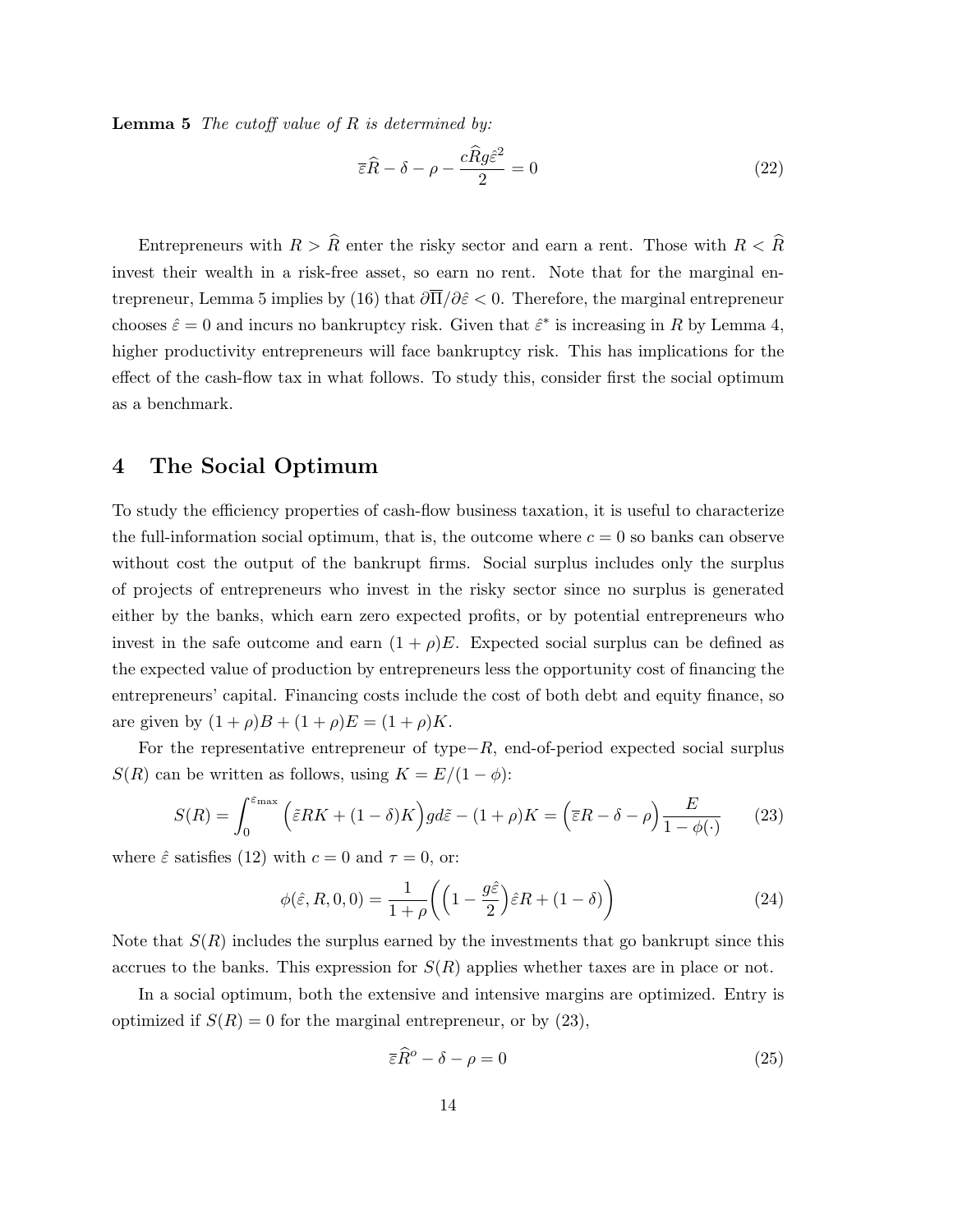where  $\widehat{R}^o$  is marginal entrepreneur in the social optimum. All entrepreneurs  $R \geq \widehat{R}^o$  enter in the social optimum. Changes in leverage, or equivalently in bankruptcy risk, affect  $S(R)$ in (23) as follows:

$$
\frac{dS(R)}{d\hat{\varepsilon}} = \frac{\phi_{\hat{\varepsilon}}}{(1-\phi)^2} (\bar{\varepsilon}R - \delta - \rho)E
$$
\n(26)

This implies by (25) that  $\widehat{R}^o$ ,  $dS(\widehat{R}^o)/d\widehat{\varepsilon}=0$  for the marginal entrepreneur so social surplus is independent of leverage and K. For  $R > \widehat{R}^o$ ,  $dS(R)/d\hat{\varepsilon} > 0$  for all  $\hat{\varepsilon}$  since  $\phi_{\hat{\varepsilon}} > 0$  by Lemma 3. Inframarginal entrepreneurs will therefore maximize leverage such that  $K = \overline{K}$ .

As expected, when  $c = 0$  so the full-information social optimum is achieved, the cashflow tax has no effect on market outcomes. It simply diverts rents from infra-marginal entrepreneurs to the government. To see this, consider first the extensive-margin decision. When  $c = 0$ , (22) implies that  $\overline{\varepsilon}R - \delta - \rho = 0$  so  $\widehat{R}$  is independent of  $\tau$ . Thus,  $\widehat{R} = \widehat{R}^{\circ}$  by (25) so entry is socially optimal. Next, consider the effect of the cash-flow tax on leverage. With  $c = 0$ , (16) implies:

$$
\frac{d\overline{\Pi}}{d\hat{\varepsilon}} = \overline{\pi}_{\hat{\varepsilon}}E = \frac{1-\tau}{1-\phi}\Delta(\hat{\varepsilon}, R, \tau, c)(\overline{\varepsilon}R - \delta - \rho)E
$$

For the marginal entrepreneur, (25) implies that  $\bar{\pi}_{\hat{\varepsilon}} = 0$ , so  $d\bar{\Pi}/d\hat{\varepsilon}|_{R=\hat{R}} = 0$ . Therefore, leverage  $\phi$  and thus K are indeterminate for the marginal entrepreneur and independent of  $\tau$ . For inframarginal entrepreneurs,  $\bar{\varepsilon}R - \delta - \rho > 0$  since  $R > \hat{R}$ , so  $\bar{\pi}_{\hat{\varepsilon}}$  has the same sign as  $\Delta(\cdot) = \phi_{\hat{\varepsilon}}/(1-\phi)$ , which is positive by Lemma 3. Therefore,  $\hat{\varepsilon}$  takes its maximum value with  $\phi(\hat{\varepsilon}^*, R, \tau, c) = 1 - E/\overline{K}$ . Since  $\phi_{\hat{\varepsilon}} > 0$  and  $\phi_{\tau} > 0$  by (13), we have that  $d\hat{\epsilon}^*/d\tau < 0$  to keep  $\phi$  constant. While  $\hat{\epsilon}^*$  changes,  $\tau$  does not distort  $\phi$  or the capital stock  $K = \overline{K} = E/(1 - \phi).$ 

When banks must incur a monitoring cost  $c$  to observe the profits of bankrupt firms, the social optimum will not be achieved. We saw above that Lemma 5 and (16) imply that  $\hat{\epsilon}^* = 0$  for the marginal entrepreneur. Therefore by (22), the productivity of the marginal entrepreneur satisfies  $\bar{\varepsilon}R - \delta - \rho = 0$ , which implies that  $\hat{R} = \hat{R}^{\rho}$  so entry is optimal. At the same time, since  $d\hat{\epsilon}/dR > 0$  by Lemma 4,  $\hat{\epsilon}^*$  is in the interior for large enough values of R, so leverage and therefore investment will be below the maximum level obtained in the social optimum. The implication is that while entry is optimal in the presence of imperfect information, there is too little investment for entrepreneurs that incur bankruptcy risk.

Before turning to the implications of cash-flow taxation in the imperfect information setting, it is useful to define constrained social surplus as social surplus less the costs of monitoring incurred by the banks since the government confronts the same information problem that the banks do. For a type−R entrepreneur, constrained social surplus can be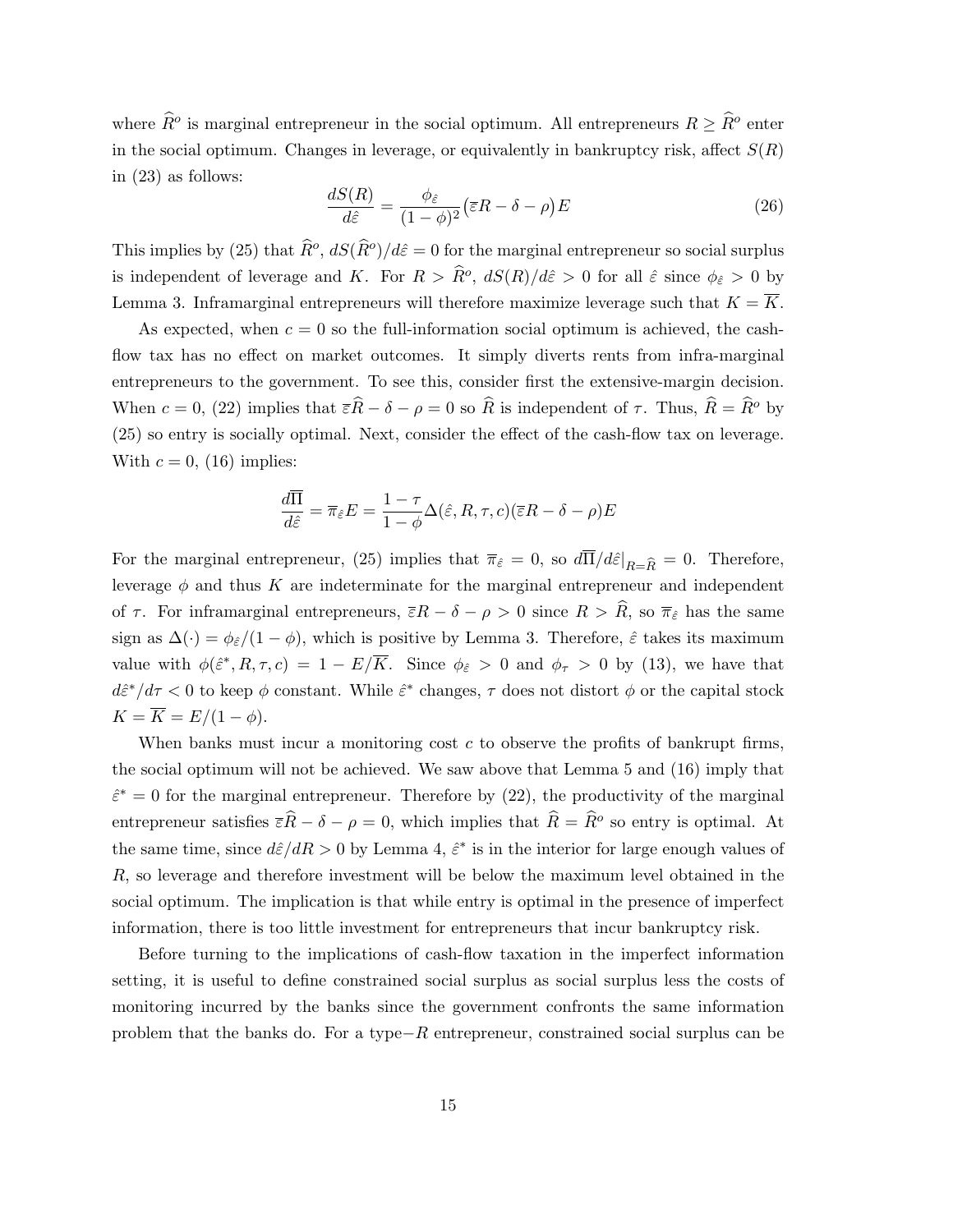expressed as follows, analogous to (23):

$$
\overline{S}(R) = \left(\overline{\varepsilon}R - \delta - \rho - cRg\frac{\hat{\varepsilon}^2}{2}\right)\frac{E}{1 - \phi(\cdot)}
$$
\n(27)

Combining the entrepreneur's expected profits in (14) with the bank's zero profits expression (11), we obtain:

$$
\overline{\Pi} - (1+\rho)E = \int_0^{\varepsilon_{\text{max}}} \left( (1-\tau)\left(\tilde{\varepsilon}RK + (1-\delta)K\right) - (1+\rho)(B+E) \right) gd\tilde{\varepsilon} - (1-\tau)cRKg\frac{\hat{\varepsilon}^2}{2}
$$

$$
= (1-\tau)\overline{S}(R) \tag{28}
$$

In the absence of taxation, maximizing private surplus  $\overline{\Pi}-(1+\rho)E$  maximizes constrained social surplus, but that will no longer be the case with  $\tau > 0$ . We use (28) below to interpret the efficiency consequences of cash-flow taxation in an information-constrained setting.

To summarize, in the full-information social optimum, infra-marginal entrepreneurs maximize leverage and choose  $K = \overline{K}$ , while marginal entrepreneurs are indifferent to the level of  $K$ . The cash-flow tax has no effect on entry or leverage, but diverts to the government the rents of infra-marginal entrepreneurs. If there are monitoring costs, entry remains optimal and marginal entrepreneurs assume no bankruptcy risk, while some infra-marginal entrepreneurs under-invest.

### 5 Cash-Flow Taxation with Risk-Neutral Entrepreneurs

The model discussed in the previous sections includes both bankruptcy, when entrepreneurs are unable to repay their loans fully, and asymmetric information, in the sense that banks can only verify bankruptcy with costly ex post monitoring. In this section, we consider the effect of cash-flow taxation on entry and leverage as well as on after-tax profits, tax revenue and social surplus.

The leverage decision for an inframarginal type $-R$  entrepreneur is governed by (19), where  $d\overline{\Pi}/d\hat{\varepsilon}=0$  if  $\hat{\varepsilon}^*$  is in the interior. To determine the effect of taxes on leverage, differentiate  $\phi(\hat{\varepsilon}(\cdot), R, \tau, c)$  to obtain:

$$
\frac{d\phi}{d\tau} = \phi_{\hat{\varepsilon}} \frac{d\hat{\varepsilon}^*}{d\tau} + \phi_{\tau}
$$
\n(29)

where  $\phi_{\tau} = (1-\phi)/(1-\tau)$  by (13). To evaluate (29), we can use (20) to obtain the following lemma.

**Lemma 6** Assume  $\hat{\epsilon}^*$  is in the interior. Then,

$$
\frac{d\hat{\varepsilon}^*}{d\tau}=0
$$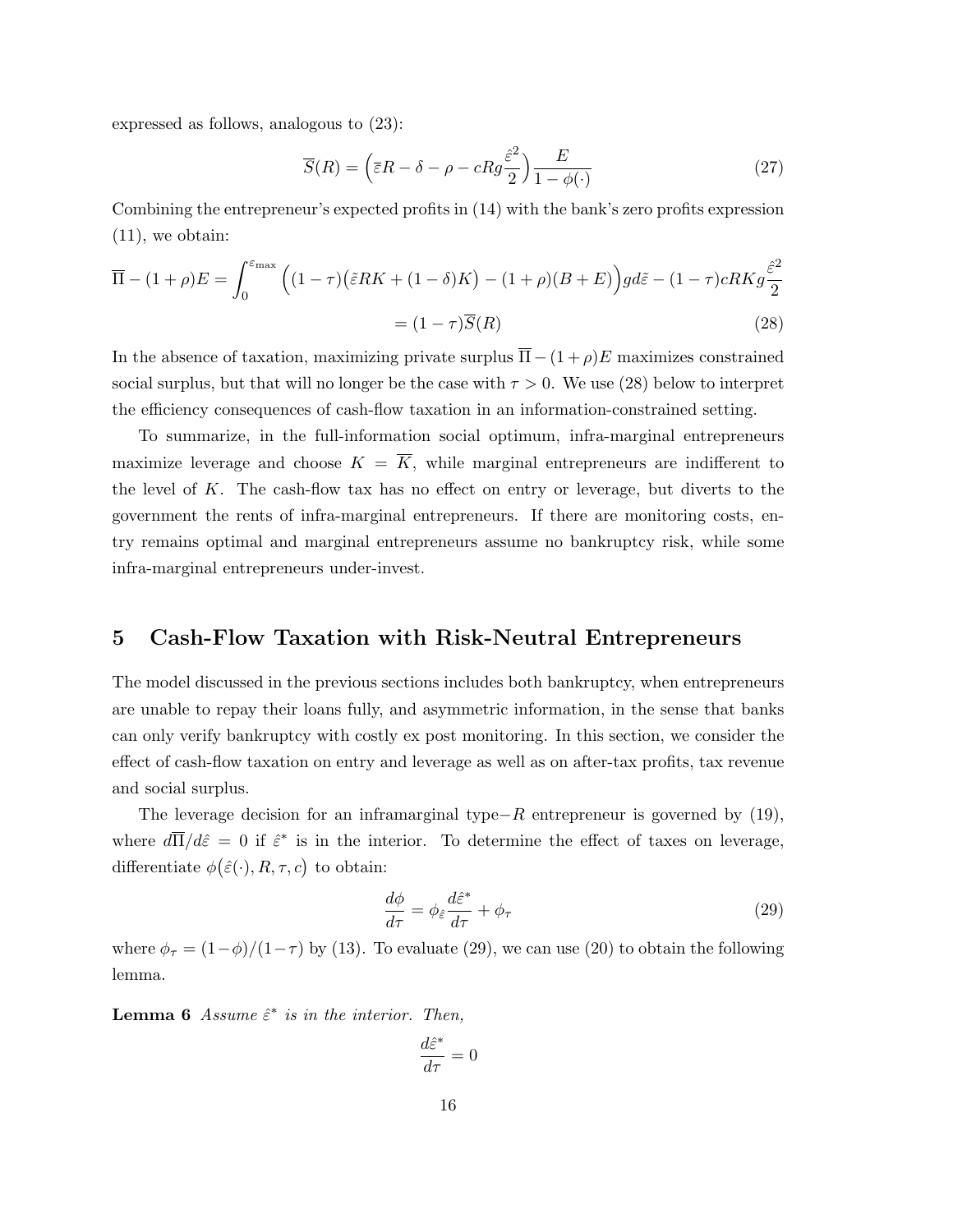Thus, the cash-flow tax does not affect bankruptcy risk for firms with  $\hat{\varepsilon}^*$  in the interior, although it does affect leverage  $\phi$  by (13) and therefore K. Note that this result depends on the deductibility of monitoring costs from the taxable income of bankrupt firms. We return to this below. Using Lemma 6, (29) reduces to

$$
\frac{d\phi}{d\tau} = \phi_{\tau} = \frac{1-\phi}{1-\tau} > 0\tag{30}
$$

While the tax does not affect bankruptcy risk, it does increase leverage and investment.

Some explanation for this comes from the following lemma.

**Lemma 7** For  $\hat{\varepsilon}$  in the interior,

$$
\frac{dr}{d\tau} < 0\tag{31}
$$

The intuition is that the cash flow tax allows the banks to claim a refund of the opportunity cost of investment,  $\tau(1+\rho)K$ , on bankrupt projects. This increases the gain that the bank can collect from the bankrupt entrepreneurs, which improves its expected profits and thus leads to a reduction in r. By reducing r, the increase in  $\tau$  induces entrepreneurs to borrow and therefore invest more.

Consider now the extensive margin decision. The cash-flow tax is neutral with respect to entry. This follows from the fact that the marginal entrepreneur  $\hat{R}$  satisfies (22). Since  $\hat{\varepsilon}$  independent of  $\tau$ , so is  $\widehat{R}$  and therefore entry.

Next, consider the effect of the tax on expected profits of the firm. Lemma 2 applies, so  $\bar{\pi}$  is given by:

$$
\overline{\pi} = \frac{1 - \tau}{1 - \phi} \frac{Rg}{2} (\varepsilon_{\text{max}} - \hat{\varepsilon})^2 \equiv D \frac{Rg}{2} (\varepsilon_{\text{max}} - \hat{\varepsilon})^2 \tag{32}
$$

Using (30),  $D \equiv (1 - \tau)/(1 - \phi)$  is independent of  $\tau$ <sup>6</sup>, so expected profits are as well. Therefore, while the tax increases leverage and therefore  $K$ , it leaves expected after-tax profits unchanged. This is analogous to the Domar and Musgrave (1944) result albeit for a different reason in this context since entrepreneurs are risk-neutral. We obtain a similar result below for risk-averse entrepreneurs.

$$
D_{\tau} = -\frac{1}{1-\phi} + \frac{1-\tau}{(1-\phi)^2} \phi_{\tau} = -\frac{1}{1-\phi} + \frac{1-\tau}{(1-\phi)^2} \frac{1-\phi}{1-\tau} = 0
$$

<sup>6</sup>Proof: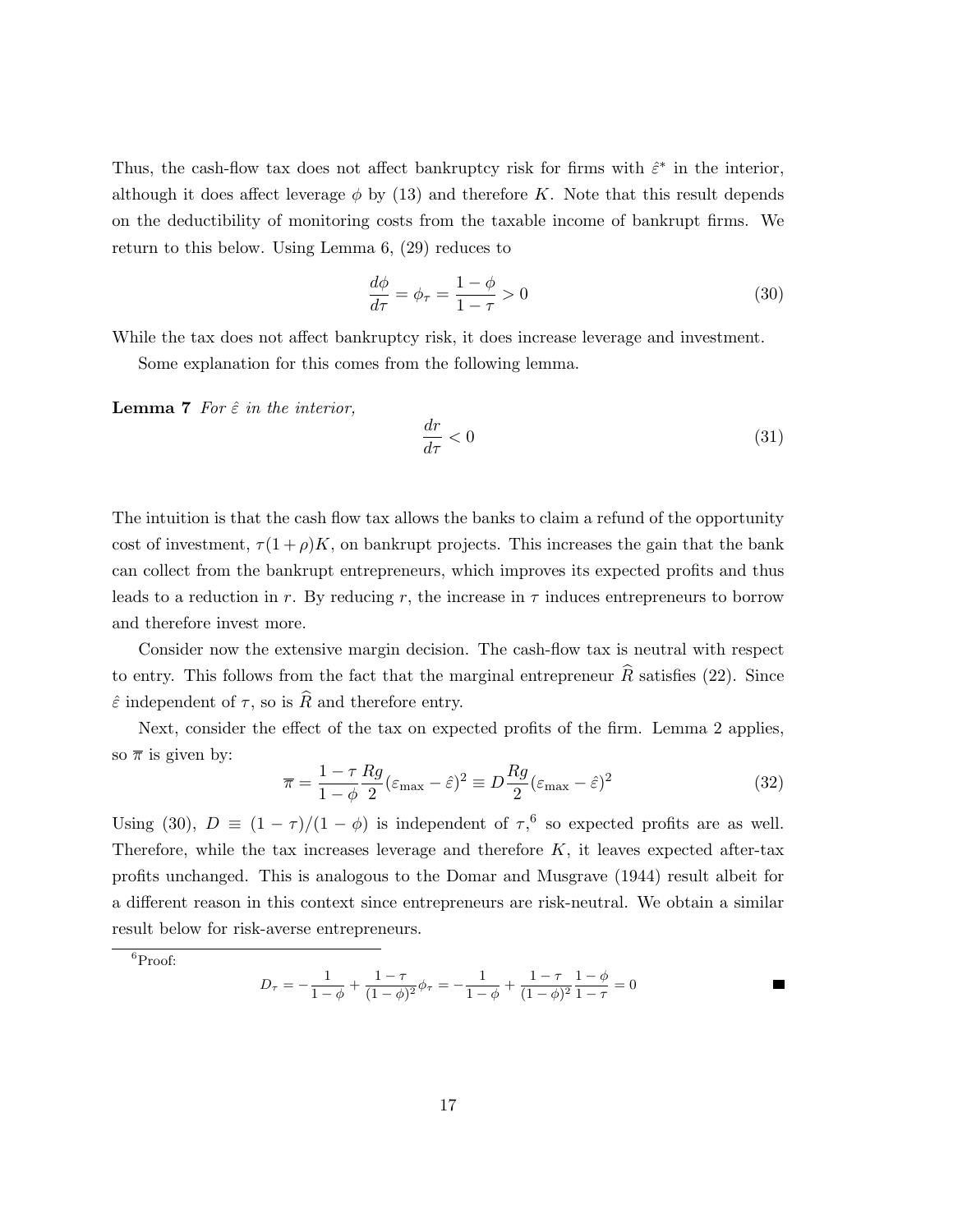Expected government revenue from the cash-flow tax can be written, using (4) and the tax deductibility of monitoring costs, as:

$$
\overline{T} = \tau \int_{\widehat{R}}^{\overline{R}} \left( \overline{\varepsilon} R - \rho - \delta - c R g \frac{\widehat{\varepsilon}^2}{2} \right) \frac{E}{1 - \phi(\cdot)} dH(R) \equiv \tau \overline{Y}
$$
(33)

where  $\overline{Y}$  is the aggregate expected tax base and  $H(R)$  has been defined as the distribution of entrepreneur types. Given from above that neither  $\widehat{R}$  nor  $\widehat{\varepsilon}$  are affected by the tax, differentiating  $\overline{T}$  yields:

$$
\frac{d\overline{T}}{d\tau} = \overline{Y} + \tau \int_{\widehat{R}}^{\overline{R}} \left( \overline{\varepsilon}R - \rho - \delta - cRg \frac{\widehat{\varepsilon}^2}{2} \right) \frac{E}{(1 - \phi)^2} \frac{d\phi}{d\tau} dH(R) > 0 \tag{34}
$$

where the inequality follows from (30). The first term is the mechanical effect of an increase in the tax rate on revenues which is positive. The second term is also positive given that leverage increases with the tax rate as shown above. Since leverage increases with  $\tau$ , more rents are created by the additional investment and this induces an increase in  $\overline{Y}$ .

Finally, consider the effect of the tax on constrained expected social surplus  $\overline{S}$ . Using  $\overline{\Pi} - (1 + \rho)E = (1 - \tau)\overline{S}$  from (28), we have:

$$
\overline{S} = \frac{\overline{\Pi} - (1+\rho)E}{1-\tau}
$$

Since a tax increase leaves  $\overline{\Pi} = \overline{\pi}E$  unchanged, it will increase  $\overline{S}$ . In effect, the tax induces the firms to increase leverage while keeping  $\hat{\varepsilon}$  constant. To see how the tax affects K, start by substituting  $D = (1 - \tau)/(1 - \phi)$  into (2) which gives  $K = ED/(1 - \tau)$ . Let  $K_0$  be the level of capital chosen by the entrepreneur in the absence of taxation, so  $K_0 = ED$  and  $K = K_0/1 - \tau$ , implying:

$$
\Delta K = K - K_0 = \frac{K_0}{1 - \tau} - K_0 = \frac{\tau K_0}{1 - \tau} > 0
$$

Therefore, introducing the tax increases K and as can be seen from (27)  $\overline{S}$  increases.<sup>7</sup> Equivalently, the increase in K holding  $\hat{\varepsilon}$  constant generates more pre-tax profits, or rents.

<sup>7</sup>The marginal effect of the tax on capital can be obtain as follows: Differentiating  $(2)$ , we obtain:

$$
\frac{dK}{d\phi} = \frac{E}{(1-\phi)^2} = \frac{K}{1-\phi}
$$

Differentiating  $D = (1 - \tau)/(1 - \phi)$ , which is constant, gives

$$
\frac{d\phi}{d\tau} = \frac{1-\phi}{1-\tau}
$$

Combining these equations, we obtain,

$$
\frac{dK}{d\tau}=\frac{dK}{d\phi}\frac{d\phi}{d\tau}=\frac{K}{1-\phi}\frac{1-\phi}{1-\tau}=\frac{K}{1-\tau}
$$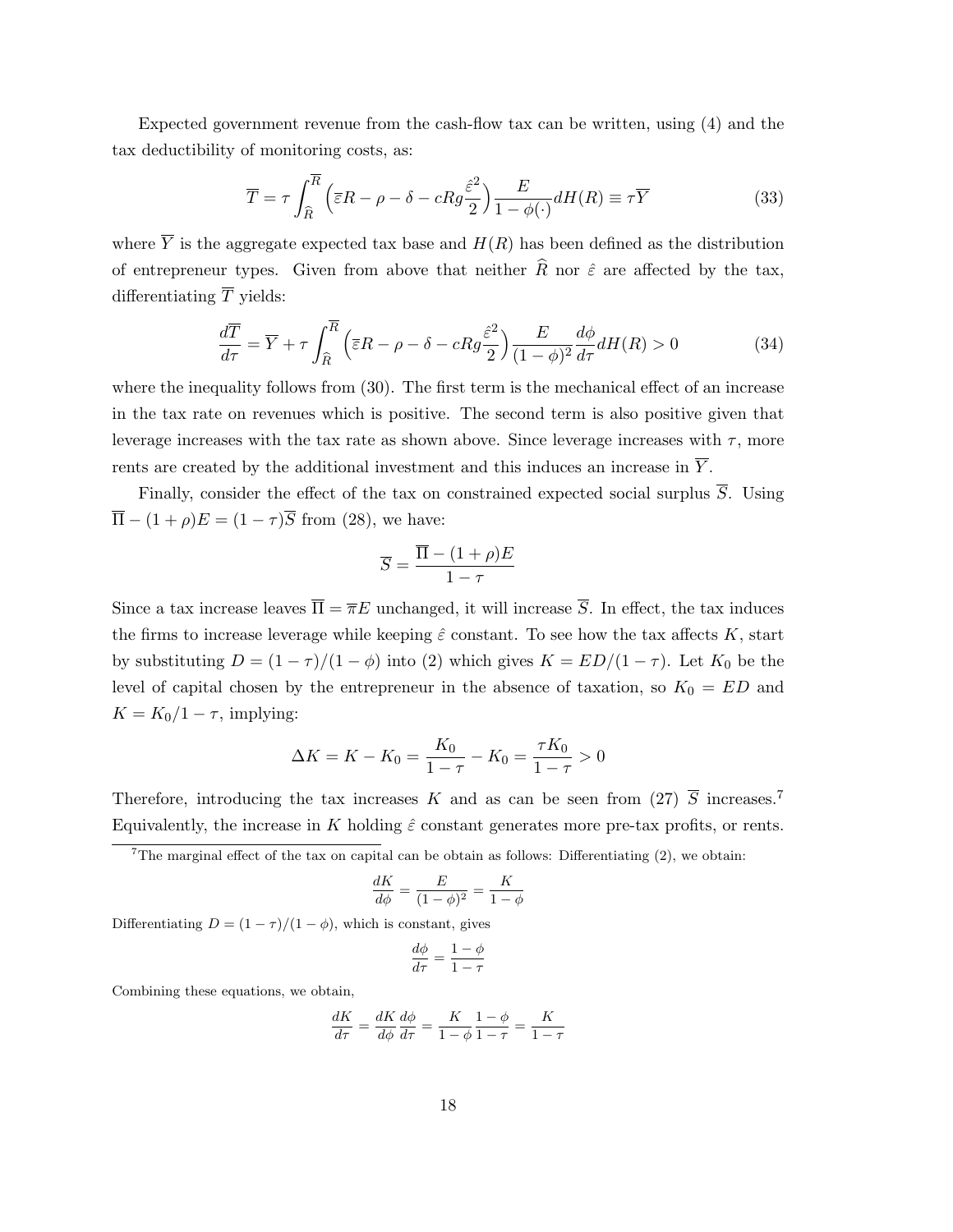The government taxes away those profits, leaving after-tax expected profits unchanged and improving constrained expected social surplus. Thus, while the no-tax outcome replicates the constrained social optimum, implementing a cash-flow tax improves social outcomes without changing firms' expected profits. It does so by breaking the connection between leverage and bankruptcy risk. This reflects the fact that levels of  $K$  in the absence of the tax are less than in the unconstrained social optimum for some entrepreneurs as discussed above.

The optimal tax rate for a given entrepreneur-type would be that which just induced the entrepreneur to choose maximum leverage. The government cannot observe  $R$  so cannot implement optimal type-specific tax rates.

The main results of the analysis in the base-case model are summarized as follows.

Proposition 1 With risk-neutral entrepreneurs, equilibrium has the following properties:

- i. Entrepreneurs with average product R above some threshold level  $\widehat{R}$  enter the risky industry and earn a rent. For those with K in the interior, leverage  $\phi$  and bankruptcy risk  $\hat{\varepsilon}^*$  are increasing with R.
- ii. In the absence of taxation, entry is socially efficient in equilibrium, but leverage and therefore investment are below the full information socially optimal levels.
- iii. Assuming that the banks can deduct monitoring costs from the income tax on bankrupt projects, leverage increases with the tax rate, while bankruptcy risk and expected profits remain unchanged, and expected tax revenues increases. Expected rents and expected social surplus both increase, so the cash-flow tax act as a corrective device.

### 6 Alternative Tax Systems

The above analysis assumed that the government imposed a cash-flow tax with monitoring costs deductible from the taxable income received by the banks on bankrupt projects. While this is a useful benchmark case, the assumption that monitoring costs are deductible is a strong one unless the banks themselves are liable for R-based cash-flow taxation. As mentioned above, extending the R-based tax to financial institutions is challenging given the difficulty of distinguishing real from financial transactions. In this section we explore two realistic alternatives. In the first one, corresponding to the case where the R-based cash-flow tax does not apply to banks, we assume that monitoring costs are not deductible, although banks are still liable for taxes owing on bankrupt projects. In this case, the strong welfare-improving qualities of the previous analysis are weakened. The second case is the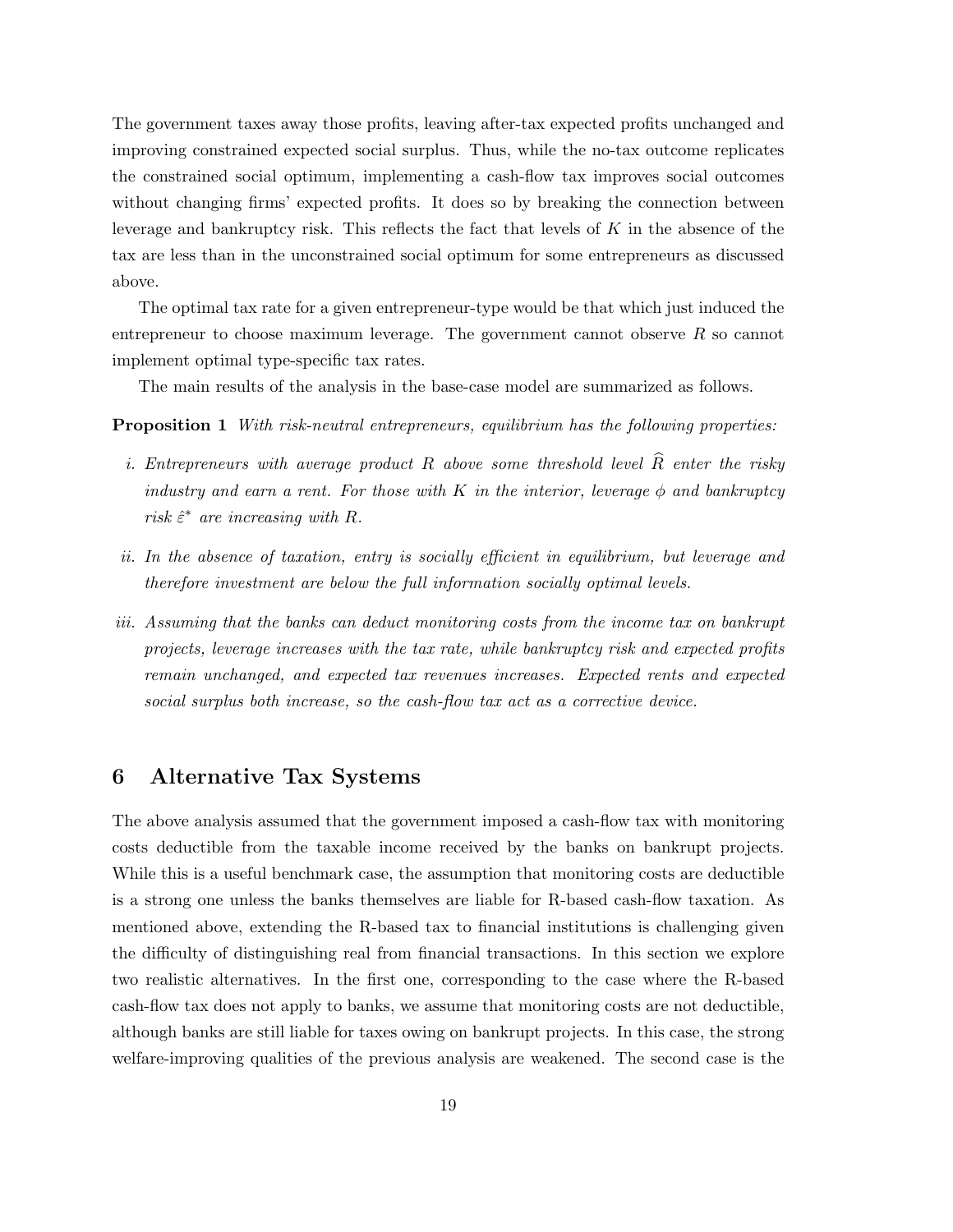ACE tax system, which applies to both real and financial transactions, including those of the banks. This case restores the properties of the basic model since banks can deduct monitoring costs from their taxable income. A third case we could have considered is the standard corporate tax that most countries currently deploy. Analysis of it in our model is relatively complex for the additional insight gained. We discuss the standard corporate tax briefly after dealing with the ACE tax to which it is most closely related.

#### 6.1 Cash-flow taxation with monitoring costs non-deductible

Consider now the case where banks cannot deduct monitoring costs from taxable income of bankrupt firms. In this case, condition (11) for banks' zero expected profits becomes:

$$
(1+\rho)B=(1+r)B(1-g\hat{\varepsilon})+(1-\tau)RKg\frac{\hat{\varepsilon}^2}{2}+\big((1-\tau)(1-\delta)+\tau(1+\rho)\big)Kg\hat{\varepsilon}-cRKg\frac{\hat{\varepsilon}^2}{2}\eqno(35)
$$

and the leverage rate, derived in Lemma 1 for the case where monitoring costs are deductible, is now given by:

$$
\phi(\hat{\varepsilon}, R, \tau, c) = \frac{1 - \tau}{1 + \rho} \left( 1 - \frac{g\hat{\varepsilon}}{2} \right) \hat{\varepsilon} R + \frac{1 - \tau}{1 + \rho} (1 - \delta) + \tau - \frac{cRg\hat{\varepsilon}^2}{2(1 + \rho)}
$$
(36)

Differentiation of (36) gives the analogue of (13):

$$
\phi_{\hat{\varepsilon}} = (1-\tau)(1-g\hat{\varepsilon})\frac{R}{1+\rho} - \frac{cRg}{1+\rho}\hat{\varepsilon}; \quad \phi_c = -\frac{Rg}{2(1+\rho)}\hat{\varepsilon}^2; \quad \phi_R = \frac{1-\tau}{1+\rho}\Big(1-\frac{g\hat{\varepsilon}}{2}\Big)\hat{\varepsilon} - \frac{cg}{2(1+\rho)}\hat{\varepsilon}^2;
$$

$$
\phi_{\tau} = \frac{1-\phi}{1-\tau} - \frac{cRg\hat{\varepsilon}^2}{2(1-\tau)(1+\rho)}; \quad \phi_{\hat{\varepsilon}\hat{\varepsilon}} = -(1-\tau+c)\frac{Rg}{1+\rho}; \quad \phi_{\hat{\varepsilon}\tau} = -(1-g\hat{\varepsilon})\frac{R}{1+\rho} \quad (37)
$$

The expected profits of a type $-R$  entrepreneur change from (15) to:

$$
\overline{\Pi} = \left(\frac{1-\tau}{1-\phi(\cdot)}(\overline{\varepsilon}R - \delta - \rho) - \frac{cgR\hat{\varepsilon}^2}{2(1-\phi(\cdot))} + 1 + \rho\right)E\tag{38}
$$

so:

$$
\frac{d\overline{\Pi}}{d\hat{\varepsilon}} = \left(\frac{\Delta(\hat{\varepsilon}, R, \tau, c)}{1 - \phi(\cdot)} \Big( (1 - \tau)(\overline{\varepsilon}R - \delta - \rho) - \frac{cRg\hat{\varepsilon}^2}{2} \Big) - \frac{c\hat{\varepsilon}Rg}{1 - \phi(\cdot)} \right) E \tag{39}
$$

Lemma 2 still applies, and therefore so do conditions (19) and (20) characterizing the entrepreneur's choice of  $\hat{\varepsilon}$ . The extensive-margin choices of entrepreneurs are still guided by  $(21)$ . However, Lemma 5 for the cutoff value of R now becomes:

**Lemma 8** The cutoff value of R when monitoring costs are non-deductible satisfies

$$
(1 - \tau)(\overline{\varepsilon}\widehat{R} - \delta - \rho) - \frac{c\widehat{R}g\widehat{\varepsilon}^2}{2} = 0
$$
\n(40)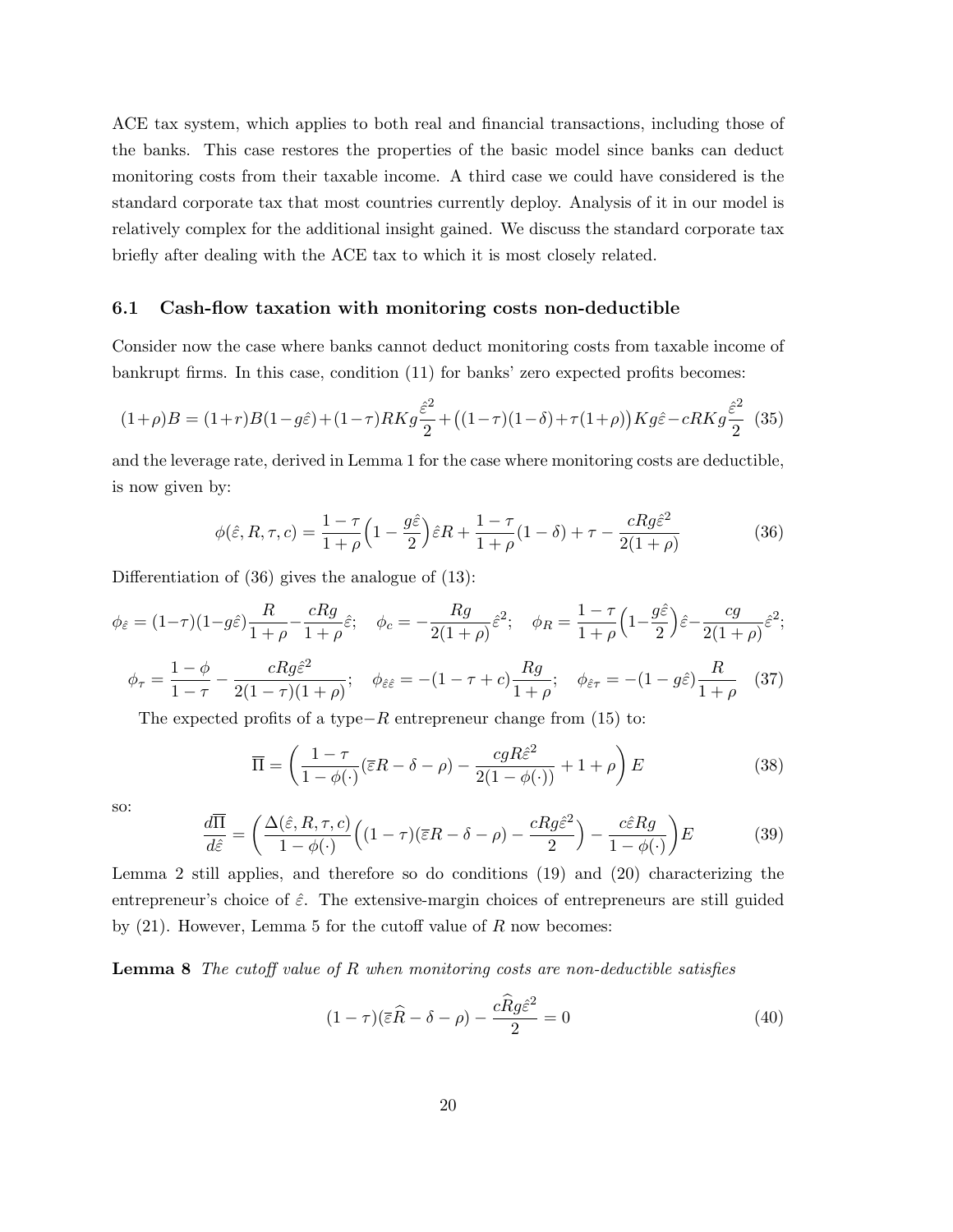To determine the intensive and extensive margin outcomes, consider first the marginal entrepreneur  $\hat{R}$  for whom (40) applies. Substituting this into (39), we obtain:

$$
\frac{d\overline{\Pi}}{d\hat{\varepsilon}} = -\frac{c\widehat{R}g\hat{\varepsilon}}{1-\phi}E < 0
$$

This implies that  $\hat{\varepsilon} = 0$  for  $R = \hat{R}$ , so  $\hat{R}$  satisfies  $\overline{\varepsilon}\hat{R} - \delta - \rho = 0$  and is independent of  $\tau$ . Thus, the marginal entrepreneur takes no bankruptcy risk, which implies the extensivemargin decision is not affected by a cash-flow tax.

Eq. (39) characterizes the leverage decision for an inframarginal entrepreneur, where  $d\overline{\Pi}/d\hat{\varepsilon}=0$  if  $\hat{\varepsilon}^*$  is in the interior. Differentiating  $\phi(\cdot)$  gives (29) for  $d\phi/d\tau$ , as in the base case. To evaluate the sign of  $d\phi/d\tau$  in this case where bankruptcy costs are not deductible, it is useful to derive the following lemma.

**Lemma 9** Assume  $\hat{\epsilon}^*$  is in the interior. Then,

$$
\frac{d\hat{\varepsilon}^*}{d\tau} < 0 \quad \text{as} \quad c > 0
$$

When  $\hat{\varepsilon}^*$  is in the interior,  $\phi_{\hat{\varepsilon}} > 0$  by (17) and (20), while  $\phi_{\tau} \geq 0$  by (37). Therefore,  $d\phi/d\tau$  in (29) is smaller in value than in the base case, so this form of cash-flow tax is less effective as a corrective device. Moreover  $d\phi/d\tau$  might even be negative in which case the outcome is further away from the social optimum than in the no-tax case. It is straightforward to show that the effect of  $\tau$  on expected after-tax profits of the firm and on expected tax revenues are both ambiguous.

The results for this case can be summarized in the following proposition.

Proposition 2 If banks cannot deduct monitoring costs,

- i. Marginal entrepreneurs assume no bankruptcy risk;
- ii. Entry is not affected by a cash-flow tax;
- iii. Bankruptcy risk for infra-marginal entrepreneurs falls with the tax rate; and
- iv. The change in leverage is smaller than in the base case, and may actually be negative so the tax may move the equilibrium away from the social optimum.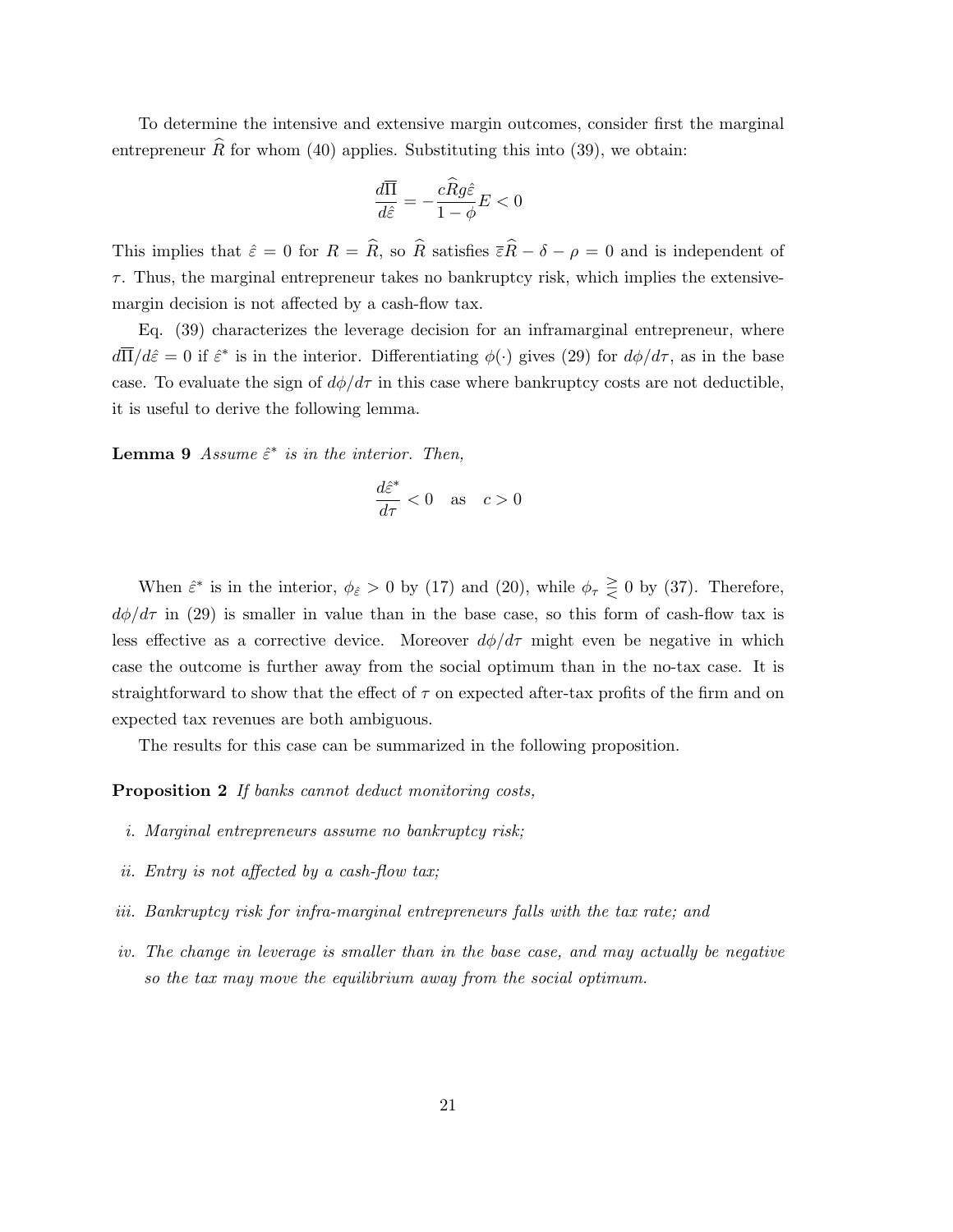#### 6.2 ACE Tax Base

Cash-flow taxation is often regarded as challenging for governments because it generates negative tax liabilities for investing firms and differs substantially from standard corporate income tax systems. In addition, in our context fully effective cash-flow taxation calls for deductions for ex post monitoring costs c incurred by banks, which may be difficult to implement. ACE tax system achieves the same outcome in present value terms as the base-case cash-flow tax since monitoring costs are deductible from the banks' tax base. As with cash-flow taxation, taxes under the ACE system are paid by the firm as long as it is profitable, but if it goes bankrupt the bank claims a tax credit for unclaimed capital deductions. In addition, since the ACE applies to both real and financial income, banks are liable to pay the tax. The form of the tax on profitable firms and banks and the tax credit the banks obtain for bankrupt firms are as follows.

For non-bankrupt firms, the end-of-period ACE tax liability is:

$$
\widetilde{T}^{ACE} = \tau \left( \widetilde{\varepsilon} RK - K - \rho E - rB + (1 - \delta)K \right)
$$

where the deduction for investment  $K$  occurs at the end of the period, while the firm gets to deduct costs of financing by equity and debt at the rates  $\rho$  and r respectively. The last term is the taxation of the sale of depreciated final assets. This expression simplifies to:

$$
\widetilde{T}^{ACE} = \tau(\widetilde{\varepsilon}RK - \rho E - rB - \delta K) \quad \text{for} \quad \varepsilon \geqslant \widehat{\varepsilon} \tag{41}
$$

In the case of bankruptcy, the firm does not repay its debt to the bank, and there is an unclaimed tax credit on its equity-financed investment of  $\tau(1+\rho)E$ . This amount is refunded to the bank. The bank also gets the returns on investment of the bankrupt firm.

The ex-post profit of the firm when  $\varepsilon \geqslant \hat{\varepsilon}$  is (3) as above, which using (41) becomes:

$$
\widetilde{\Pi} = (1 - \tau)\left(\widetilde{\varepsilon}RK + (1 - \delta)K - (1 + r)B\right) + \tau(1 + \rho)E\tag{42}
$$

Bankruptcy again occurs when  $\tilde{\Pi} < 0$ , where bankruptcy risk  $\hat{\varepsilon}$  at  $\tilde{\Pi} = 0$  satisfies:

$$
0 = \hat{\varepsilon}RK + (1 - \delta)K - (1 + r)B + \frac{\tau(1 + \rho)}{1 - \tau}E
$$
\n(43)

The banks pay the ACE tax on their financial income plus any revenues they obtain from bankrupt firms. The expected tax liability of a bank from a loan  $B$  under the ACE is:

$$
\overline{T}_{B}^{ACE} = \tau \bigg( \int_{\hat{\varepsilon}}^{\varepsilon_{max}} \left( (1+r)B - (1+\rho)B \right) g d\tilde{\varepsilon} \n+ \int_{0}^{\hat{\varepsilon}} \left( \hat{\varepsilon} RK + (1-\delta)K - (1+\rho)E - (1+\rho)B - c\hat{\varepsilon}RK \right) g d\hat{\varepsilon} \bigg)
$$
\n(44)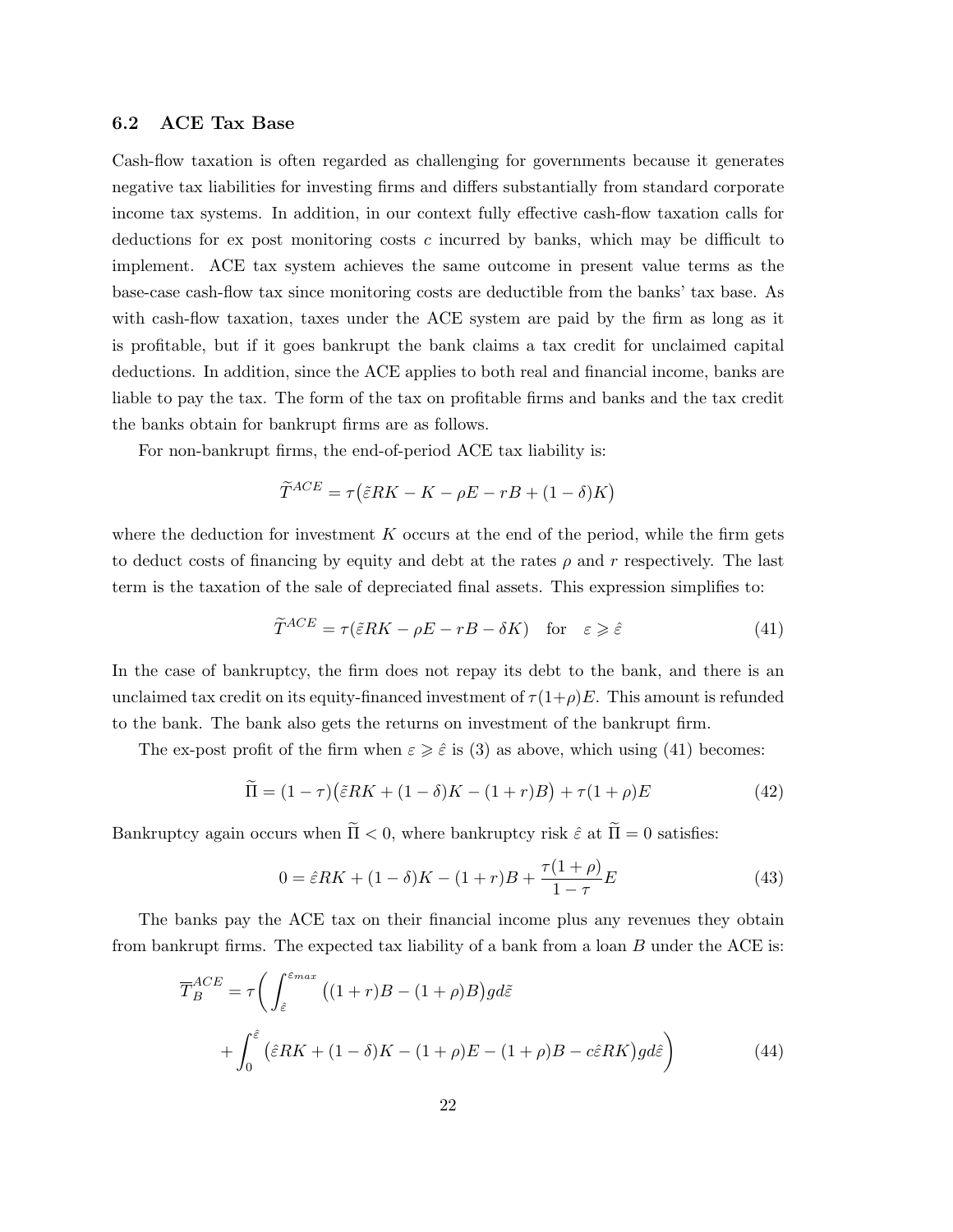The first term of the tax base is net financial income when the loan is repaid. The second includes the net revenues from the bankrupt firms less the unclaimed tax credit owing to those firms, the deduction for the cost of repaying deposits and the cost of monitoring. Using (44), the bank's zero-expected profit condition can be written:

$$
(1-\tau)(1+\rho)B = (1-\tau)\left(\int_{\hat{\varepsilon}}^{\varepsilon_{\max}}(1+r)Bgd\tilde{\varepsilon} + \int_0^{\hat{\varepsilon}} \left(\tilde{\varepsilon}RK + (1-\delta)K + \frac{\tau(1+\rho)}{1-\tau}E\right)gd\tilde{\varepsilon} - cRKg\frac{\hat{\varepsilon}^2}{2}\right)
$$
\n(45)

Using (45) in (44), expected tax liabilities of the bank simplify to:

$$
\overline{T}_{B}^{ACE} = -\int_{0}^{\hat{\varepsilon}} \frac{\tau}{1-\tau} (1+\rho) Egd\hat{\varepsilon}
$$
\n(46)

Though this is negative in expected terms, it will be positive if the firm does not go bankrupt. Using (43) to eliminate  $(1 + r)B$  from (45) we obtain after routine simplification the same expression for leverage (12) as in the cash-flow tax base case and its properties in (13).

Using  $(42)$ , expected profits of a type $-R$  entrepreneur are:

$$
\overline{\Pi} = \int_{\hat{\varepsilon}}^{\varepsilon_{\text{max}}} \widetilde{\Pi} g d\tilde{\varepsilon} = \int_{\hat{\varepsilon}}^{\varepsilon_{\text{max}}} \left( (1 - \tau) \left( \tilde{\varepsilon} R K + (1 - \delta) K - (1 + r) B \right) + \tau (1 + \rho) E \right) g d\tilde{\varepsilon} \quad (47)
$$

Substituting (45) into (47) to eliminate  $\int_{\hat{\varepsilon}}^{\varepsilon_{\text{max}}}(1+r)Bgd\tilde{\varepsilon}$  and using  $B+E=K=E/(1-\phi)$ , we obtain:

$$
\overline{\Pi} = \frac{1-\tau}{1-\phi} \Big( \overline{\varepsilon}R - \delta - \rho - cgR\frac{\hat{\varepsilon}^2}{2} \Big)E + (1+\rho)E
$$

This is the same as (15) in the cash-flow tax base case. Lemma 6 still applies, so  $\hat{\varepsilon}$  is independent of  $\tau$ . With  $\hat{\varepsilon}$  independent of  $\tau$ , Lemma 5 implies that  $\hat{R}$  is also independent of τ. Then by (30),  $d\phi/d\tau = (1 - \phi)/(1 - \tau) = 1/D$ , so D is independent of  $\tau$  as before. Also,  $\bar{\pi}$  is independent of  $\tau$  by (32) since D is independent of  $\tau$  by footnote 6.

Finally, using (41) and (46), expected tax revenues from a type−R entrepreneur become:

$$
\overline{T}_R = \int_{\hat{\varepsilon}}^{\varepsilon_{\text{max}}} \tau(\tilde{\varepsilon}RK - \rho E - rB - \delta K)gd\tilde{\varepsilon} - \int_0^{\hat{\varepsilon}} \frac{\tau}{1 - \tau} (1 + \rho)Egd\tilde{\varepsilon}
$$

Using the bank zero-profit condition  $(45)$  to eliminate rB, this expression reduces to

$$
\overline{T}_R = \int_0^{\varepsilon_{\rm max}} \tau (\tilde{\varepsilon} R - \rho - \delta) K g d\tilde{\varepsilon} - \tau c R g \frac{\hat{\varepsilon}^2}{2}
$$

which is equivalent to expected taxes for a type–R entrepreneur reflected in  $\overline{T}$  for the cash-flow tax case (33). Thus, the ACE tax has the same effect on entrepreneurial behavior and on efficiency as the cash-flow tax with monitoring costs deductible. However, arguably the ACE is simpler to implement since monitoring costs are automatically deductible when banks are taxed.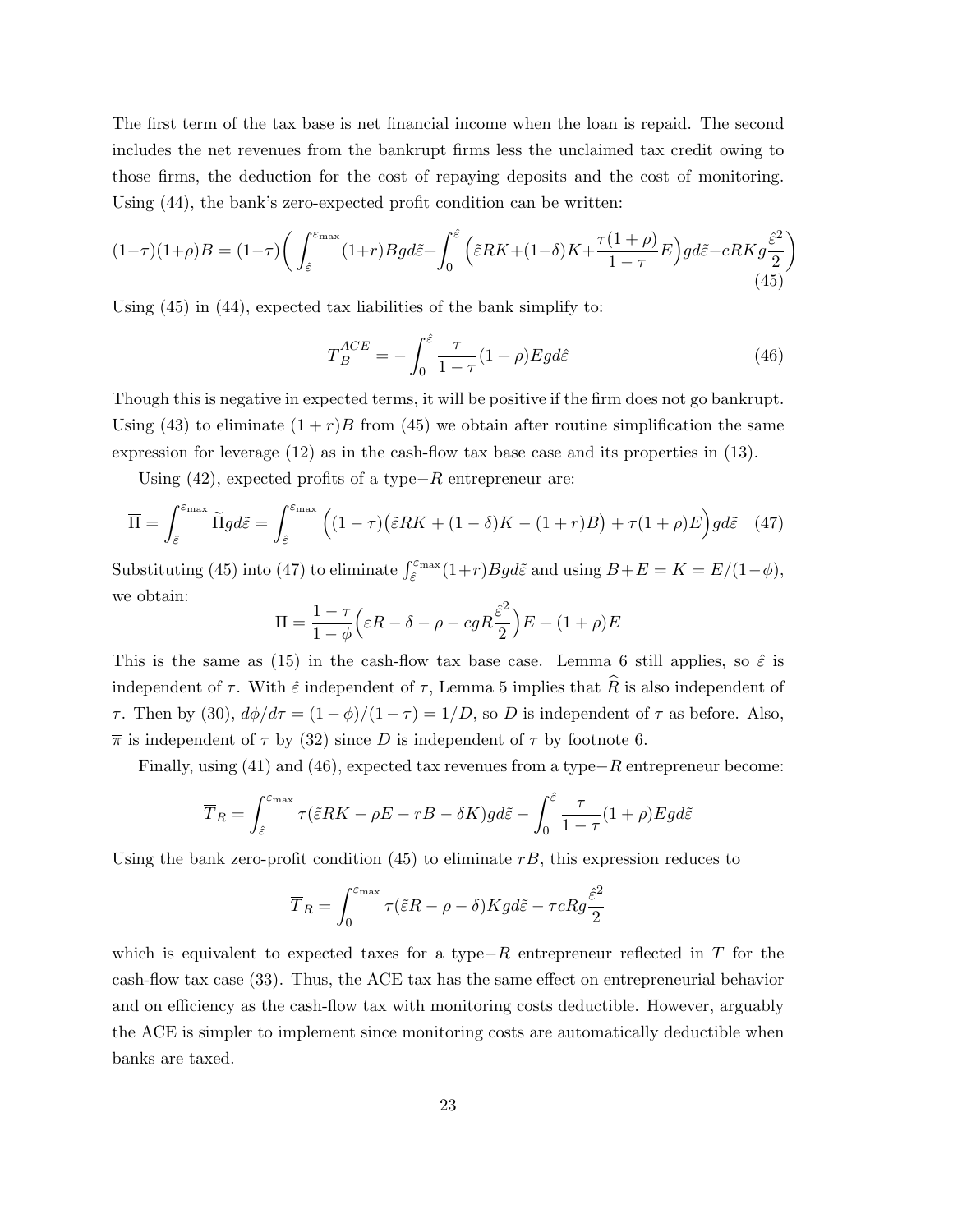The equivalence between the ACE and cash-flow taxation depends on the tax credit for bankrupt firms accruing to the banks. If we assume instead, following Bond and Devereux (2003), that the tax credit  $\tau(1+\rho)E$  goes to shareholders in the event of bankruptcy, the equivalence breaks down. Ex post profits of the firm are still (42) if  $\varepsilon \geq \hat{\varepsilon}$ , but in the event of bankruptcy profits are  $-\tau(1+\rho)E$ , so expected profits in (47) become

$$
\overline{\Pi} = \int_{\hat{\varepsilon}}^{\varepsilon_{\text{max}}} \widetilde{\Pi} g d\tilde{\varepsilon} = \int_{\hat{\varepsilon}}^{\varepsilon_{\text{max}}} (1 - \tau) \Big( \tilde{\varepsilon} R K + (1 - \delta) K - (1 + r) B \Big) g d\tilde{\varepsilon} + \tau (1 + \rho) E
$$

Condition (43) determining  $\hat{\varepsilon}$  still applies, but the bank's zero expected profit condition (45) becomes

$$
(1+\rho)B = \int_{\hat{\varepsilon}}^{\varepsilon_{\text{max}}} (1+r)Bg d\tilde{\varepsilon} + \int_0^{\hat{\varepsilon}} \left( \tilde{\varepsilon} RK + (1-\delta)K \right) g d\tilde{\varepsilon} - cRKg \frac{\hat{\varepsilon}^2}{2}
$$

Using this zero-profit condition to eliminate  $(1 + r)B$  from the expression for  $\overline{\Pi}$  leads to (15) as above. From this we can infer that the extensive-margin decision is unaffected by the tax. However, if the bank's zero-profit condition is combined with (43), the expression for  $\phi$  that results differs from (12), and as a result changes in  $\tau$  will affect  $\hat{\varepsilon}$  unlike in the cash-flow tax case. Thus, an ACE tax in which the tax credit on bankruptcy goes to the firm will not be equivalent to a cash-flow tax. $8$ 

We summarize these results on the ACE as follows.

**Proposition 3** Under the ACE system, the tax is equivalent to the cash-flow tax with bankruptcy costs deductible as long as unclaimed tax credits on bankrupt firms accrue to the banks. Therefore, the ACE tax system increases leverage without affecting bankruptcy risk and expected profits and leads to higher expected tax revenues, rents and social surplus. This equivalence does not apply if the tax credits go to bankrupt firms instead of the banks.

The standard corporate tax is equivalent to the ACE defined in (41) without the cost of equity  $\rho E$  deducted. The analysis of the effect of the corporate tax on entry and investment turns out to be very complex so we do not report it here. However, some qualitative results are apparent. Since deductions for the cost of investment are less than under the ACE, some investments that would be undertaken under the latter are not profitable under the corporate tax. Therefore, the corporate tax is not as effective at correcting the market failure due to asymmetric information as the ACE is. Nonetheless, the corporate tax still acts as a device for the government to share the gains and losses of risky investments and therefore can still encourage leverage albeit less than with the ACE.

<sup>&</sup>lt;sup>8</sup>Bond and Devereux (2003) find that wind-up and bankruptcy decisions are not affected by the ACE when the tax credit goes to the firm. However, they do not have an intensive-margin decision in their model.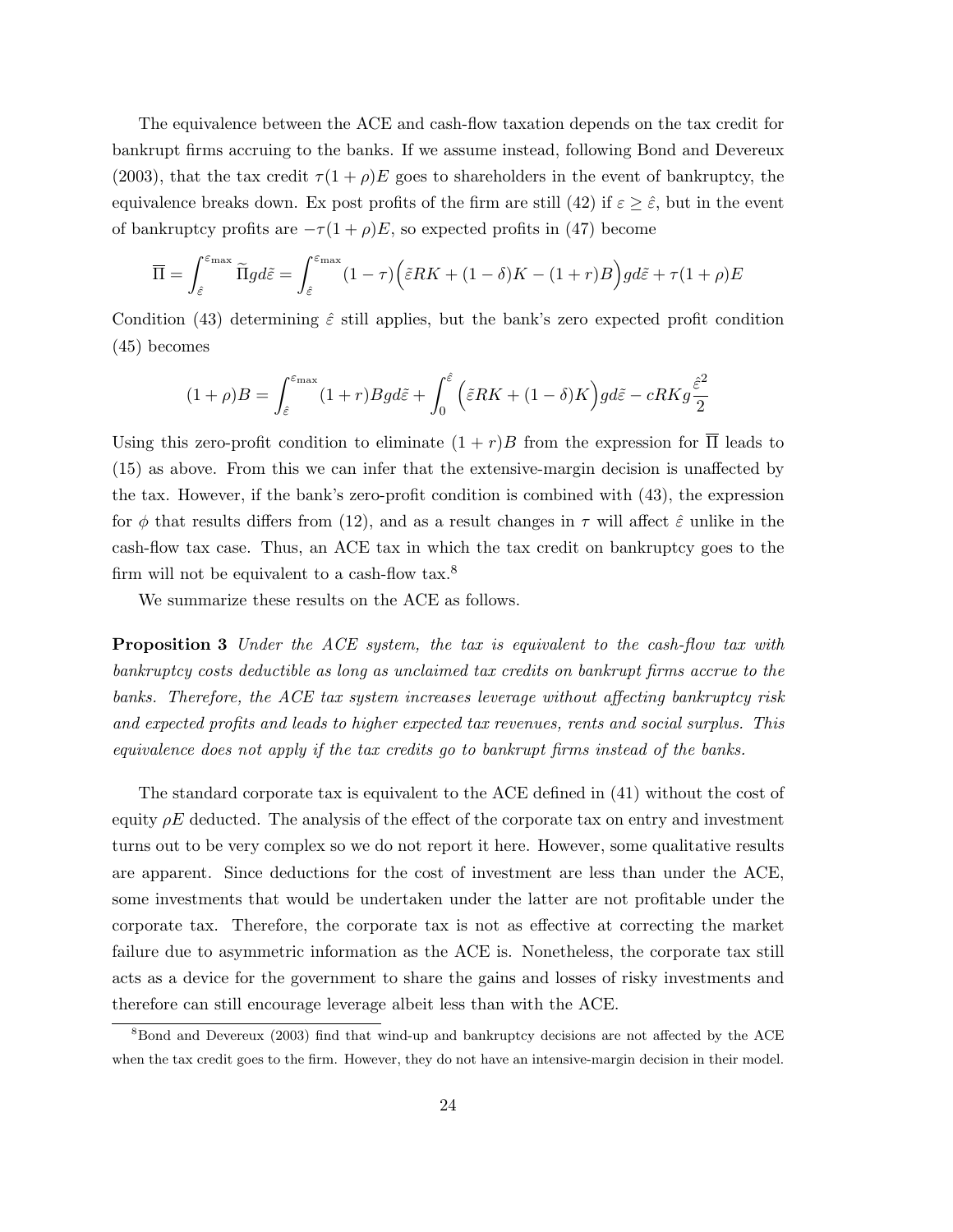### 7 Risk-Averse Entrepreneurs

Assume now that entrepreneurs are risk-averse and unable to insure their uncertain project outcomes. Assume also that the government deploys a cash-flow tax with monitoring costs deductible as in our basic model. The key new element in this setting is that because the tax system cannot distinguish returns to risk from rents, the cash-flow tax necessarily applies to both.

Recall that all consumption takes place at the end of the period. Entrepreneurs who enter the risky industry invest all their wealth in their firm at the beginning of the period and consume the after-tax profits  $\tilde{\Pi}$  at the end, where the latter are given by (5) or (7). As in the base case with risk neutrality, entrepreneurs get no income in the event of bankruptcy since that goes to the bank. Let their end-of-period expected utility  $V$  be:

$$
V = \frac{1}{1 - \gamma} \int_{\hat{\varepsilon}}^{\varepsilon_{\text{max}}} \tilde{\Pi}^{1 - \gamma} g d\tilde{\varepsilon}
$$
 (48)

where  $0 < \gamma < 1$ , so the entrepreneur's utility function exhibits constant relative risk aversion. Using (7) and (2), expected utility becomes:

$$
V = \frac{\left((1-\tau)RK\right)^{1-\gamma}}{1-\gamma} \int_{\hat{\varepsilon}}^{\varepsilon_{\text{max}}} (\tilde{\varepsilon} - \hat{\varepsilon})^{1-\gamma} gd\tilde{\varepsilon} = \frac{E^{1-\gamma}}{1-\gamma} \Big(\frac{R(1-\tau)}{1-\phi(\cdot)}\Big)^{1-\gamma} (\varepsilon_{\text{max}} - \hat{\varepsilon})^{2-\gamma} \frac{g}{2-\gamma} \tag{49}
$$

Alternatively, using (18) for  $\overline{\pi}(\hat{\varepsilon}, R, \tau, c)$ , expected utility in (49) may be written:

$$
V = \frac{E^{1-\gamma}}{1-\gamma} \overline{\pi}(\hat{\varepsilon}, R, \tau, c)^{1-\gamma} (\varepsilon_{\text{max}} - \hat{\varepsilon})^{\gamma} \frac{2^{1-\gamma} g^{\gamma}}{2-\gamma}
$$
(50)

These alternative representations of expected utility will be useful in what follows.

As before, the entrepreneur decides whether to enter, and if so, how much to borrow and therefore how much risk to take on. Consider these decisions in reverse order.

#### 7.1 Intensive-margin decision

The choice of leverage  $\phi$  is again equivalent to the choice of bankruptcy risk  $\hat{\varepsilon}$  through (12). Differentiating (49) with respect to  $\hat{\varepsilon}$  and using the definition of  $\Delta(\cdot)$  in (17), we obtain after straightforward simplification:

$$
\frac{dV}{d\hat{\varepsilon}} \propto \Delta(\hat{\varepsilon}, R, \tau, c) - \frac{2 - \gamma}{1 - \gamma} \frac{1}{\varepsilon_{\text{max}} - \hat{\varepsilon}} \tag{51}
$$

If the optimal choice of  $\hat{\varepsilon}$ ,  $\hat{\varepsilon}^*$ , is in the interior,  $dV/d\hat{\varepsilon} = 0$ , and (51) gives:

$$
\Delta(\hat{\varepsilon}^*, R, \tau, c) = \frac{2 - \gamma}{1 - \gamma} \frac{1}{\varepsilon_{\text{max}} - \hat{\varepsilon}^*} > 0
$$
\n(52)

From (52) we obtain the following analogue to Lemma 6.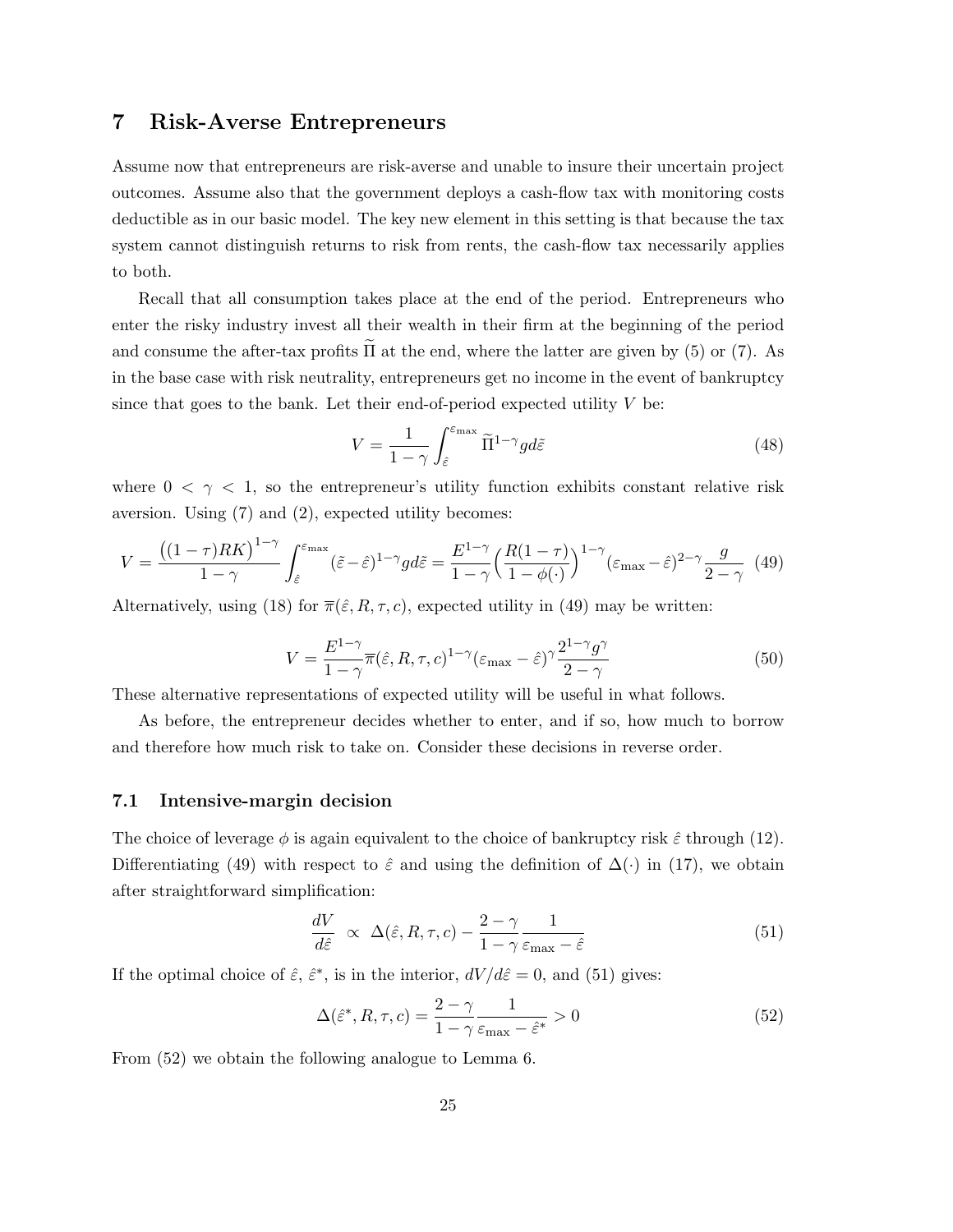**Lemma 10** If  $\hat{\epsilon}^*$  is in the interior, then

$$
\frac{d\hat{\varepsilon}^*}{d\tau} = 0 \quad \text{and} \quad \frac{d\hat{\varepsilon}^*}{d\gamma} < 0
$$

Note that Lemma 4 applies here as well, so bankruptcy risk and therefore leverage are increasing in entrepreneurial productivity:  $d\hat{\epsilon}^*/dR > 0$ .

#### 7.2 Extensive-margin decision

The entry decision involves comparing expected utility as an entrepreneur with that obtained from the safe alternative, where end-of-period consumption is  $(1+\rho)E$ . Entrepreneurs will enter if  $V \geq (1+\rho)E^{1-\gamma}/(1-\gamma)$ . From (49), V is increasing in R, so the cutoff value  $\widehat{R}$  will be uniquely determined.

To characterize the extensive-margin decision, we show first that in equilibrium  $\hat{\varepsilon}^* = 0$ for the marginal entrepreneur,  $\widehat{R}$ . Let  $R_0$  be the value of R such that  $\widehat{\varepsilon}^*$  just becomes zero. Then,  $\widehat{R}$  satisfies the following:

## **Lemma 11**  $\widehat{R} \le R_0$  as  $\gamma \ge 0$

The implication of Lemma 11 is that  $\hat{\varepsilon}^* = 0$  at  $R = \hat{R}$  when  $\gamma \geq 0$ , and this applies regardless of the values of  $c$  or  $\tau$ . Note that this confirms the result that we found earlier in the risk-neutral model with  $\gamma = 0$  where the marginal entrepreneur choose  $\hat{\varepsilon}^* = 0$  as well. In the risk-neutral case,  $\widehat{R} = R_0$ , so  $\widehat{\varepsilon}^* > 0$  for all inframarginal entrepreneurs.

Lemma 11 implies that with  $\gamma > 0$ ,  $\hat{\varepsilon}^* = 0$  for all entrepreneurs with  $R \in [\hat{R}, R_0]$ . In that range, there is no risk of bankruptcy, so  $r = \rho$  by the banks' zero-profit conditions (11) and ex post after-tax profits in (5) can be written, using  $B = K - E = E/(1 - \phi) - E$ :

$$
\widetilde{\Pi} = \left(\frac{1-\tau}{1-\phi}(\tilde{\varepsilon}R - \delta - \rho) + 1 + \rho\right)E = \left(D(\tilde{\varepsilon}R - \delta - \rho) + 1 + \rho\right)E
$$

where, recall,  $D \equiv (1 - \tau)/(1 - \phi)$ . Therefore, expected utility can be written:

$$
V = \int_0^{\varepsilon_{\text{max}}} \frac{\tilde{\Pi}^{1-\gamma}}{1-\gamma} g d\tilde{\varepsilon} = \frac{E^{1-\gamma}}{1-\gamma} \int_0^{\varepsilon_{\text{max}}} \left( D(\tilde{\varepsilon}R - \delta - \rho) + 1 + \rho \right)^{1-\gamma} g d\tilde{\varepsilon}
$$
(53)

The value of  $\widehat{R}$  is determined where  $V = (1 + \rho)^{1-\gamma} E^{1-\gamma}/(1-\gamma)$  or using (53),

$$
\int_0^{\varepsilon_{\max}} \left( D(\tilde{\varepsilon}\hat{R} - \delta - \rho) + 1 + \rho \right)^{1-\gamma} g d\tilde{\varepsilon} = (1+\rho)^{1-\gamma}
$$
 (54)

Entrepreneurs will enter the risky sector only if  $R \geq \widehat{R}$ . Those with  $R < \widehat{R}$  will invest their wealth in a safe asset.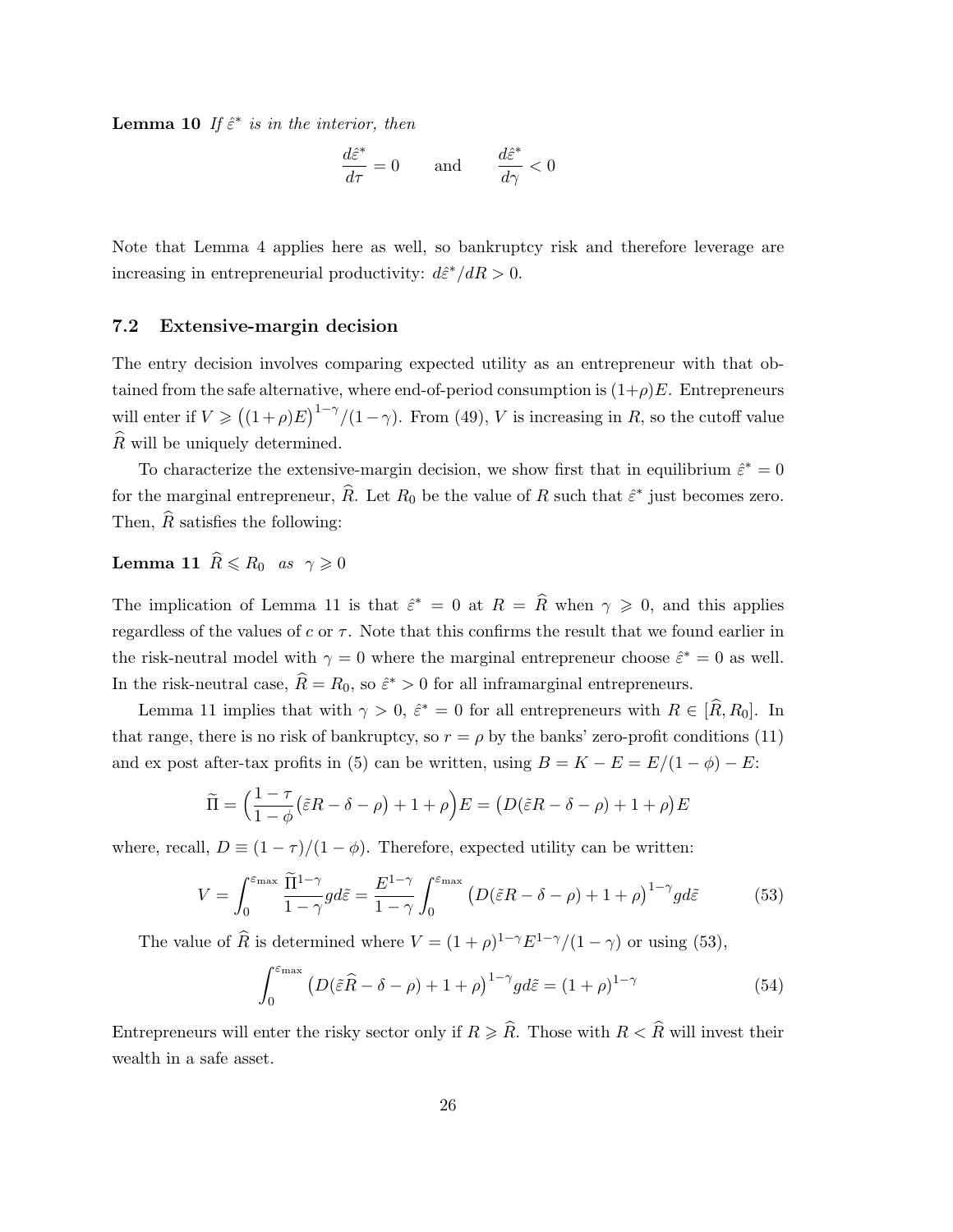The expression for V in (53), which applies for all  $R \in [\hat{R}, R_0]$ , has a further implication for the intensive margin. In this range, an entrepreneur of given  $R$  will choose leverage, or equivalently  $D \equiv (1 - \tau)/(1 - \phi)$ , to maximize V. The first-order condition  $\partial V/\partial D = 0$ reduces to:

$$
\int_0^{\varepsilon_{\max}} \left( D^* (\tilde{\varepsilon} R - \delta - \rho) + 1 + \rho \right)^{-\gamma} g d\tilde{\varepsilon} = 0 \tag{55}
$$

where  $D^*$  is the optimal choice of D. This value of  $D^*$ , and therefore  $\phi$  will be increasing in R. As  $R \to R_0$ ,  $\phi \to (1 - \tau)(1 - \delta)/(1 + \rho) + \tau$ , which is the value of  $\phi$  that just satisfies (12) when  $\hat{\varepsilon} = 0$ .

#### 7.3 The effects of cash-flow taxation

We next turn to the effects of the base-case cash-flow tax on the entrepreneurs' intensiveand extensive-margin decisions when entrepreneurs are risk-averse. It is straightforward to show that the same effects occur under the ACE tax when tax credits on unused capital costs go to the banks.

#### 7.3.1 Intensive margin decision

By Lemma 11, since  $\gamma > 0$   $\hat{R} < R_0$ . Consider first entrepreneurs in the range  $R \in [\hat{R}, R_0]$ . As we have seen, for these entrepreneurs,  $\hat{\varepsilon}^* = 0$  and the first-order condition (55) again applies. This yields a unique value of  $D^*$  for each R which is independent of the tax rate. Since  $D^* = (1 - \tau)/(1 - \phi)$ , leverage will rise by the same amount as an increase in  $\tau$ . And, since  $D^*$  is invariant with the tax rate, so will V be as seen by (53). Thus, for entrepreneurs in this range, a result analogous to Domar-Musgrave (1944) applies. Entrepreneurs offset an increase in  $\tau$  by increasing private risk-taking, while achieving the same level of expected utility V. The increase in leverage  $\phi$  entails more investment and therefore more rent generation, which accrues to the government in increased tax revenues as discussed below.

For entrepreneurs of type  $R > R_0$ ,  $\hat{\varepsilon}^* > 0$ . Their intensive-margin decision is similar to the base case with risk-neutrality above. Eq. (29) again applies, and since  $d\hat{\epsilon}^*/d\tau = 0$  by Lemma 10 (29) simplifies to  $d\phi/d\tau = \phi_{\tau}$ . By (13),  $\phi_{\tau} = (1 - \tau)/(1 - \phi)$ , so  $\tau$  encourages leverage. However, the increase in leverage does not translate into an increase in bankruptcy risk  $\hat{\varepsilon}$ , since  $d\hat{\varepsilon}^*/d\tau = 0$ . As well, as we have shown in footnote 6,  $D = (1 - \tau)/(1 - \phi)$  is constant when  $\phi_{\tau} = (1 - \tau)/(1 - \phi)$ . Therefore, with D and  $\hat{\varepsilon}$  constant, so is expected utility V in (49) as long as leverage  $\phi$  and K are in the interior. This again is analogous to the Domar and Musgrave (1944) result: a tax on capital income with full loss-offset encourages risk-taking by risk-averse individuals because the government is sharing the risk with the entrepreneur on actuarially fair terms. In the case of a cash-flow tax, the government is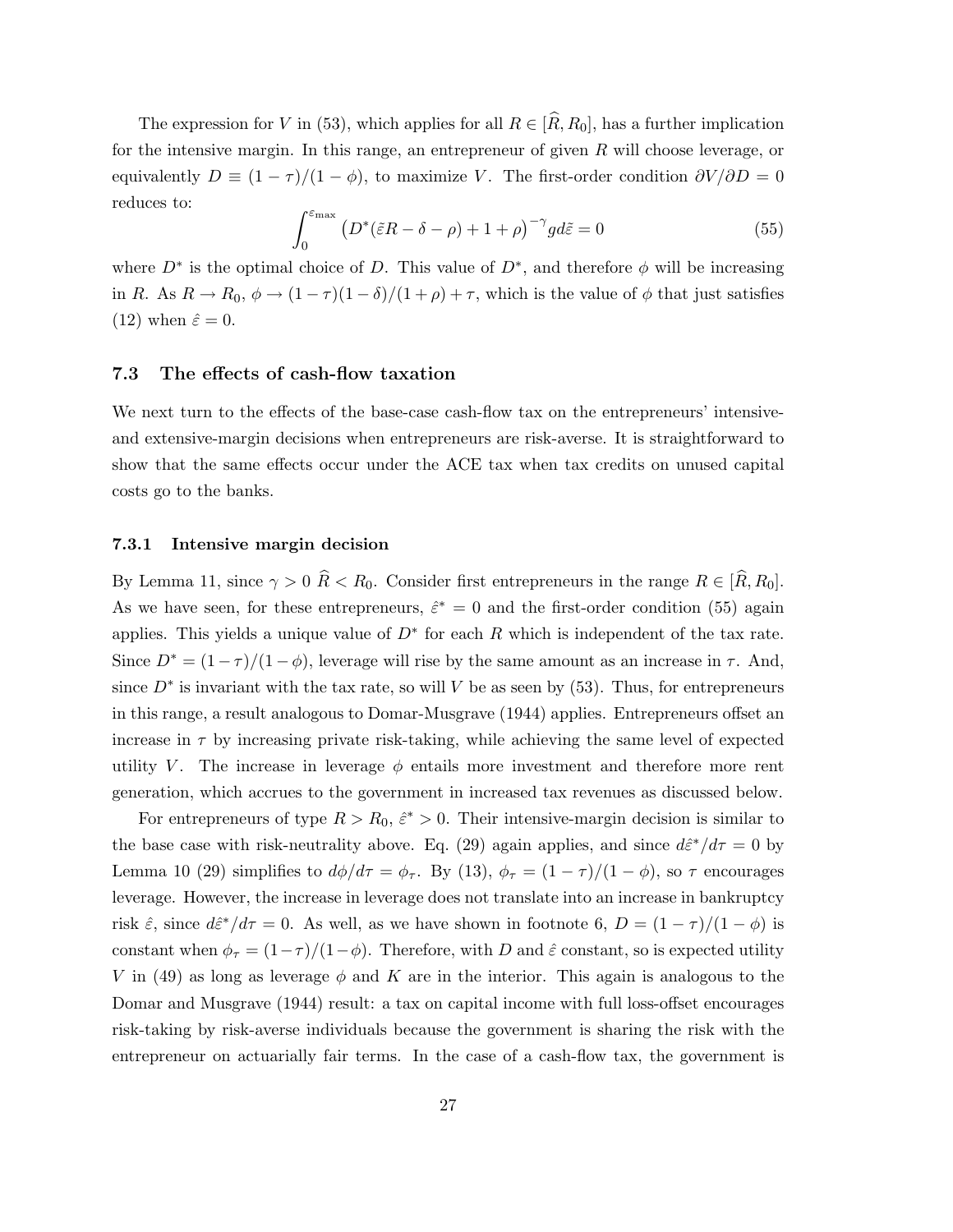sharing the risk of the entrepreneur, and as a consequence private risk  $\hat{\varepsilon}$  does not change as a result of the tax.

#### 7.3.2 Extensive margin decision

Since  $\widehat{R} < R_0$  we have that  $\widehat{\varepsilon}^* = 0$  for the marginal entrepreneur. For a given tax rate  $\tau$ , the marginal entrepreneur  $\widehat{R}$  chooses leverage such that the first-order condition (55) is satisfied at  $R = \hat{R}$ . This leads to a unique value of the optimal  $D^* = (1 - \tau)/(1 - \phi)$  regardless of the tax rate. Recall that  $\widehat{R}$  satisfies (54). Since the choice of  $D^*$  by the marginal entrepreneur is independent of the tax rate, the value of  $\widehat{R}$ , and therefore the extensive margin decision, that satisfies (54) is independent of  $\tau$ .

#### 7.3.3 Expected profits and tax revenues

As well as V being unaffected by the cash-flow tax, so are expected profits Π. To see this, consider the expression for the expected rate of return on equity,  $\overline{\pi}$ , in (18). Since both  $\hat{\varepsilon}^*$  and  $D^* = (1 - \tau)/(1 - \phi)$  are independent of  $\tau$ ,  $\overline{\pi}$  will also be invariant with  $\tau$ . Therefore, entrepreneurs are able to offset the effect of the tax on their expected after-tax profits by increasing their leverage. The increase in leverage will correspond to an increase in borrowing and investment, which in turn will increase expected before-tax profits and therefore expected tax revenue to the government since after-tax profits are unchanged.

To see that expected tax revenues will rise, note that (33) still applies, and the change in expected tax revenues will again be given by (34), which is positive since  $d\phi/d\tau > 0$ . Expected tax revenues rise due both to a mechanical effect and to an increase in the tax base because of increased leverage and investment. Social welfare will increase if the increase in expected tax revenues is valuable to the government, and that depends on how the government evaluates the increase in risk that might accompany the tax revenues.

Our findings with risk-averse entrepreneurs are summarized as follows.

Proposition 4 With risk-averse entrepreneurs subject to cash-flow taxation with monitoring costs deductible, equilibrium has the following properties:

- i. There is a range of entrepreneurs with  $R \in [\hat{R}, R_0]$  for whom there is no risk of bankruptcy, so  $\hat{\varepsilon}^* = 0$  and  $r = \rho$ .
- ii. For all entrepreneurs with  $\hat{\varepsilon}^*$  below the maximum, leverage increases with the cash-flow tax rate, while bankruptcy risk, expected profits and expected utility are unchanged.
- iii. The cash-flow tax is neutral with respect to entry decisions.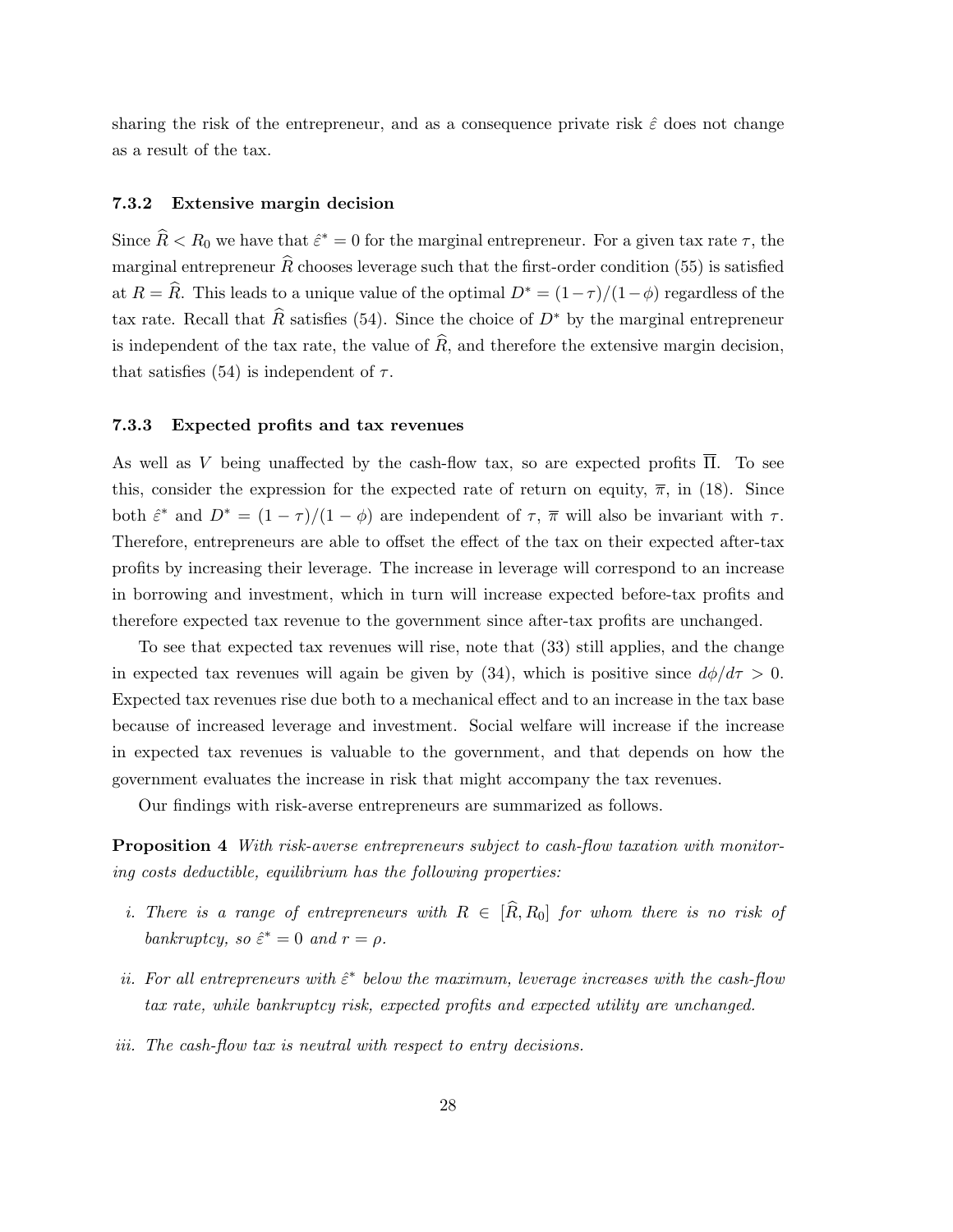### 8 Concluding Remarks

In this paper, we analyzed the impact of cash-flow business taxation on firms' choice of leverage and on decisions to enter a risky industry in a setting where entrepreneurs may be risk-averse and face bankruptcy risk, and where there is asymmetric information between entrepreneurs and financial intermediaries. The neutrality of cash-flow taxation found by Bond and Devereux (1995, 2003) in the absence of asymmetric information and risk-aversion no longer applies under these features. Moreover, there is too little investment in the information-constrained social optimum compared with the full-information case. The issue is then whether cash-flow taxation improves social efficiency.

With risk-neutral entrepreneurs, cash-flow taxation taxes rents only. Without asymmetric information in the credit market (i.e. with costless monitoring), the cash-flow tax affects neither entry nor leverage decisions, so the standard neutrality results apply. CAA and RRT systems are also neutral in this case provided that the risk-free interest rate is used to carry forward untaxed cash flows. When banks must undertake costly monitoring of firms that declare bankruptcy, the tax does not affect entry decisions, given that the marginal entrepreneur earns no rent, but it affects leverage. If banks can obtain a tax deduction for the monitoring costs they incur on the bankrupt firms they seize, the tax will increase leverage but will leave bankruptcy risk and the firms' after-tax profits unchanged. The tax will actually increase social welfare in this case. By inducing firms to increase leverage, and therefore capital, the tax leads to higher pre-tax profits, or rents, without affecting bankruptcy risk. These additional pre-tax profits are taxed away by the government leading to a higher constrained social surplus. By inducing more investment, the cash-flow tax is implicitly correcting for the inefficiencies of the information-constrained outcome.

An ACE tax in which firms can deduct actual interest payments can be designed that is equivalent to the cash-flow tax with monitoring costs deductible. With such a system no tax is applied to bankrupt firms, but the banks obtain a tax credit for unused deductions by the firm. The ACE tax has the advantage over cash-flow taxation that monitoring costs incurred by the banks are automatically deducted from the tax in the event of bankruptcy since banks are subject to the ACE.

With risk-averse entrepreneurs, cash-flow taxation taxes both rents and return to risk. Without monitoring costs, or if monitoring costs are deductible, the cash-flow tax increases leverage, but is neutral with respect to bankruptcy risk, expected profits and expected utility. The cash-flow tax involves some risk-sharing between the government and firms,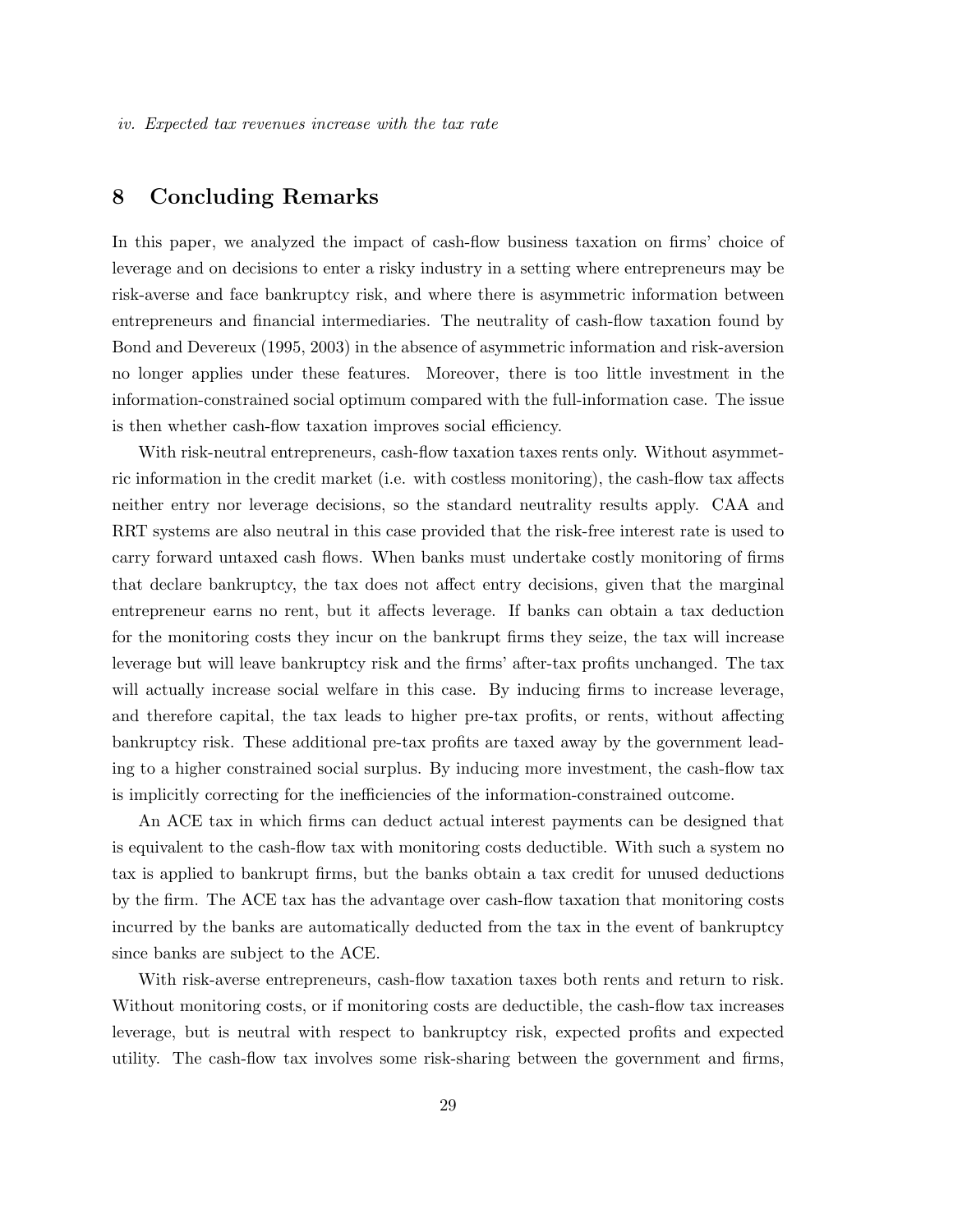and increases social welfare in this case for firms will levels of capital in the interior. The tax increases rents and tax revenues without affecting expected utility.

We have assumed that asymmetric information involved moral hazard rather than adverse selection, so banks can observe firm types but not their profits. If banks cannot observe the productivity of entrepreneurs ex ante, there will be an adverse selection problem as in Stiglitz and Weiss (1981) and de Meza and Webb (1987), among others. In this case, if banks cannot offer separating contracts, all entrepreneurs face the same interest rate. In contrast to the case considered here, the equilibrium without taxation will be inefficient along the extensive margin and cash-flow taxation will generally not be neutral. In particular, there will be excessive entry by the least-productive entrepreneurs to take advantage of the favorable interest rate. A cash-flow tax discourages entry, thereby improving efficiency. It would be interesting to extend the analysis to the case where banks are able to offer contracts in which the interest rate varies with the size of loan, so firms can be separated by type. There will be informational rents that might influence the effect of cash-flow taxes.

### Appendix

#### Proof of Lemma 1

Using (6), the righthand side of (11) can be written:

$$
((1 - \tau)(\hat{\varepsilon}R + (1 - \delta)) + \tau(1 + \rho))K(1 - g\hat{\varepsilon}) + (1 - \tau)RK\frac{g\hat{\varepsilon}^2}{2}
$$

$$
+((1 - \tau)(1 - \delta) + \tau(1 + \rho))Kg\hat{\varepsilon} - (1 - \tau)\frac{cRKg\hat{\varepsilon}^2}{2}
$$

$$
= (1 - \tau)\left(\hat{\varepsilon}(1 - g\hat{\varepsilon}) + \frac{g\hat{\varepsilon}^2}{2}\right)RK + ((1 - \tau)(1 - \delta) + \tau(1 + \rho))K - (1 - \tau)\frac{cRKg\hat{\varepsilon}^2}{2}
$$

$$
= (1 - \tau)\left(1 - \frac{g\hat{\varepsilon}}{2} - \frac{cg\hat{\varepsilon}}{2}\right)\hat{\varepsilon}RK + ((1 - \tau)(1 - \delta) + \tau(1 + \rho))K
$$

٠

#### Proof of Lemma 2

Rewrite  $\bar{\pi}$  in (15) as

$$
\overline{\pi}(\hat{\varepsilon}, R, \tau, c) = \frac{1}{1 - \phi} \Bigg( (1 - \tau) \Big( R \overline{\varepsilon} - \delta - \rho - \frac{c R g \hat{\varepsilon}^2}{2} \Big) + (1 + \rho)(1 - \phi) \Bigg)
$$

From (12), we obtain

$$
(1+\rho)(1-\phi) = -(1-\tau)\left(1-\frac{g\hat{\varepsilon}}{2} - \frac{cg\hat{\varepsilon}}{2}\right)\hat{\varepsilon}R + (1-\tau)(\rho+\delta)
$$

Substituting this in the expression for  $\bar{\pi}$  gives, using  $\bar{\varepsilon} = \varepsilon_{\text{max}}/2$  and  $\varepsilon_{\text{max}} = 1/g$ :

$$
\overline{\pi}(\hat{\varepsilon}, R, \tau, c) = \frac{1 - \tau}{1 - \phi} R(\overline{\varepsilon} - \hat{\varepsilon} \left(1 - \frac{g}{2}\hat{\varepsilon}\right)) = \frac{1 - \tau}{1 - \phi} \frac{Rg}{2} (\hat{\varepsilon} - \varepsilon_{\text{max}})^2
$$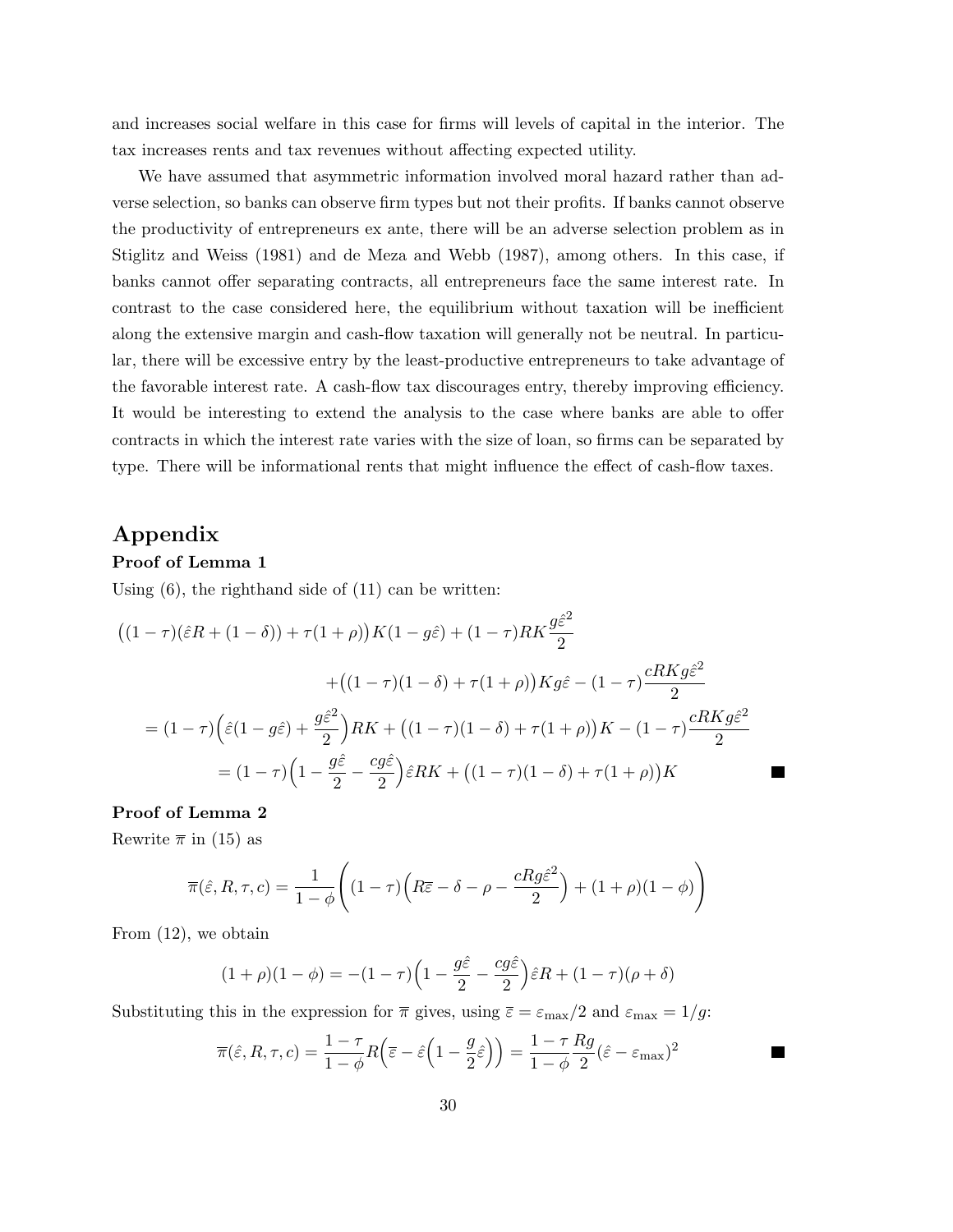#### Proof of Lemma 4

Differentiate  $d\overline{\Pi}/d\hat{\varepsilon} = 0$  in (19), and use  $\Delta_R = \phi_{\hat{\varepsilon}R}/(1-\phi) + \phi_{\hat{\varepsilon}}\phi_R/(1-\phi)^2 > 0$  and the second order-conditions on  $\hat{\varepsilon}$ .

#### Proof of Lemma 6

Differentiating  $\Delta(\hat{\varepsilon}, \tau, c)$ , we have  $\Delta_{\tau} = \phi_{\hat{\varepsilon}\tau}/(1-\phi) + \phi_{\tau}\phi_{\hat{\varepsilon}}/(1-\phi)^2$ . Using (13) for  $\phi_{\tau}$ ,  $\phi_{\hat{\varepsilon}}$ and  $\phi_{\hat{\varepsilon}\tau}$ ,

$$
\Delta_{\tau} = -\frac{1 - g\hat{\varepsilon} - cg\hat{\varepsilon}}{(1 + \rho)(1 - \phi)}R + \frac{1 - \phi}{1 - \tau}\frac{1 - \tau}{1 + \rho}(1 - g\hat{\varepsilon} - cg\hat{\varepsilon})R\frac{1}{(1 - \phi)^2} = 0\tag{56}
$$

**Contract** 

 $\blacksquare$ 

Differentiate the first-order condition (20) to obtain:

$$
\Delta_{\tau} d\tau + \Big(\Delta_{\hat{\varepsilon}} - \frac{2}{(\varepsilon_{\text{max}} - \hat{\varepsilon}^*)^2}\Big) d\hat{\varepsilon} = 0
$$

The coefficient of  $d\hat{\varepsilon}$  is negative by the second-order condition, and  $\Delta_{\tau} = 0$  by (56).

#### Proof of Lemma 7

Differentiate (8) with respect to  $\tau$  and use  $d\hat{\varepsilon}/d\tau = 0$  by Lemma 6 to obtain:

$$
-\left(\hat{\varepsilon}R + (1-\delta) - (1+\rho) + (1+r)\phi_{\tau}\right)d\tau - \phi dr = 0
$$

Since  $\phi_{\tau} = (1 - \phi)/(1 - \tau)$  by (13), this becomes:

$$
\frac{dr}{d\tau} = -\frac{1}{\phi} \left( \hat{\varepsilon} R - (\delta + \rho) + (1 + r) \frac{1 - \phi}{1 - \tau} \right)
$$

Using (8), this can be written:

$$
\frac{dr}{d\tau} = -\frac{1}{\phi} \frac{r - \rho}{1 - \tau}
$$

which is negative since  $r > \rho$  by the bank's zero profit condition.

#### Proof of Lemma 9

Differentiate the first-order condition (20) to obtain:

$$
\Delta_{\tau} d\tau + \Big(\Delta_{\hat{\varepsilon}} - \frac{2}{(\varepsilon_{\max} - \hat{\varepsilon}^*)^2}\Big) d\hat{\varepsilon} = 0
$$

The coefficient of d $\hat{\varepsilon}$  is negative by the second-order condition. Since  $\Delta > 0$  by (20),  $\phi_{\hat{\varepsilon}} > 0$ by the definition of  $\Delta$  in (17). Differentiating (17) by  $\tau$ , we have  $\Delta_{\tau} = \phi_{\hat{\epsilon}\tau}/(1-\phi)$  +  $\phi_{\tau}\phi_{\hat{\varepsilon}}/(1-\phi)^2$ . Using (37) for  $\phi_{\tau}$  and  $\phi_{\hat{\varepsilon}\tau}$ ,

$$
\Delta_{\tau} = -\frac{1}{1-\phi} \frac{R}{1+\rho} (1-g\hat{\varepsilon}) + \frac{\phi_{\hat{\varepsilon}}}{1-\phi} \frac{1}{1-\tau} - \frac{\phi_{\hat{\varepsilon}}}{(1-\phi)^2} \frac{1}{1-\tau} \frac{cRg\hat{\varepsilon}^2}{2(1+\rho)}
$$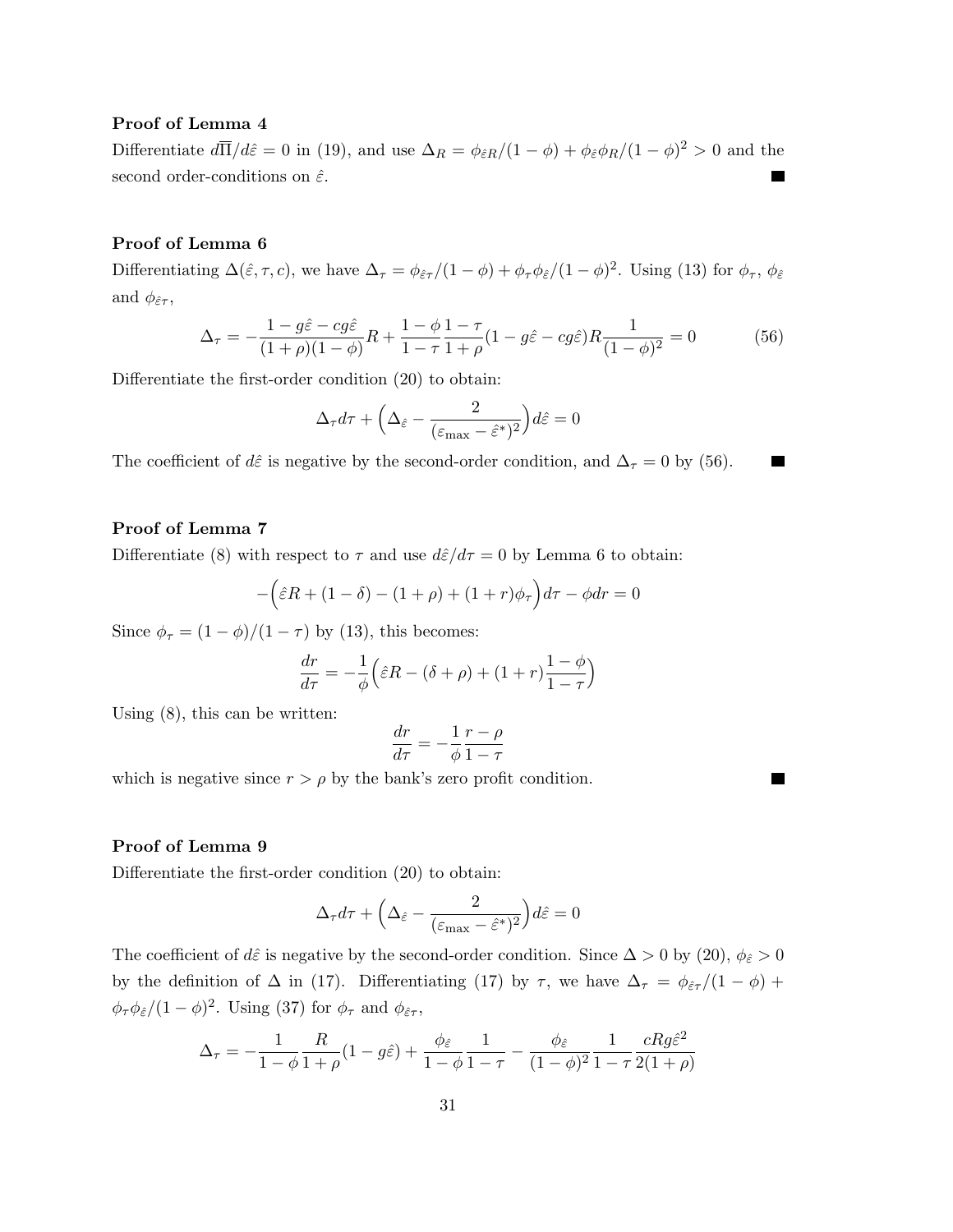Using (37) for  $\phi_{\hat{\varepsilon}}$ , we obtain:

$$
\Delta_{\tau} = -\frac{c\hat{\varepsilon}Rg}{(1+\rho)(1-\tau)(1-\phi(\cdot))}\left(1+\frac{\phi_{\hat{\varepsilon}}(\cdot)}{1-\phi(\cdot)}\frac{\hat{\varepsilon}}{2}\right) \tag{57}
$$

Lemma 9 follows since  $\Delta_{\tau}$  < 0 as  $c > 0$  by (57) when  $\phi_{\hat{\varepsilon}} > 0$ .

#### Proof of Lemma 10

Differentiate the first-order condition (52) to obtain:

$$
\Delta_{\tau}d\tau - \left(\frac{1}{\varepsilon_{\max} - \hat{\varepsilon}^*} \frac{1}{(1 - \gamma)^2}\right) d\gamma + \left(\Delta_{\hat{\varepsilon}} - \frac{2 - \gamma}{1 - \gamma} \frac{1}{(\varepsilon_{\max} - \hat{\varepsilon}^*)^2}\right) d\hat{\varepsilon} = 0
$$

The coefficient of  $d\hat{\varepsilon}$  is negative by the second-order condition. Lemma 10 follows since  $\Delta_{\tau} = 0$  by (56).

#### Proof of Lemma 11

Note first that the following lemma indicates when  $\hat{\varepsilon}^* = 0$ .

Lemma 12

$$
\hat{\varepsilon}^* = 0 \qquad \text{if} \qquad \frac{\overline{\varepsilon}R}{\delta + \rho} < \frac{1}{2} \frac{2 - \gamma}{1 - \gamma} \tag{58}
$$

Proof:  $\hat{\varepsilon}^* = 0$  if  $dV/d\hat{\varepsilon}|_{\hat{\varepsilon}=0} < 0$ , or  $\Delta(0, R, \tau, c) < (2 - \gamma)/((1 - \gamma)2\bar{\varepsilon})$  by (51). By (17),

$$
\Delta(0, R, \tau, c) = \frac{\phi_{\hat{\varepsilon}}(0, R, \tau, c)}{1 - \phi(0, R, \tau, c)} = \frac{(1 - \tau)R/(1 + \rho)}{1 - (1 - \tau)(1 - \delta)/(1 + \rho) - \tau} = \frac{R}{\rho + \delta}
$$

using  $(12)$  and  $(13)$ .

Next, we can derive the conditions under which  $\hat{\varepsilon}^* = 0$  for the marginal entrepreneur  $\widehat{R}$ . From Lemma 12,  $R_0$  satisfies:

$$
\frac{\overline{\varepsilon}R_0}{\delta + \rho} = \frac{1}{2} \frac{2 - \gamma}{1 - \gamma} \tag{59}
$$

П

The expected utility of this entrepreneur, from (50) and using  $\varepsilon_{\text{max}} = 1/g$ , becomes:

$$
V_0 = \frac{E^{1-\gamma}}{1-\gamma} \overline{\pi}(0, R_0, \tau, c)^{1-\gamma} \frac{2^{1-\gamma}}{2-\gamma}
$$

Using (18) for  $\overline{\pi}$ , (12) for  $\phi$ , and (59), this may be written after some manipulation:

$$
V_0 = \frac{(1+\rho)^{1-\gamma} E^{1-\gamma}}{1-\gamma} \frac{1}{(1-\gamma)^{1-\gamma}(2-\gamma)^{\gamma}}
$$
(60)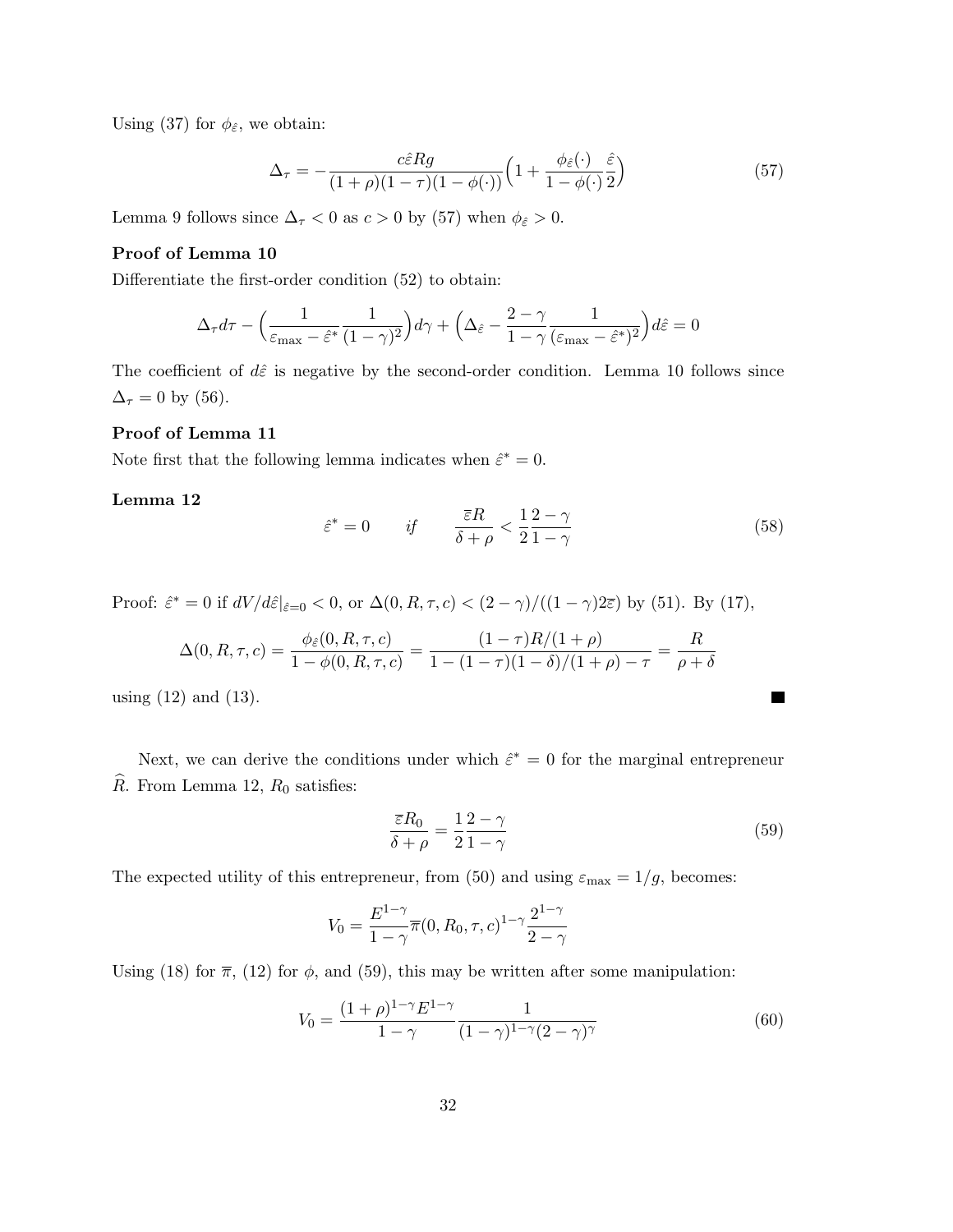Recall that for the marginal entrepreneur,  $\widehat{R},$ 

$$
V(\widehat{R}) = \frac{(1+\rho)^{1-\gamma}E^{1-\gamma}}{1-\gamma}
$$

We have that  $\widehat{R} \le R_0$  if  $V(\widehat{R}) \le V_0$ , or from (60) if  $(1 - \gamma)^{1-\gamma} (2 - \gamma)^{\gamma} \le 1$ , or equivalently  $\gamma\geqslant 0,$  where the equality applies for  $\gamma=0.$  $\blacksquare$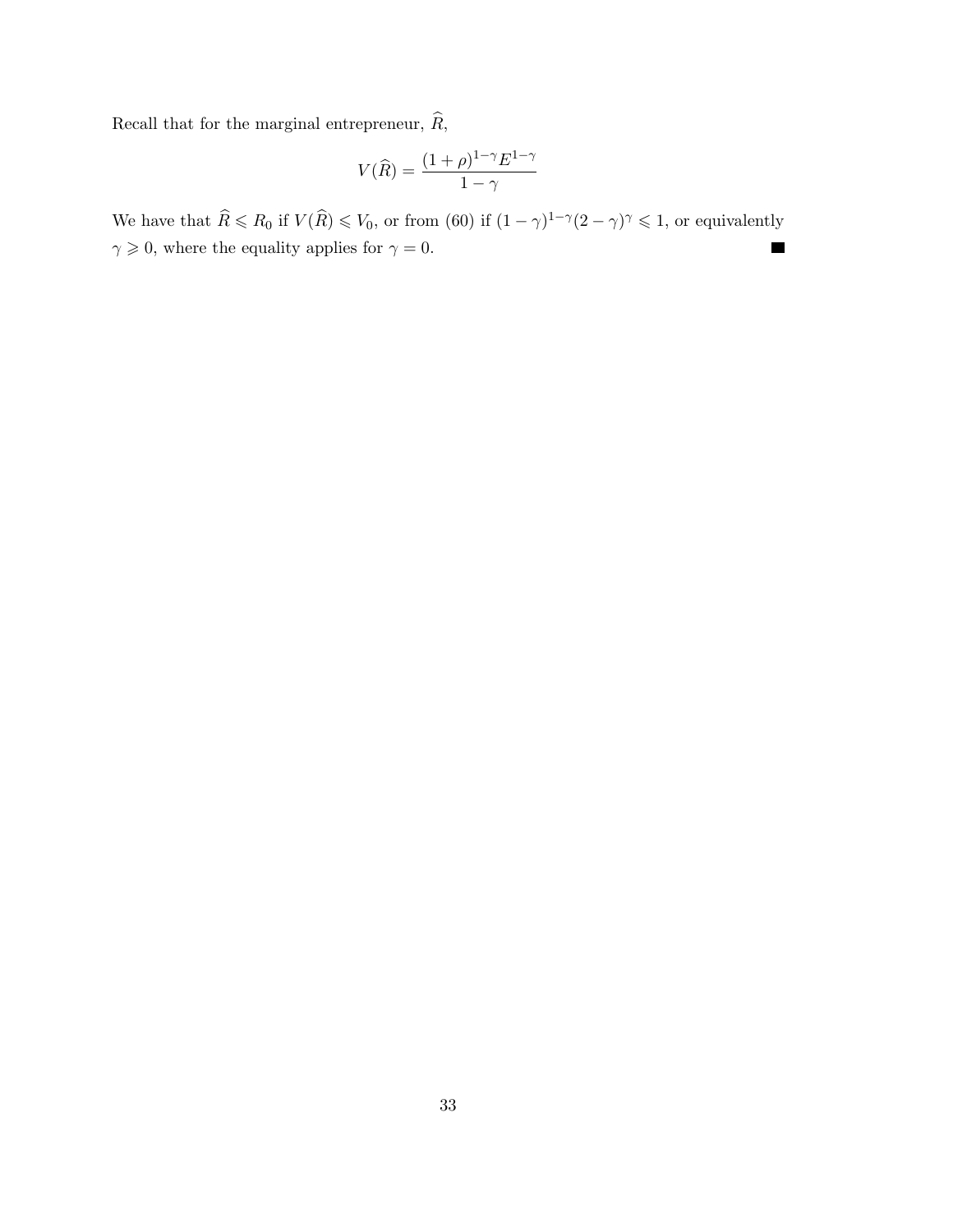### References

- Atkinson, Anthony B. and Joseph E. Stiglitz (1980) Lectures on Public Economics (New York: McGraw-Hill) 97–127.
- Australian Treasury (2010), Australia's Future Tax System (Canberra: Commonwealth of Australia) (the Henry Report).
- Bernanke, Ben and Mark Gertler (1989), 'Agency Costs, Net Worth, and Business Fluctuations,' American Economic Review 79, 14–31.
- Bernanke, Ben, Mark Gertler and Simon Gilchrist (1996), 'The Financial Accelerator and the Flight to Quality,' The Review of Economics and Statistics 78, 1–15.
- Bernanke, Ben, Mark Gertler and Simon Gilchrist (1999), 'The Financial Accelerator in a Quantitative Business Cycle Framework,' in John B. Taylor and Michael Woodford (eds), Handbook of Macroeconomics (Elsevier), 1341–1393.
- Boadway, Robin and Michael Keen (2015), 'Rent Taxes and Royalties in Designing Fiscal Regimes for Nonrenewable Resources,' in Robert Halvorsen and David F. Layton (eds), Handbook on the Economics of Natural Resources (Cheltenham, UK: Edward Elgar), 97–139.
- Boadway, Robin and Neil Bruce (1984), 'A General Proposition on the Design of a Neutral Business Tax,' Journal of Public Economics 24, 231–9.
- Boadway, Robin and Michael Keen (2006), 'Financing and Taxing New Firms under Asymmetric Information,' FinanzArchiv 62, 471–502.
- Boadway, Robin and Motohiro Sato (2011), 'Entrepreneurship and Asymmetric Information in Input Markets,' International Tax and Public Finance 18, 166–92.
- Boadway, Robin and Jean-François Tremblay (2005), 'Public Economics and Start-up Entrepreneurs,' in Vesa Kanniainen and Christian Keuschnigg (eds), Venture Capital, Entrepreneurship and Public Policy (MIT Press), 181–219.
- Bond, Stephen R. and Michael P. Devereux (1995), 'On the Design of a Neutral Business Tax under Uncertainty,' Journal of Public Economics 58, 57–71.
- Bond, Stephen R., and Michael P. Devereux (2003), 'Generalised R-based and S-based Taxes under Uncertainty,' Journal of Public Economics 87, 1291–1311.
- Brown, E. Cary (1948), 'Business-Income Taxation and Investment Incentives,' in Income, Employment and Public Policy: Essay in Honor of Alvin H. Hansen (New York: Norton), 300–316.
- Buchholz, Wolfgang, and Kai A. Konrad (2014), 'Taxes on Risky Returns An Update,' Max Planck Institute for Tax Law and Public Finance, Working Paper 2014-10, Munich.
- Childs, Paul D., David C. Mauer and Steven H. Ott (2005), 'Interactions of Corporate Financing and Investment Decisions: The Effects of Agency Conflicts,' Journal of Financial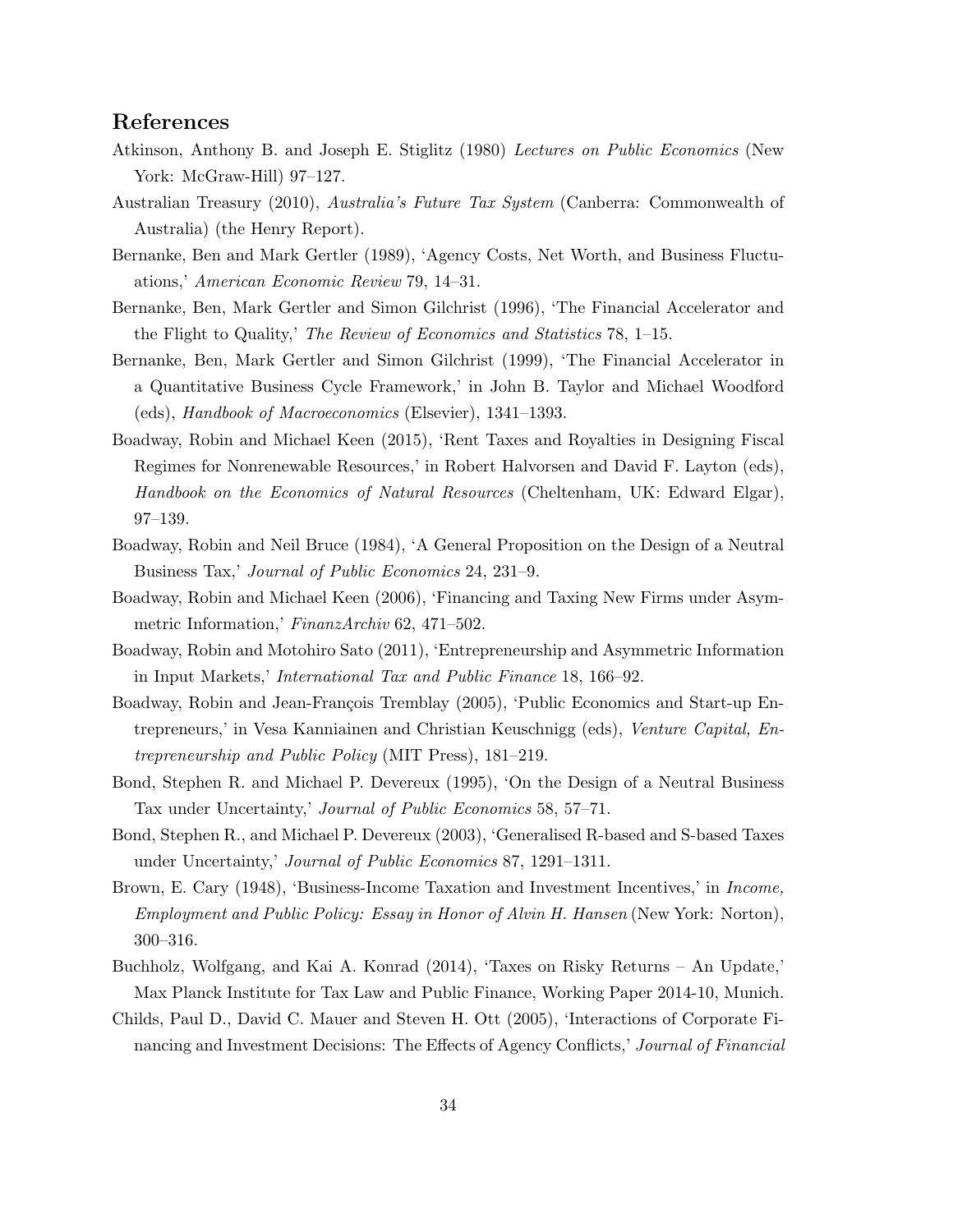Economics 76, 667–690.

- Diamond, Peter (1984), 'Financial Intermediation and Delegated Monitoring,' Review of Economic Studies 51, 393–414.
- Domar, Evsey D. and Richard Musgrave (1944), 'Proportional Income Taxation and Risktaking,' Quarterly Journal of Economics 58, 388–422.
- Fane, George (1987), 'Neutral Taxation Under Uncertainty,' Journal of Public Economics 33, 95–105.
- Garnaut, Ross and Anthony Clunies-Ross (1975), 'Uncertainty, Risk Aversion and the Taxing of Natural Resource Projects,' Economic Journal 85, 272–87.

Institut dEconomia de Barcelona (2013), Tax Reform, IEB Report 2/2013.

- Institute for Fiscal Studies (1991), Equity for Companies: A Corporation Tax for the 1990s, Commentary 26 (London).
- Kanniainen, Vesa and Paolo Panteghini (2012), 'Tax Neutrality: Illusion or Reality? The Case of Entrepreneurship,' Helsinki Center of Economic Research Discussion Paper No. 349.
- Klemm, Alexander (2007), 'Allowances for Corporate Equity in Practice,' CESifo Economic Studies 53, 229–62.
- Leland, Hayne E. (1998), 'Agency Costs, Risk Management, and Capital Structure,' The Journal of Finance 53, 1213–1243.
- Lund, Diderik (2014), 'State Participation and Taxation in Norwegian Petroleum: Lessons for Others?,' Energy Strategy Reviews 3, 49–54.
- Meade, James E. (1978), The Structure and Reform of Direct Taxation, Report of a Committee Chaired by Professor James Meade (London: George Allen and Unwin).
- De Meza, David, and David C. Webb (1987), 'Too Much Investment: A Problem of Asymmetric Information,' Quarterly Journal of Economics 102, 281–92.
- Mintz, Jack (1981), 'Some Additional Results on Investment, Risk-Taking, and Full Loss Offset Corporate Taxation with Interest Deductibility,' Quarterly Journal of Economics 96, 631–42.
- Mirrlees, Sir James, Stuart Adam, Timothy Besley, Richard Blundell, Stephen Bond, Robert Chote, Malcolm Gammie, Paul Johnson, Gareth Myles and James Poterba (2011), Tax by Design: The Mirrlees Review (London: Institute for Fiscal Studies).
- de Mooij, Ruud (2011), 'Tax Biases to Debt Finance: Assessing the Problem, Finding Solutions,' IMF Staff Discussion Note, SDN/11/11, Washington.
- Panteghini, Paolo M. (2006), 'S-Based Taxation Under Default Risk,' Journal of Public Economics 90, 1923–1937.
- Panteghini, Paolo, Maria Laura Parisi, and Francesca Pighetti (2012), 'Italys ACE Tax and